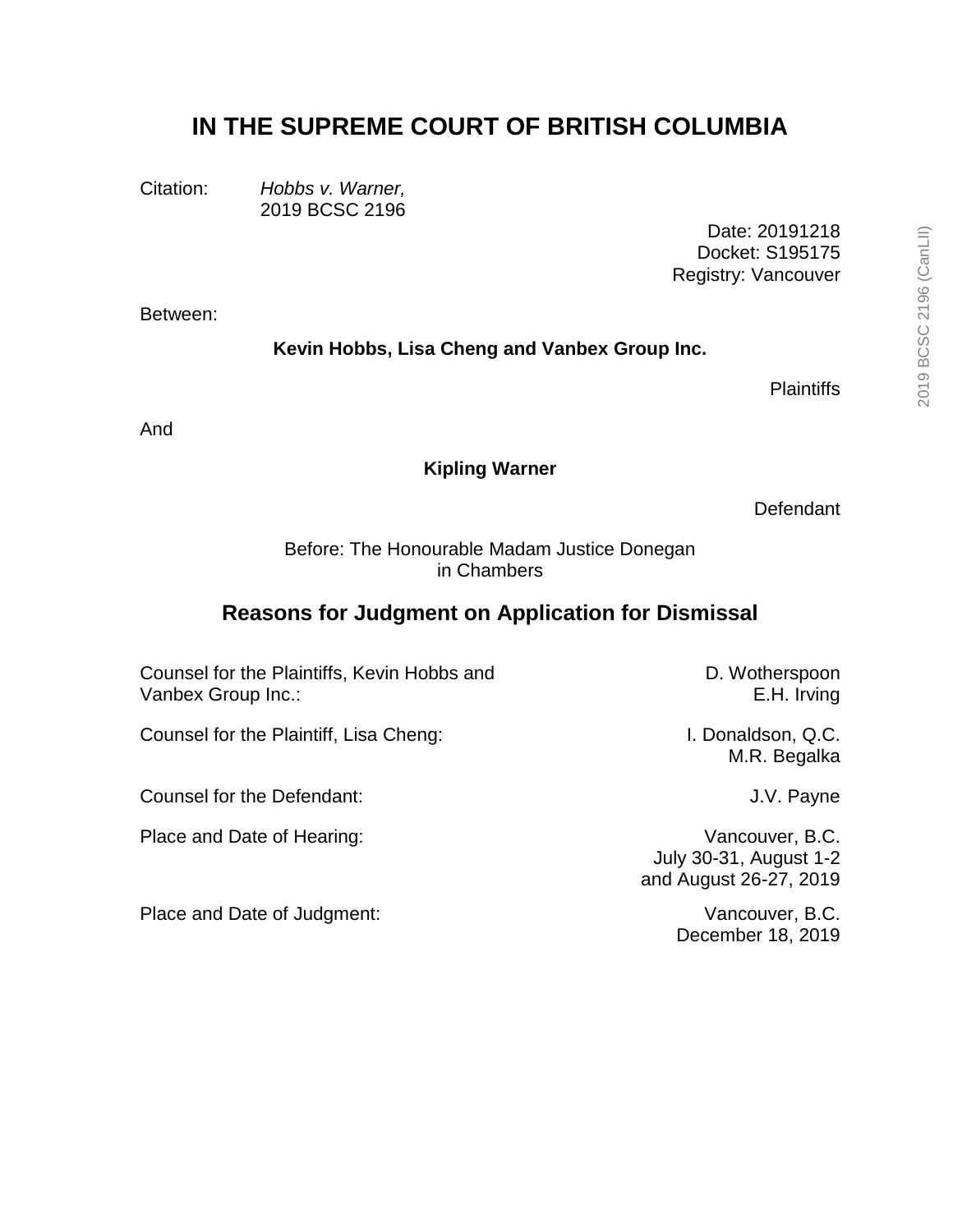| Contents                                                      |  |
|---------------------------------------------------------------|--|
|                                                               |  |
|                                                               |  |
|                                                               |  |
|                                                               |  |
| Section 4(2): The Merits-Based and Public Interest Hurdles 12 |  |
|                                                               |  |
|                                                               |  |
|                                                               |  |
|                                                               |  |
|                                                               |  |
|                                                               |  |
| Grounds to Believe the Proceedings Have Substantial Merit 43  |  |
|                                                               |  |
|                                                               |  |
|                                                               |  |
|                                                               |  |
|                                                               |  |
|                                                               |  |
|                                                               |  |
|                                                               |  |

# <span id="page-1-0"></span>**INTRODUCTION**

[1] This is an application brought by a defendant in a defamation action to have the case against him dismissed pursuant to s. 4 of the *Protection of Public Participation Act*, S.B.C. 2019, c. 3 [*PPPA*]. The underlying action involves a claim brought by Kevin Hobbs, Lisa Cheng and their company, Vanbex Group Inc. ("Vanbex"), against Kipling Warner, a software engineer who worked at Vanbex for about two months in 2016.

[2] The personal plaintiffs are involved in other litigation. Mr. Hobbs and Ms. Cheng are defendants in a proceeding brought under the *Civil Forfeiture Act*, S.B.C. 2005 c. 29 [*CFA*] where some of their assets have recently been made the subject of an interim preservation order (the "CF Action"). They are vigorously defending the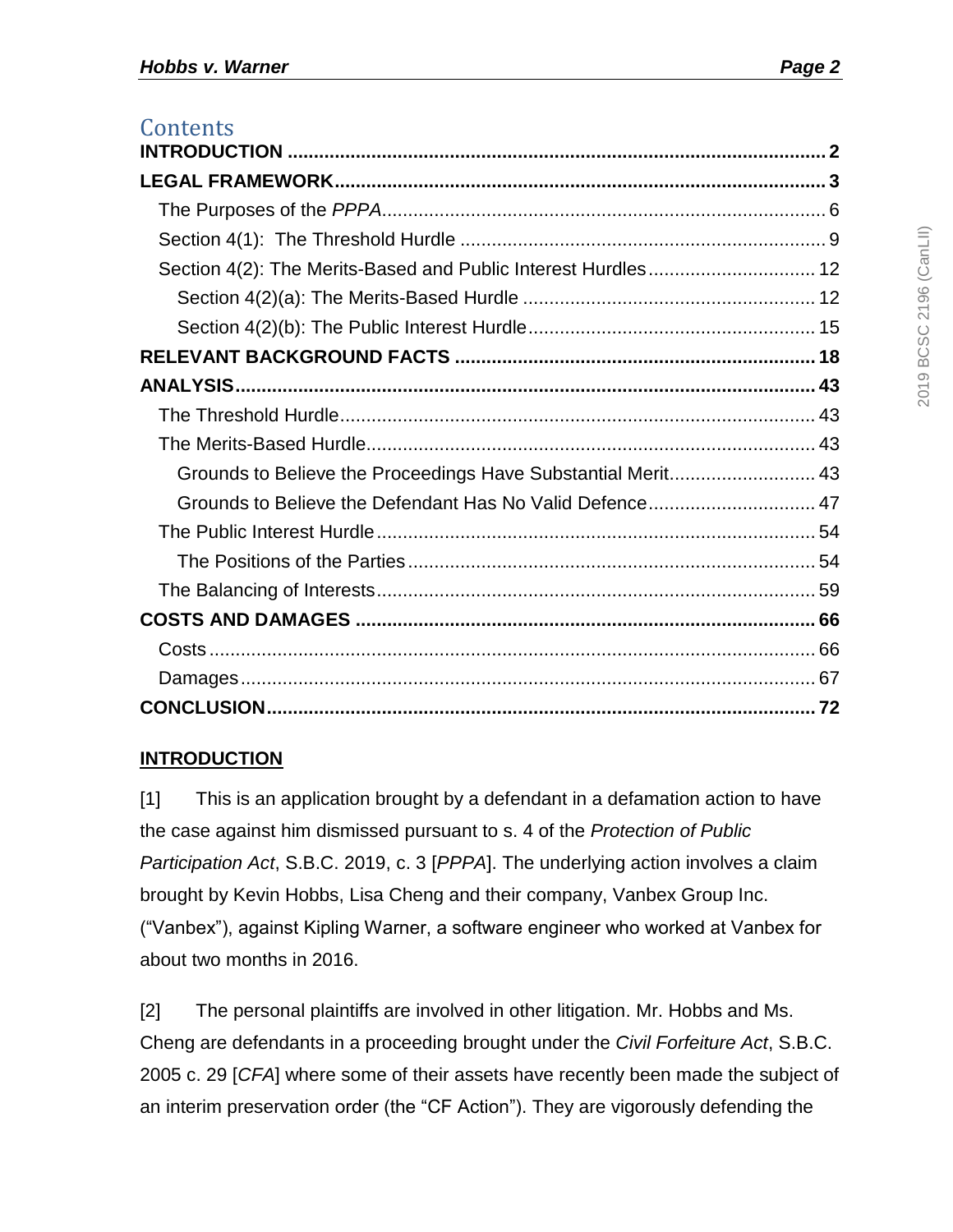CF Action and say that it has caused reputational and financial harm to them and their company.

[3] The corporate plaintiff, Vanbex, is involved in other litigation as well, having sued Mr. Warner for defamation, among other things, in 2017. It is through that proceeding that Mr. Hobbs recently learned that Mr. Warner sent an email "tip" to a member of the Vancouver Police Department ("VPD") on April 12, 2017 where he relayed his suspicions that Vanbex and Mr. Hobbs may be involved in criminality and then later communicated those concerns to the British Columbia Securities Commission ("BCSC") and the Royal Canadian Mounted Police ("RCMP").

[4] In this action, the plaintiffs claim that Mr. Warner's statements to authorities are false and were the cause, or at least a significant contributing cause, of the investigation leading to the CF Action, which has caused them harm. They commenced this defamation action on May 1, 2019 and seek substantial damages against him.

[5] Prior to filing his defence, Mr. Warner opted to avail himself of a newly enacted pre-trial screening process that allows him to apply to have this claim dismissed under s. 4 of the *PPPA*.

[6] Before turning to the background that underpins this application, I think it will be helpful to first outline the legal framework engaged by it.

# <span id="page-2-0"></span>**LEGAL FRAMEWORK**

[7] Lawsuits brought for an improper purpose, namely to silence expression and financially punish one's critics, have come to be known as strategic lawsuits against public participation, or by the acronym "SLAPP". They have evoked various legislative responses, sometimes referred to as anti-SLAPP legislation: *1704604 Ontario Ltd. v. Pointes Protection Association*, 2018 ONCA 685 at paras. 3-4 [*Pointes Protection*].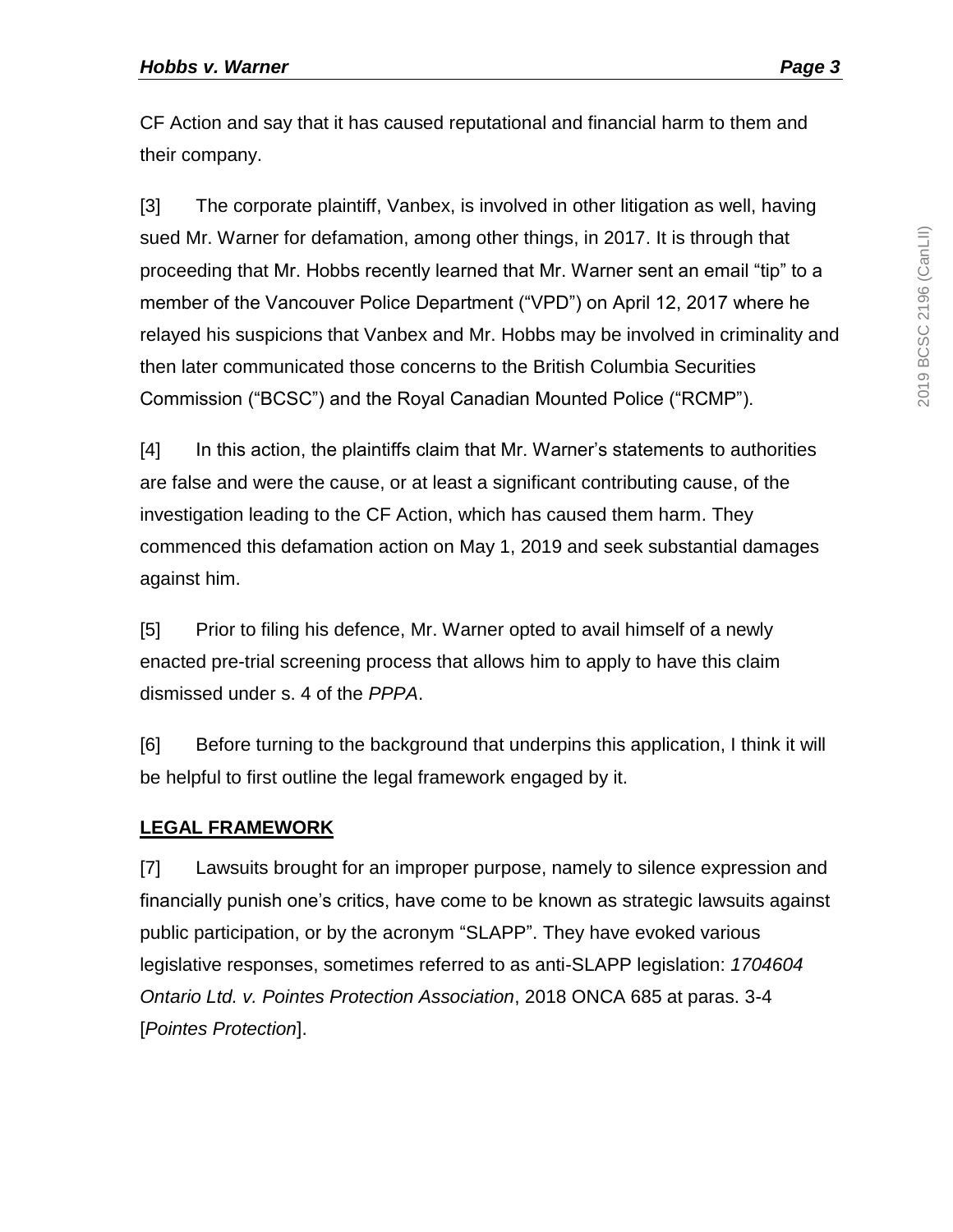[8] The *PPPA* is British Columbia's anti-SLAPP legislation. It came into force on March 25, 2019 and, as of the time of this application, there were no reported decisions considering or applying its provisions.

[9] Section 4 of the *PPPA* creates a pre-trial procedure allowing a defendant to apply to the court quickly and early in a proceeding for an order dismissing a claim arising out of an expression by him or her on matters of public interest. The proceeding will often be a defamation action, but it does not have to be. Because the application pauses the litigation until it is resolved (s. 5), it must be heard "as soon as practicable": s. 9(3).

[10] Section 4 provides:

**4** (1) In a proceeding, a person against whom the proceeding has been brought may apply for a dismissal order under subsection (2) on the basis that

> (a) the proceeding arises from an expression made by the applicant, and

(b) the expression relates to a matter of public interest.

(2) If the applicant satisfies the court that the proceeding arises from an expression referred to in subsection (1), the court must make a dismissal order unless the respondent satisfies the court that

(a) there are grounds to believe that

- (i) the proceeding has substantial merit, and
- (ii) the applicant has no valid defence in the proceeding, and
- (b) the harm likely to have been or to be suffered by the respondent as a result of the applicant's expression is serious enough that the public interest in continuing the proceeding outweighs the public interest in protecting that expression.

[11] In short, this new test requires a defendant to clear a "threshold hurdle" and demonstrate that the litigation arises out of his or her expression on a matter relating to the public interest: s. 4(1). If the defendant does so, the onus then shifts to the plaintiff to demonstrate that his or her lawsuit clears both the "merits-based" and the "public interest" hurdles: s. 4(2).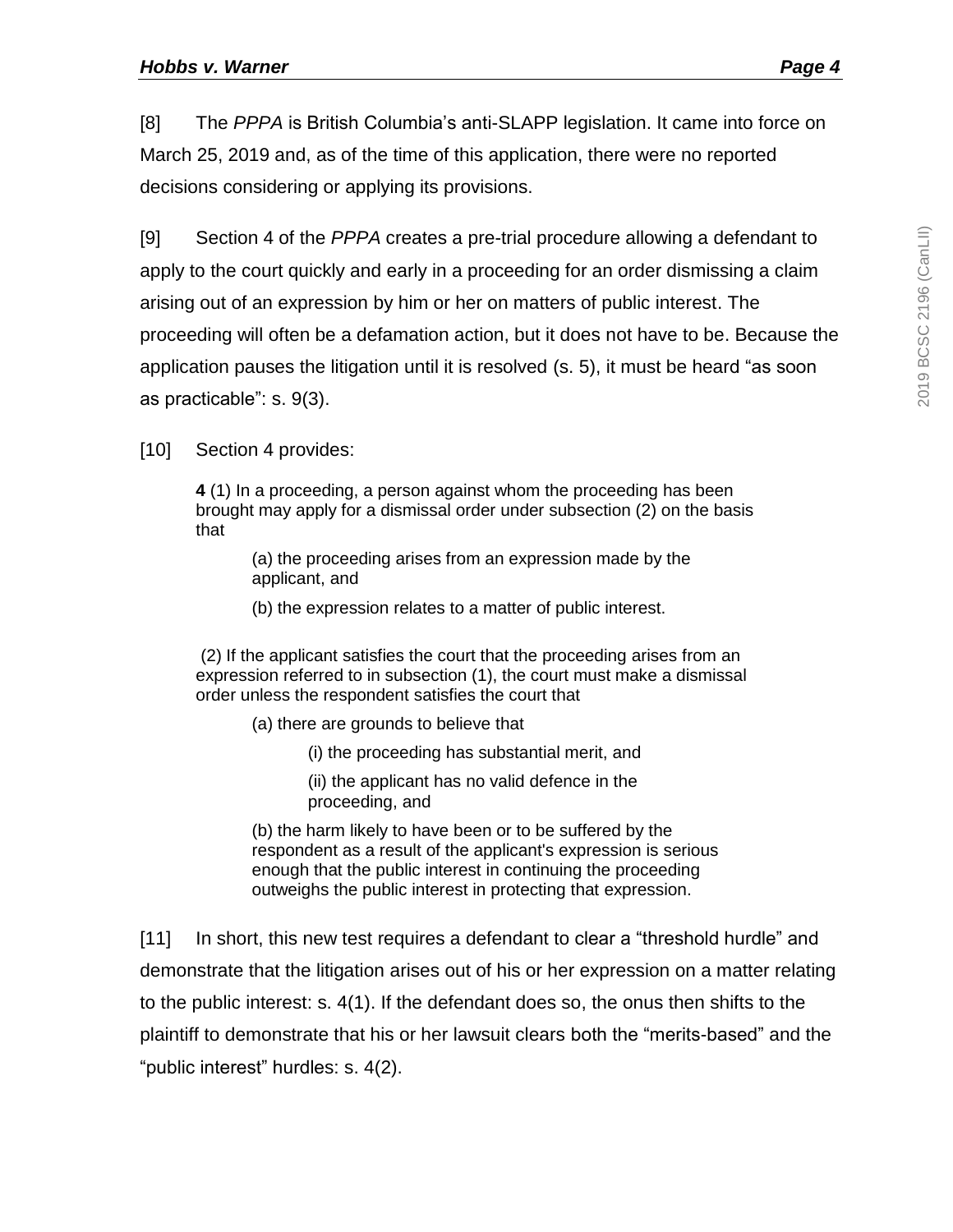[12] Although there were no reported cases interpreting and applying s. 4 of the *PPPA* at the time of this hearing, guidance can be taken from Ontario jurisprudence considering nearly identical provisions.

[13] Ontario enacted its anti-SLAPP provisions in 2015 by amending the *Courts of Justice Act*, R.S.O. 1990, c. C.43 [*CJA*], to add s. 137.1. The test to be applied is analogous to s. 4 of the *PPPA*. Subsections 137.1(3) and (4) of the *CJA* provide:

#### **Order to dismiss**

(3) On motion by a person against whom a proceeding is brought, a judge shall, subject to subsection (4), dismiss the proceeding against the person if the person satisfies the judge that the proceeding arises from an expression made by the person that relates to a matter of public interest. 2015, c. 23, s. 3.

#### **No dismissal**

(4) A judge shall not dismiss a proceeding under subsection (3) if the responding party satisfies the judge that,

- (a) there are grounds to believe that,
	- (i) the proceeding has substantial merit, and
	- (ii) the moving party has no valid defence in the proceeding; and

(b) the harm likely to be or have been suffered by the responding party as a result of the moving party's expression is sufficiently serious that the public interest in permitting the proceeding to continue outweighs the public interest in protecting that expression. 2015, c. 23, s. 3.

[14] The Ontario Court of Appeal recently considered six appeals involving the interpretation of s. 137.1: *Pointes Protection*; *Fortress Real Development Inc. v. Rabidoux*, 2018 ONCA 686; *Platnick v. Bent*, 2018 ONCA 687; *Veneruzzo v. Storey*¸ 2018 ONCA 688; *Armstrong v. Corus Entertainment Inc.*, 2018 ONCA 689; and *Able Translations Ltd. v. Express International Translations Inc.*, 2018 ONCA 690. The Supreme Court of Canada has granted leave to appeal two of these decisions, but it is unknown when a decision may be rendered.

[15] As the *PPPA* is modeled on the Ontario provisions and I find the interpretation and reasoning of the Ontario Court of Appeal in these authorities persuasive, I will rely on the analysis they provide.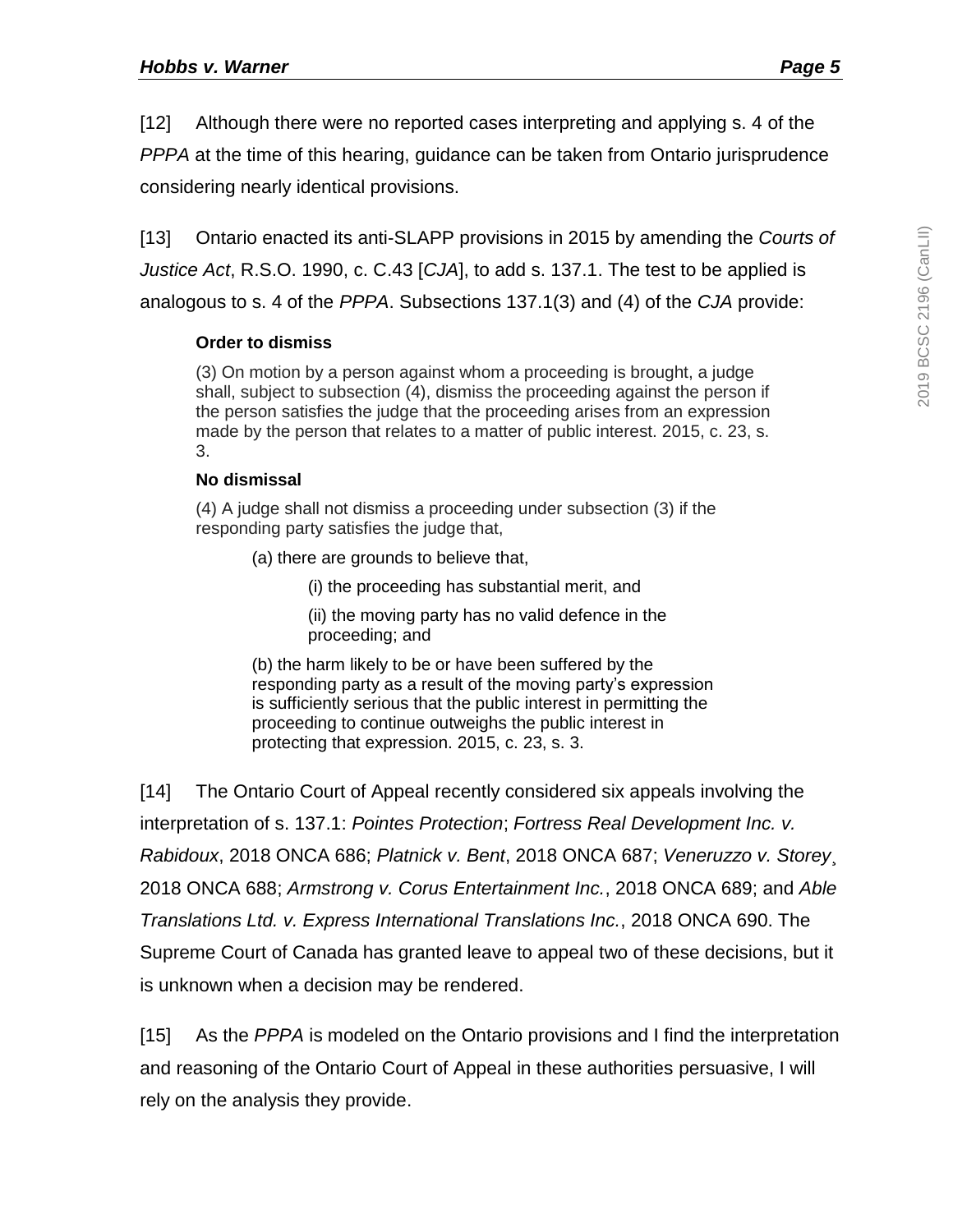[16] I will first identify and discuss the purposes of the *PPPA*.

## **The Purposes of the** *PPPA*

<span id="page-5-0"></span>[17] Unlike the Ontario provisions, the *PPPA* does not specifically identify its

purposes. Ontario's legislation begin with a statement of its purposes:

**137.1** (1) The purposes of this section and sections 137.2 to 137.5 are,

(a) to encourage individuals to express themselves on matters of public interest;

(b) to promote broad participation in debates on matters of public interest;

(c) to discourage the use of litigation as a means of unduly limiting expression on matters of public interest; and

(d) to reduce the risk that participation by the public in debates on matters of public interest will be hampered by fear of legal action.

[18] In *Pointes Protection*, the Court considered these purposes and held that they leave "no doubt that the legislation was intended to promote free expression on matters of public interest by 'discouraging' and 'reducing the risk' that litigation would be used to 'unduly' limit such expression: para. 37. Calling its purpose "crystal clear", the Court held:

[45] The purpose of s. 137.1 is crystal clear. Expression on matters of public interest is to be encouraged. Litigation of doubtful merit that unduly discourages and seeks to restrict free and open expression on matters of public interest should not be allowed to proceed beyond a preliminary stage. Plaintiffs who commence a claim alleging to have been wronged by a defendant's expression on a matter of public interest must be prepared from the commencement of the lawsuit to address the merits of the claim and demonstrate that the public interest in vindicating that claim outweighs the public interest in protecting the defendant's freedom of expression.

[19] The Court recognized that the pre-trial remedy created by s. 137.1 seeks to achieve these purposes by providing a judicial screening or triage device designed to eliminate certain claims at an early stage of the litigation process: para. 73. The defendant must demonstrate that the proceeding arises from an expression that relates to a matter of public interest. If the defendant meets this onus, in order to strike a balance between preventing abusive litigation and allowing legitimate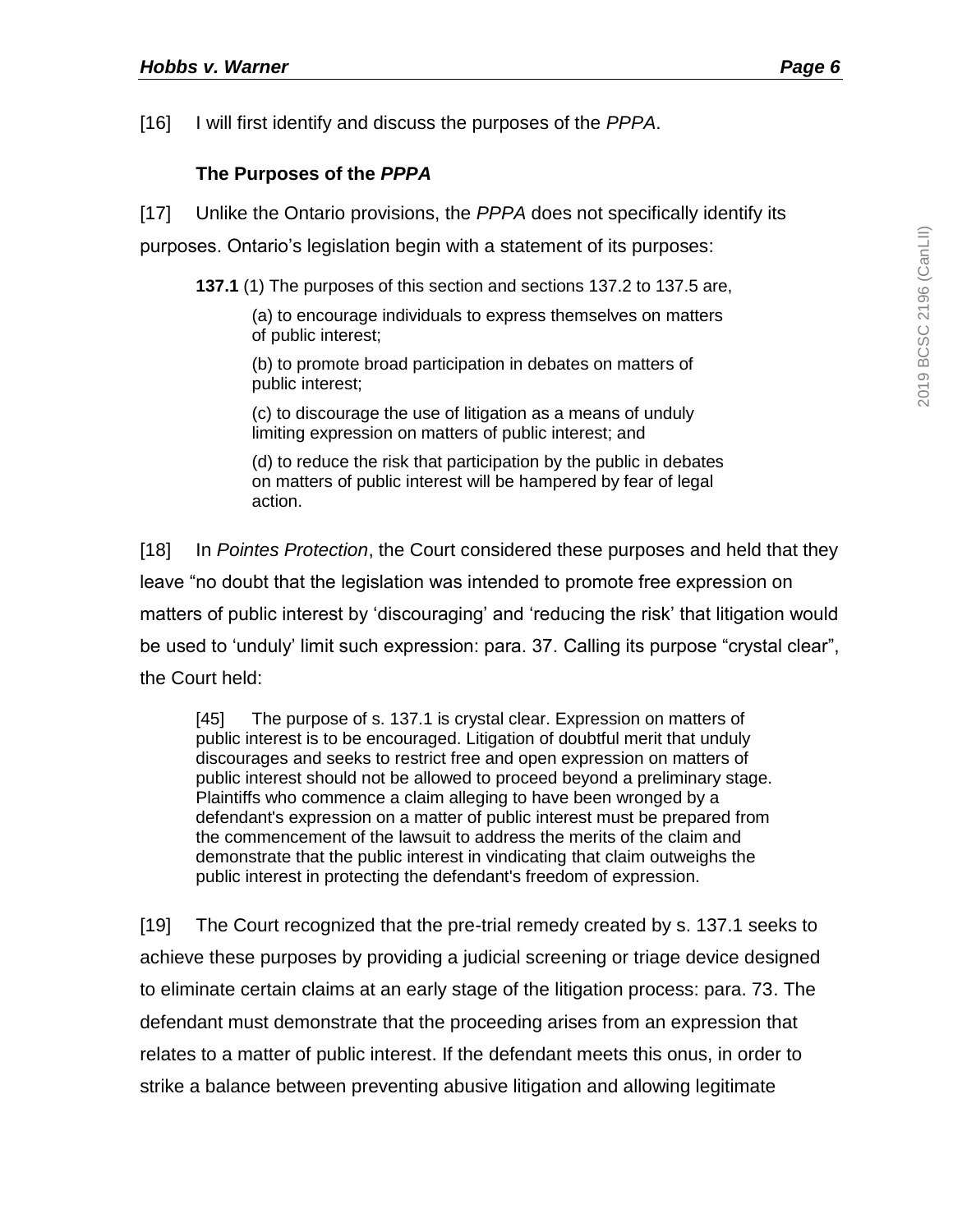actions, the plaintiff must then clear the "merits hurdle" by satisfying the application judge that the proceeding has substantial merit and that the defendant has no valid defence. The plaintiff must also show that the harm he or she has suffered is sufficiently serious that the public interest in permitting the proceeding to continue outweighs the public interest in protecting the expression: paras. 38-42.

[20] Doherty J.A. went on to explain how this pre-trial remedy seeks to achieve the purposes of the legislation:

[48] Instead of creating new defences, removing or modifying existing causes of action, or providing for a more vigorous abuse of process remedy, s. 137.1 seeks to achieve the purposes stated in s. 137.1(1) by, first, distinguishing between claims that arise from an expression that relates to a matter of public interest and other claims, and second, by providing for the early and inexpensive dismissal of claims based on expressions relating to matters of public interest, either because those claims lack sufficient merit to proceed, or because the public interest is, on balance, not served by allowing the action to proceed to an adjudication on the full merits.

[21] I view the purposes of the *PPPA*, and the manner in which its provisions seek to achieve those purposes, in the same way. I find support in this view, not only from the similarity in language between the two provisions, but from the debates of the British Columbia Legislature where the *PPPA*'s purpose, and its modelling after the Ontario provisions, were expressly discussed.

[22] At first reading, the Honourable David Eby introduced the bill to enact this legislation in the following terms:

The purpose of this act is to enhance public participation by protecting expression on matters of public interest and litigation that unduly limits such expression. Lawsuits that are improperly motivated by the intent to silence expression are often referred to as strategic lawsuits against public participation, or by the acronym SLAPP.

The act would not, however, require the difficult assessment of a plaintiff's motive. Rather, the act would provide for a legal basis and expedited process by which, at an early stage in the proceedings, a court would be able to determine whether a lawsuit arises out of expression on a matter of public interest and, if so, to weigh whether the likely harm to a plaintiff is serious enough that the public interest in allowing the lawsuit to continue would outweigh the public interest in protecting the expression that gave rise to the lawsuit. In so doing, the act would improve access to justice,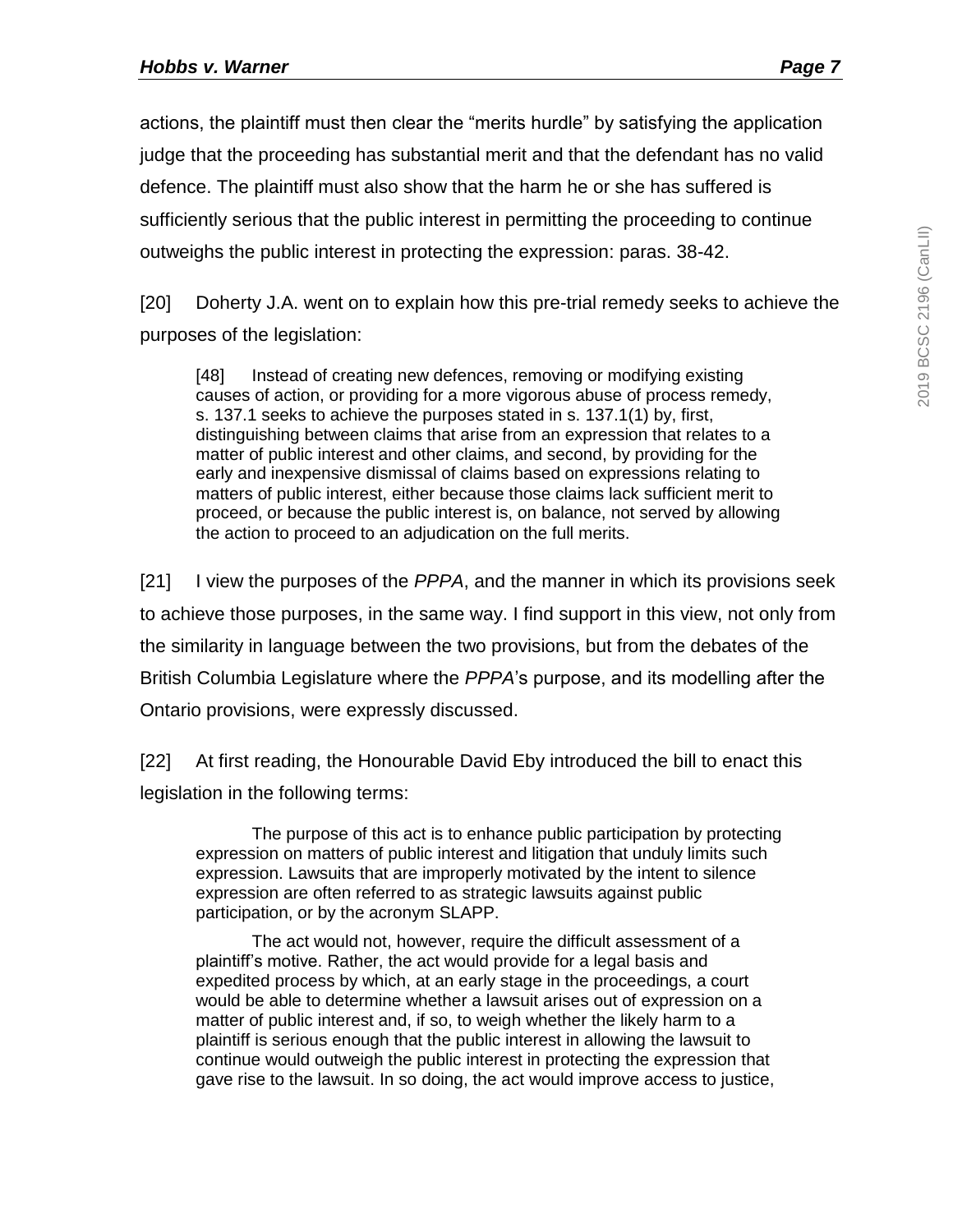would balance the protection of freedom of expression with the protection of reputation and economic interests.

The act is based on the Uniform Protection of Public Participation Act adopted by the Uniform Law Conference of Canada in 2017, which in turn is based on the 2015 Ontario act of the same name.

Many British Columbians and a large number of civil society groups in B.C. have called for legislation to protect public participation. In 2017, the Union of B.C. Municipalities adopted a resolution endorsing such legislation, and in February of last year, 15 eminent legal figures signed an open letter calling for legislation based on the model of the Ontario act.

The ability of citizens to participate freely in discussion and debate on matters of public interest without fear of undue legal threat is vital to a vibrant democratic society. The Protection of Public Participation Act will be of great importance in protecting that fundamental democratic value.

British Columbia, Legislative Assembly, *Official Report of Debates (Hansard)*, 41st Parl., 4th Sess., No. 197 (February 13, 2019) at 6974.

[23] At second reading, the Hon. D. Eby began his speech by expressly outlining the intention of the legislation:

This is a bill that is intended to protect an essential value of our democracy, which is public participation in the debates of the issues of the day, and in particular, to respond to a mischief that has arisen, which is people who are powerful and wealthy and able to afford lawyers initiating lawsuits or threatening lawsuits against individuals who are critical of them in order to stop them from participating in that public debate.

What the bill proposes to do is strike a balance between a couple of values. One is the value of protecting an individual's reputation or a company's reputation. The other is the value of a robust and rigorous debate that the courts have described as freewheeling, that can be heated, that can result in intemperate comments. But that's part of public debate, and it shouldn't be met with threats of litigation to stop people from talking about the issues of the day. Those are the values that this bill is aimed at addressing.

British Columbia, Legislative Assembly, *Official Report of Debates (Hansard)*, 41st Parl., 4th Sess., No. 198 (February 14, 2019) at 7018.

[24] Later in his presentation, he specifically pointed to the Ontario provisions as the basis of the *PPPA* and encouraged members to read *Pointes Protection*:

Importantly, and importantly for this bill, in the pendency of the time from when we first introduced this bill to today, the Ontario Court of Appeal released the decision where they considered the Ontario bill. They went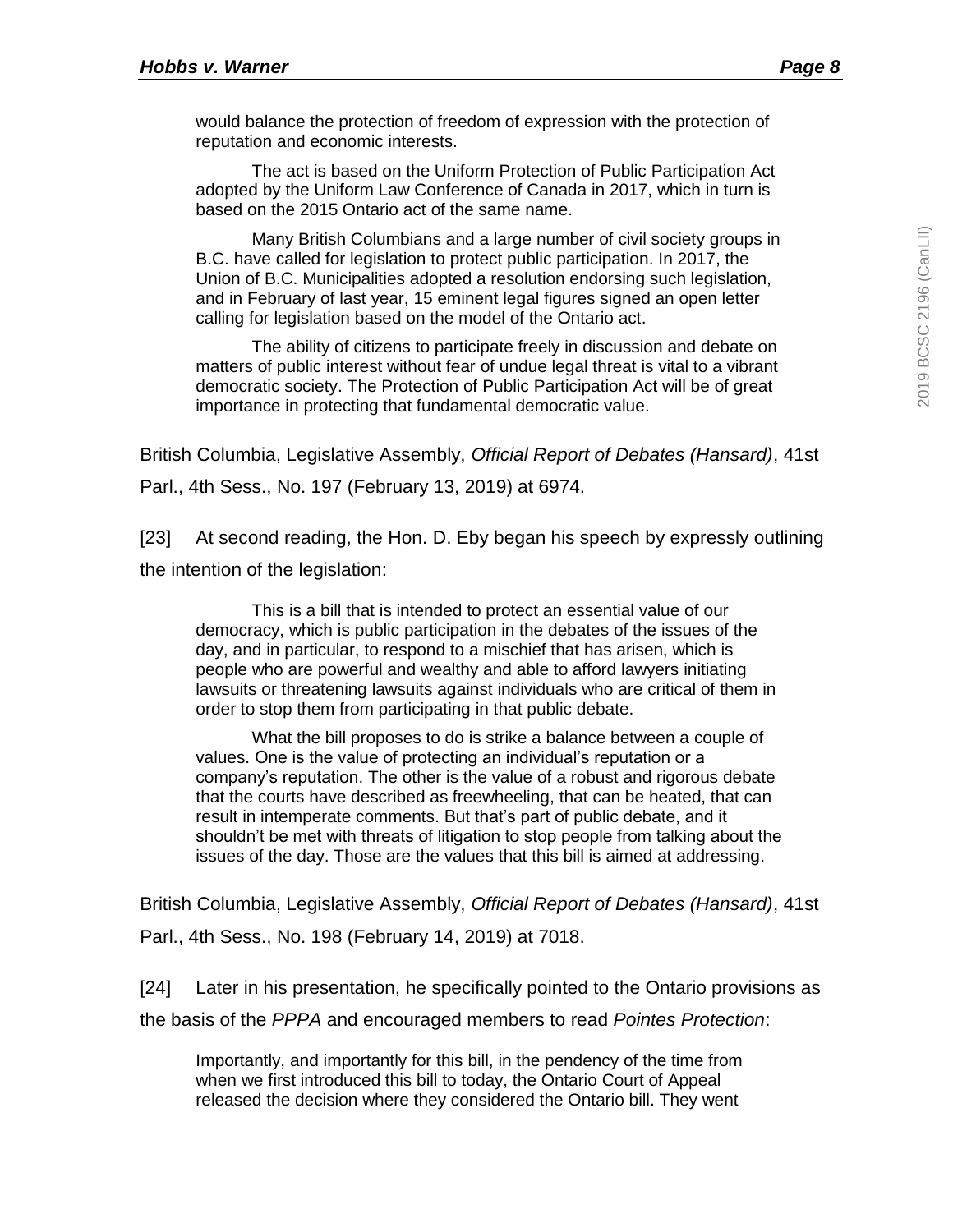through it in some detail and they said…They made lots of comments about the Ontario bill, and it has a lot of relationship to our bill, because our bill is based on the Ontario bill.

British Columbia, Legislative Assembly, *Official Report of Debates (Hansard)*, 41st Parl., 4th Sess., No. 199 (February 14, 2019) at 7031.

[25] In closing, he referred again to the purpose of the legislation:

That brings to a close my remarks on the bill - the reason why we brought the bill; the text of the bill that's in front of the House and some of the background in relation to the defamation tort, traditionally and as it's evolved through the Supreme Court of Canada. We're not trying to displace that jurisprudence or those decisions of the court, the direction of the court. We're attempting to provide greater effect to it by providing a procedural remedy, where people can have this considered by the court sooner, rather than at the end of the trial, so they don't have to spend their life savings defending themselves in court in multiple years. They can have it dealt with right off the bat.

British Columbia, Legislative Assembly, *Official Report of Debates (Hansard)*, 41st Parl., 4th Sess., No. 199 (February 14, 2019) at 7031.

[26] I am satisfied that the *PPPA* is closely modelled on the Ontario *CJA* provisions and that its purposes, and the manner in which its provisions seek to achieve those purposes, are the same as articulated in the Ontario legislation, and as explained by the Ontario Court of Appeal in *Pointes Protection* and the other concurrently released decisions.

[27] I turn now to the specific provisions of s. 4 of the *PPPA*.

### **Section 4(1): The Threshold Hurdle**

<span id="page-8-0"></span>[28] For convenience, I repeat the subsection:

**4** (1) In a proceeding, a person against whom the proceeding has been brought may apply for a dismissal order under subsection (2) on the basis that

> (a) the proceeding arises from an expression made by the applicant, and

(b) the expression relates to a matter of public interest.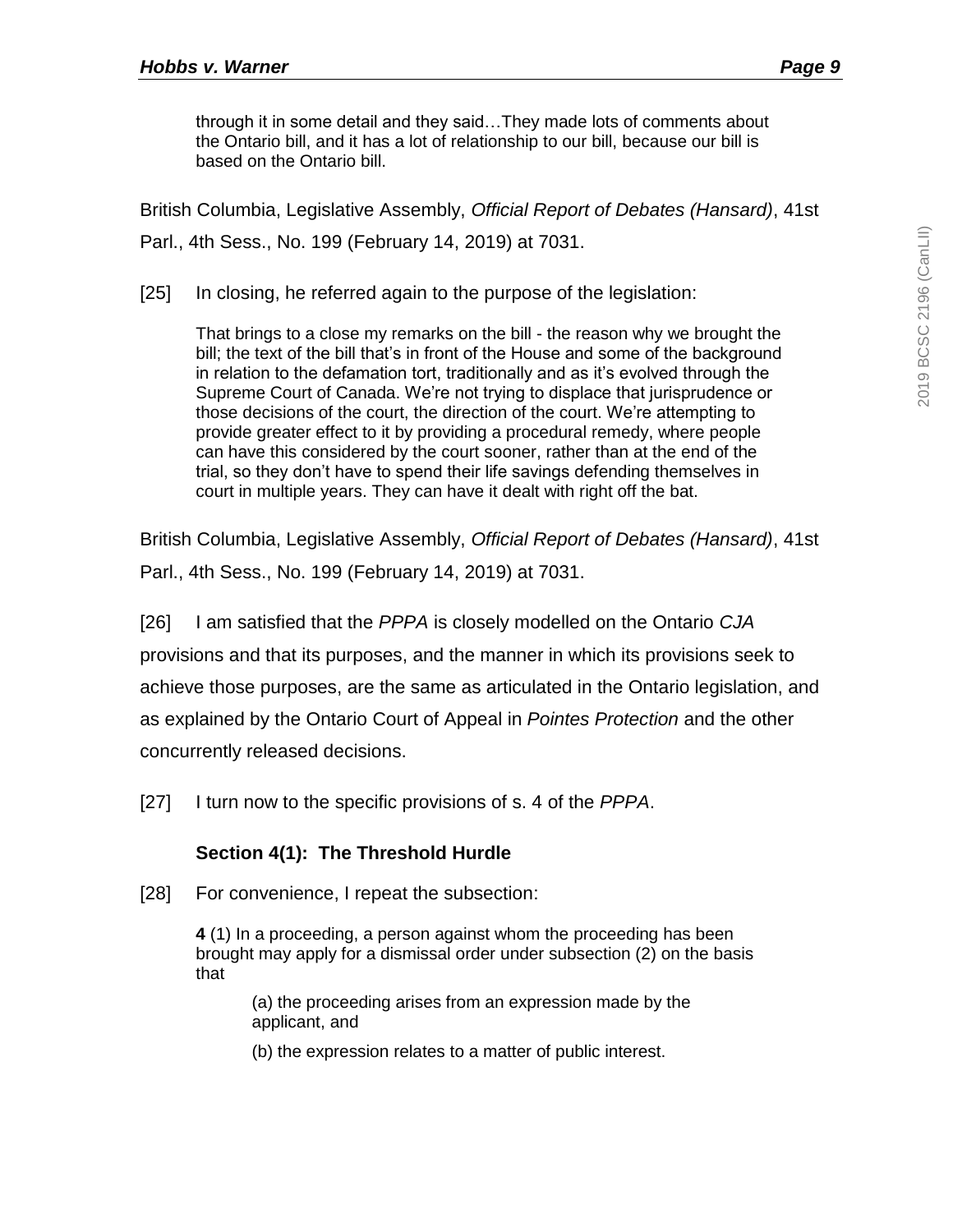(2) If the applicant satisfies the court that the proceeding arises from an expression referred to in subsection (1), the court must make a dismissal order…

[29] This puts the onus on the defendant to satisfy the court that the proceeding arises from an expression he or she made that relates to a matter of public interest. Use of the phrase "satisfies the court" in s. 4(2) indicates that the defendant must establish both criteria on the balance of probabilities.

[30] "Expression" in s. 4(1)(a) is defined in s. 1 as "any communication, whether it is made verbally or non-verbally, publicly or privately, and whether it is directed or not directed at a person or entity."

[31] "Relates to a matter of public interest" is not defined in the *PPPA*, but guidance on its interpretation can again be found from *Pointes Protection*, as the Court there was required to consider the same, undefined phrase.

[32] Doherty J.A. held that the phrase should be read broadly, in a manner consistent with the purposes of the provision, and decided that whether something is a "matter of public interest" should be determined by asking what the expression is about, or, what the expression pertains to: paras. 54 and 57.

[33] Relying on *Grant v. Torstar Corp.,* 2009 SCC 61, Doherty J.A. then set out a number of principles to help inform the determination of whether something relates to a matter of public interest. These principles can be summarized as follows:

- The phrase does not require that the expression actually furthers the public interest. Nothing in this section justifies any distinction among expressions based on quality, merits, or manner of the expression. An expression that relates to a matter of public interest remains so even if the language used is intemperate or even harmful to the public interest: para. 55;
- There is no exhaustive list of topics that fall under the rubric "public interest". Some topics, such as the conduct of governmental affairs and the operation of courts, are inevitably matters of public interest, but other topics may or may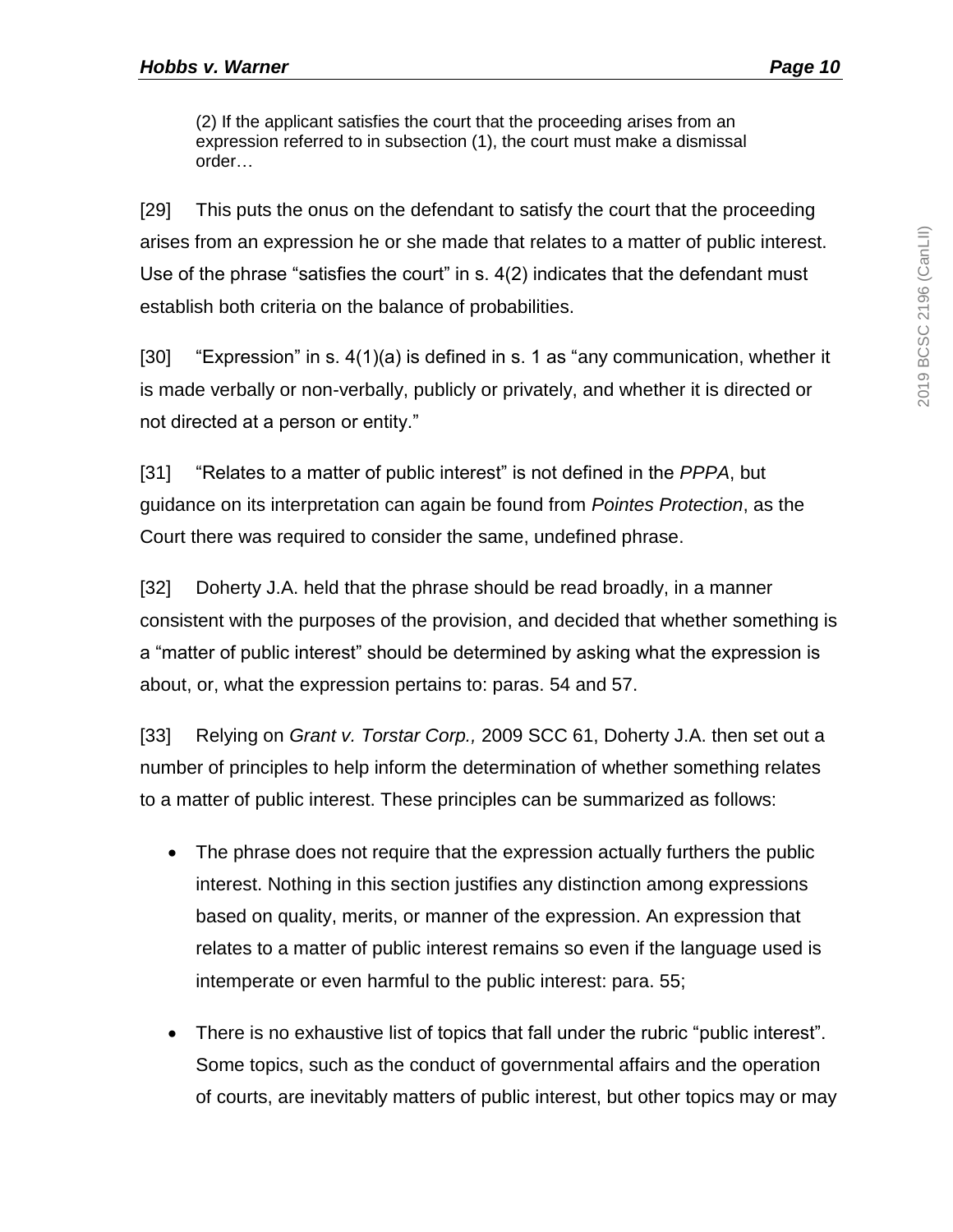not raise matters of public interest depending on the specific circumstances: para. 59;

- Context of a particular expression can be crucial in determining whether it relates to a matter of public interest: para. 60;
- A matter of public interest must be distinguished from a matter about which the public is merely curious or has a prurient interest: para. 61;
- An expression can relate to a matter of public interest without engaging the interest of the entire community, or even a substantial part of the community. It is enough that some segment of the community would have a genuine interest in the subject matter of the expression: para. 62;
- Public interest does not turn on the size of the audience: para. 63;
- The characterization of the expression as a matter of public interest will usually be made by reference to the circumstances as they existed when the expression was made: para. 64; and
- An expression may relate to more than one matter, provided at least one of those matters is "a matter of public interest": para. 65.

[34] The Court then summarized the concept of "public interest" as it is used in the *CJA* as follows:

[65] In summary, the concept of "public interest" as it is used in s. 137.1(3) is a broad one that does not take into account the merits or manner of the expression, nor the motive of the author. The determination of whether an expression relates to a matter of public interest must be made objectively, having regard to the context in which the expression was made and the entirety of the relevant communication. An expression may relate to more than one matter. If one of those matters is a "matter of public interest", the defendant will have met its onus under s. 137.1(3).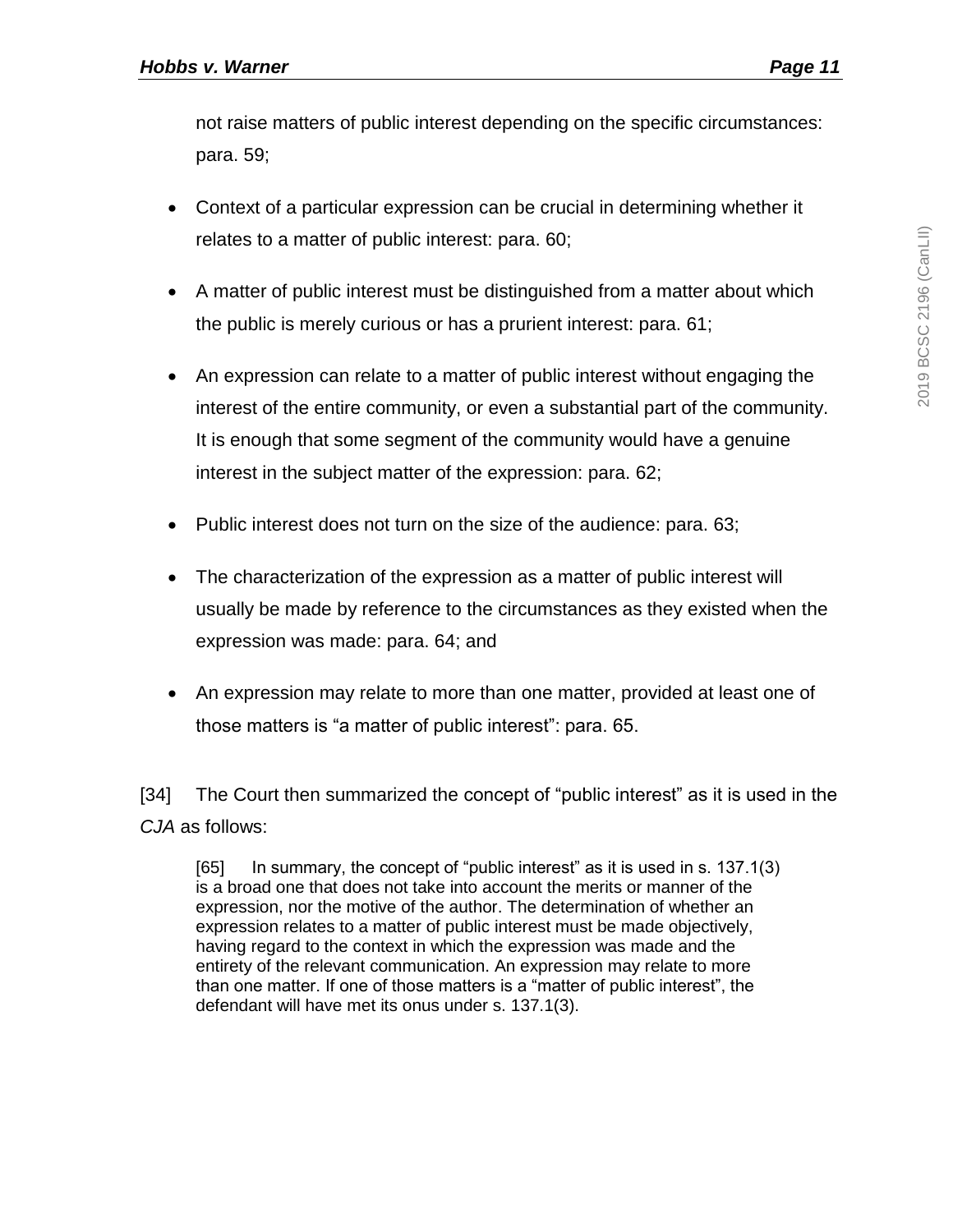[35] If the defendant clears this threshold hurdle by establishing that the

proceeding involves an expression that relates to a matter of public interest, the

inquiry then moves on to s. 4(2).

## **Section 4(2): The Merits-Based and Public Interest Hurdles**

<span id="page-11-0"></span>[36] Again, for ease of reference, I will reproduce the subsection here:

(2) If the applicant satisfies the court that the proceeding arises from an expression referred to in subsection (1), the court must make a dismissal order unless the respondent satisfies the court that

- (a) there are grounds to believe that
	- (i) the proceeding has substantial merit, and

(ii) the applicant has no valid defence in the proceeding, and

(b) the harm likely to have been or to be suffered by the respondent as a result of the applicant's expression is serious enough that the public interest in continuing the proceeding outweighs the public interest in protecting that expression.

[37] This puts the onus on the plaintiff to satisfy two requirements – the meritsbased hurdle (s.  $4(2)(a)$ ) and the public interest hurdle (s.  $4(2)(b)$ ). Again, use of the phrase "satisfies the court" indicates that the standard of proof is the balance of probabilities.

# *Section 4(2)(a): The Merits-Based Hurdle*

<span id="page-11-1"></span>[38] The merits-based hurdle has two aspects. The plaintiff must establish that there are grounds to believe both that the proceeding has substantial merit and the defendant has no valid defence.

[39] The phrase "grounds to believe" should be understood to mean "reasonable grounds to believe": *Pointes Protection* at para. 69.

[40] As the Court observed in *Pointes Protection*, the distinction drawn in this section particularly makes sense in defamation actions, where there is a "clear demarcation between the elements of the tort that the plaintiff must prove, and the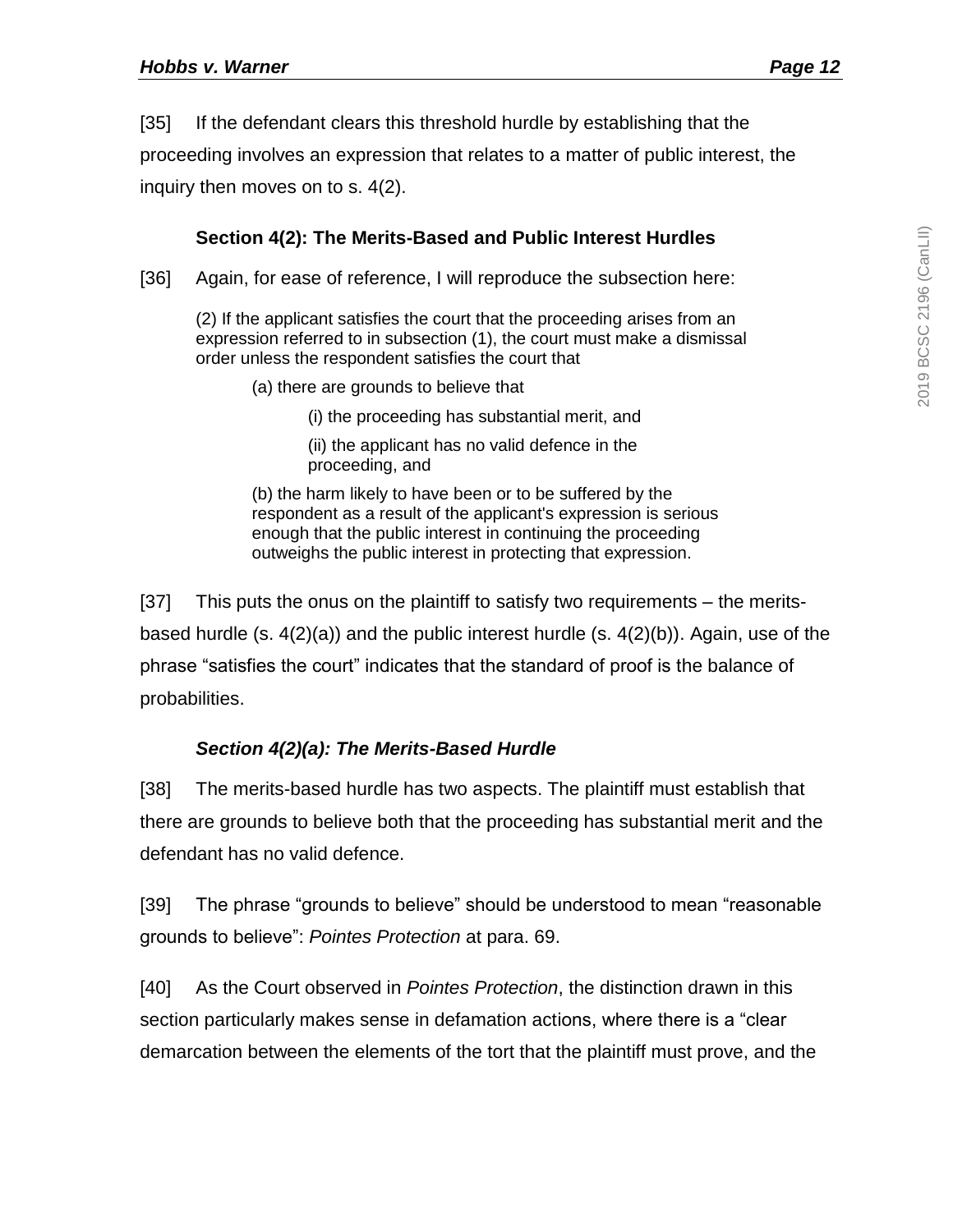initial onus": para. 72.

are not*.*

[41] In evaluating how to determine whether there are grounds to believe the plaintiff's case has merit, it is important to remember what these pre-trial applications

[42] In *Pointes Protection*, Doherty J.A. emphasized that these applications are not an alternative means by which the merits of a claim can be tried. They are not a form of summary judgment or summary trial intended to allow a defendant to obtain a quick and favourable resolution of the merits of allegations. These applications are not the proper forum in which to make a detailed assessment of the ultimate merits of a case: para. 73.

[43] A plaintiff is not expected to present a fully developed case. As the Court observed, the timing of these pre-trial applications (a Response to Civil Claim need not even be filed) and the procedures that control them (affidavit evidence, timelimited cross-examinations) are not "conducive to either party putting its best foot forward", as is expected in summary judgment or summary trial proceedings: para. 76.

[44] A proceeding will have "substantial merit" in this context if, upon examination of the application record, "the claim is shown to be legally tenable and supported by evidence, which could lead a reasonable trier to conclude that the claim has a real chance of success": paras. 79-80.

[45] Although not a "deep dive" into the merits of a claim, Doherty J.A. also stressed that in order to evaluate the potential merits of a claim based on a "grounds to believe" standard, an application judge may have to engage in a limited weighing of the evidence and, in some cases, credibility evaluations. In this regard, the Court held:

[82] While I have stressed that s. 137.1 motions are not a form of summary judgment, nor the proper forum in which to make a detailed assessment of the ultimate merits of the case, I do not mean to suggest that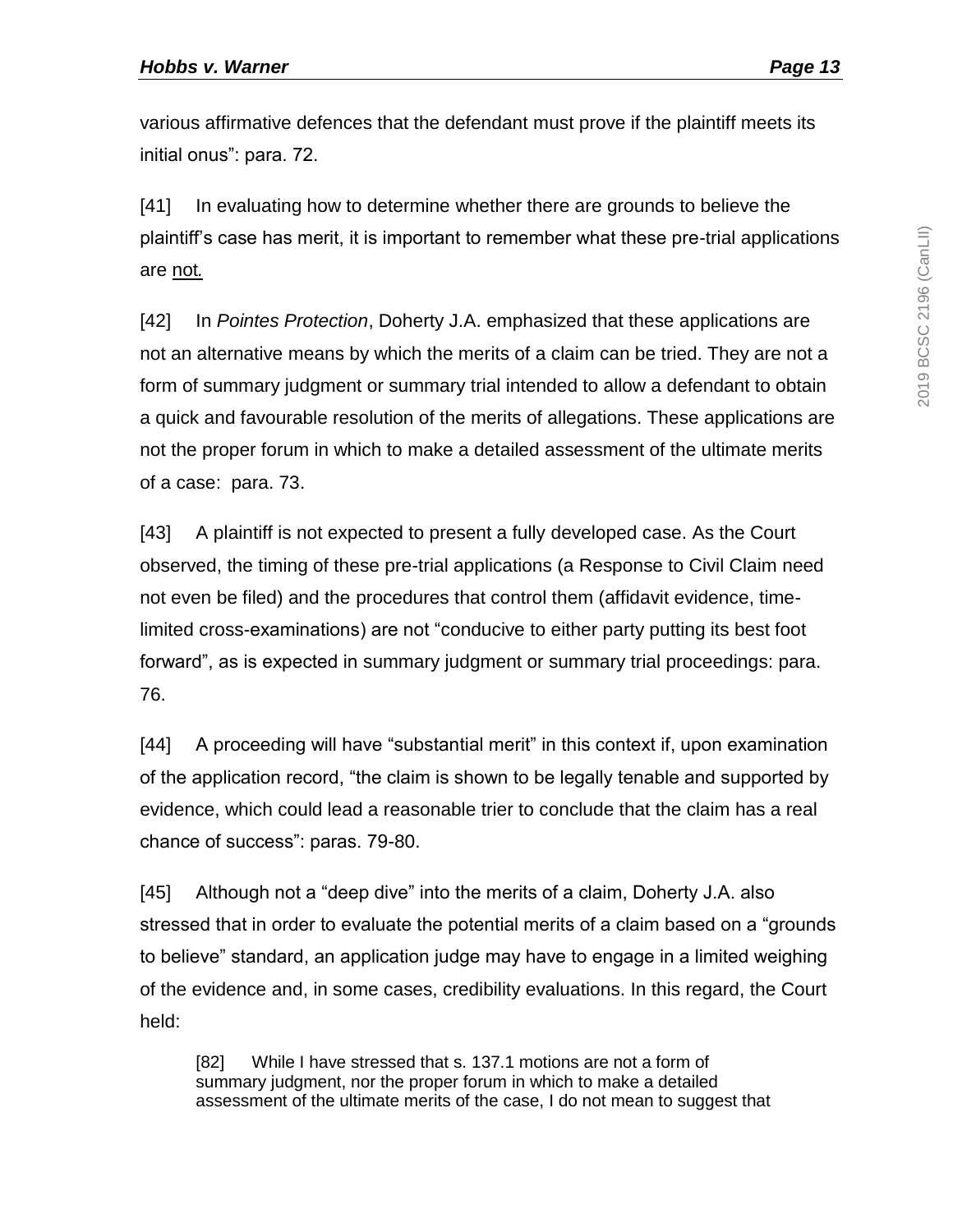a motion judge must simply take at face value the allegations put forward by the parties on the motion. An evaluation of potential merit based on a "grounds to believe" standard contemplates a limited weighing of the evidence, and, in some cases, credibility evaluations. Bald allegations, unsubstantiated damage claims or unparticularized defences are not the stuff from which "grounds to believe" are formulated. Similarly, if on a review of the entirety of motion material, the motion judge concludes that no reasonable trier could find a certain allegation or piece of evidence credible, the motion judge will discount that allegation or evidence in making his or her evaluation under s. 137.1(4)(a). Once again, the question is not whether the motion judge views the evidence as credible, but rather whether, on the entirety of the material, there are reasonable grounds to believe that a reasonable trier could accept the evidence.

[46] If a plaintiff can satisfy the court that there are reasonable grounds to believe there is substantial merit to his or her claim, the plaintiff must then satisfy the court that there are reasonable grounds to believe the defendant has no valid defence under s. 4(2)(a)(ii).

[47] Justice Doherty observed that this section would be unworkable if it required a plaintiff to somehow address all potential defences and establish that none had any validity. For it to be workable, there must be an evidentiary burden on the defendant to advance details of any proposed defence in either its pleadings, or, if no Response to Civil Claim is yet filed, in its application materials. Then, once a defendant puts a particular "defence in play", the persuasive burden moves to the plaintiff to establish that there are reasonable grounds to believe that none of the defences put in play are valid: para. 83.

[48] "Valid" is not defined in either the *PPPA* or the *CJA*. In *Pointes Protection*, the Court interpreted "valid" to mean "successful". The Court explained:

[84] ... I would interpret "valid" as meaning successful. The onus rests on the plaintiff to convince the motion judge that, looking at the motion record through the reasonableness lens, a trier could conclude that none of the defences advanced would succeed. If that assessment is among those reasonably available on the record, the plaintiff has met its onus.

[49] If the plaintiff satisfies the court that there are reasonable grounds to believe both that there is substantial merit to the claim and the defendant has no valid defence, the inquiry moves on to the public interest hurdle (s. 4(2)(b)).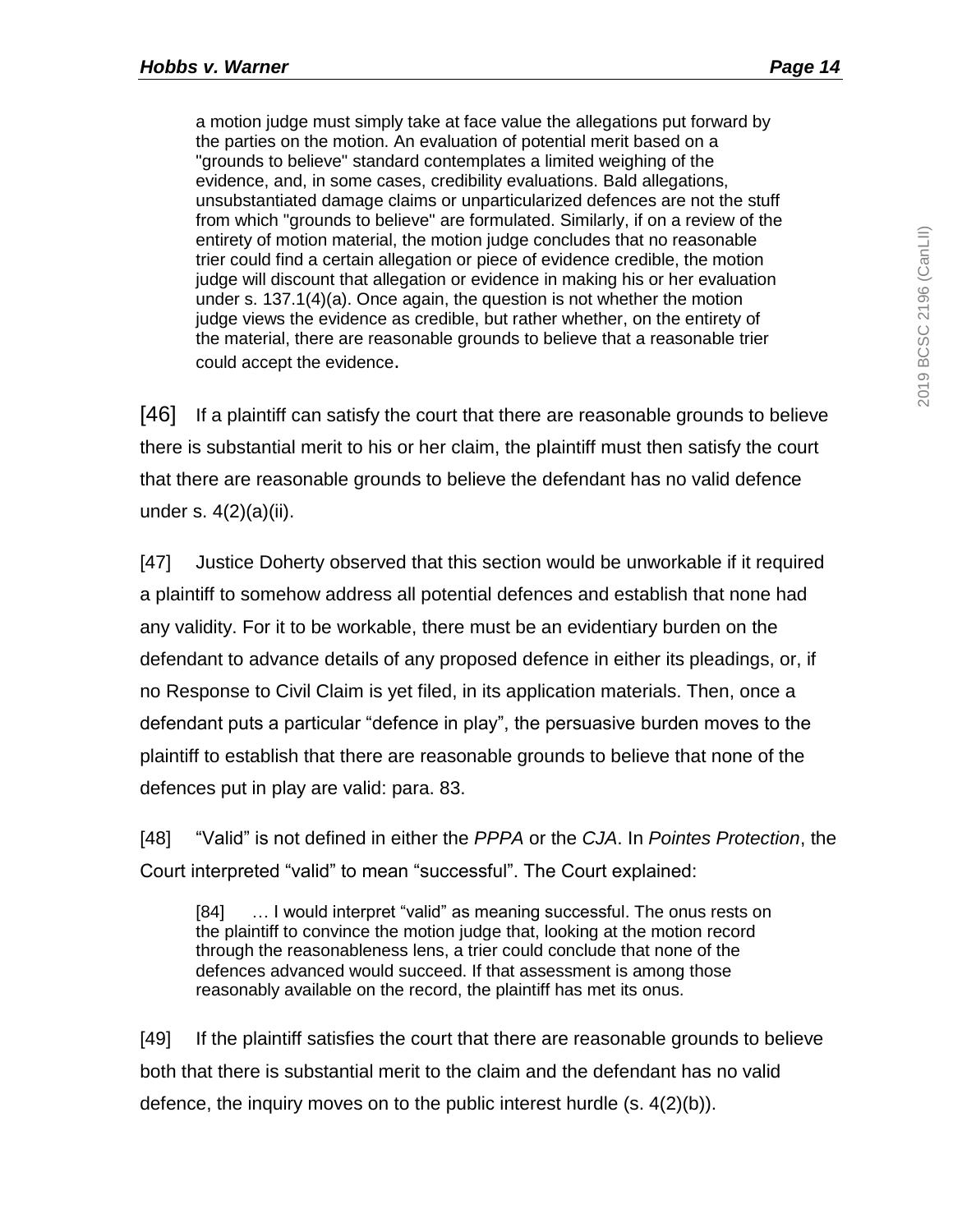# *Section 4(2)(b): The Public Interest Hurdle*

<span id="page-14-0"></span>[50] The plaintiff must also meet the public interest hurdle. The plaintiff has the persuasive burden here. He or she must satisfy the court that the harm likely to have been or to be suffered by the plaintiff as a result of the expression is serious enough that the public interest engaged in allowing the plaintiff to proceed with the claim outweighs the public interest in protecting the defendant's freedom of expression.

[51] Again, this provision is nearly identical to that considered in *Pointes Protection* and guidance can again be taken from this decision. Calling it "in some ways…the heart of Ontario's anti-SLAPP legislation" (para. 86), Doherty J.A. discussed its interpretation and the approach to the balancing exercise it requires.

[52] The Court began with a discussion of the Legislature's intention behind the "public interest hurdle":

[86] …The section declares that some claims that target expression on matters of public interest are properly terminated on a s. 137.1 motion, even though they could succeed on their merits at trial. The "public interest" hurdle reflects the legislature's determination that the success of some claims that target expression on matters of public interest comes at too great a cost to the public interest in promoting and protecting freedom of expression. As explained by the Anti-SLAPP Advisory Panel, at para. 37 of its Report:

If an action against expression on a matter of public interest is based on a technically valid cause of action but seeks a remedy for only insignificant harm to reputation, business or personal interests, the action's negative impact on freedom of expression may be clearly disproportionate to any valid purpose the litigation might serve. The value of public participation would make any remedy granted to the plaintiff an unwarranted incursion into the domain of protected expression. In such circumstances, the action may also be properly regarded as seeking an inappropriate expenditure of the public resources of the court system. Where these considerations clearly apply, the court should have the power to dismiss the action on this basis.

[53] The Court then discussed the first side of the balancing exercise – the assessment of harm suffered by the plaintiff as a consequence of the defendant's expression. Doherty J.A. held: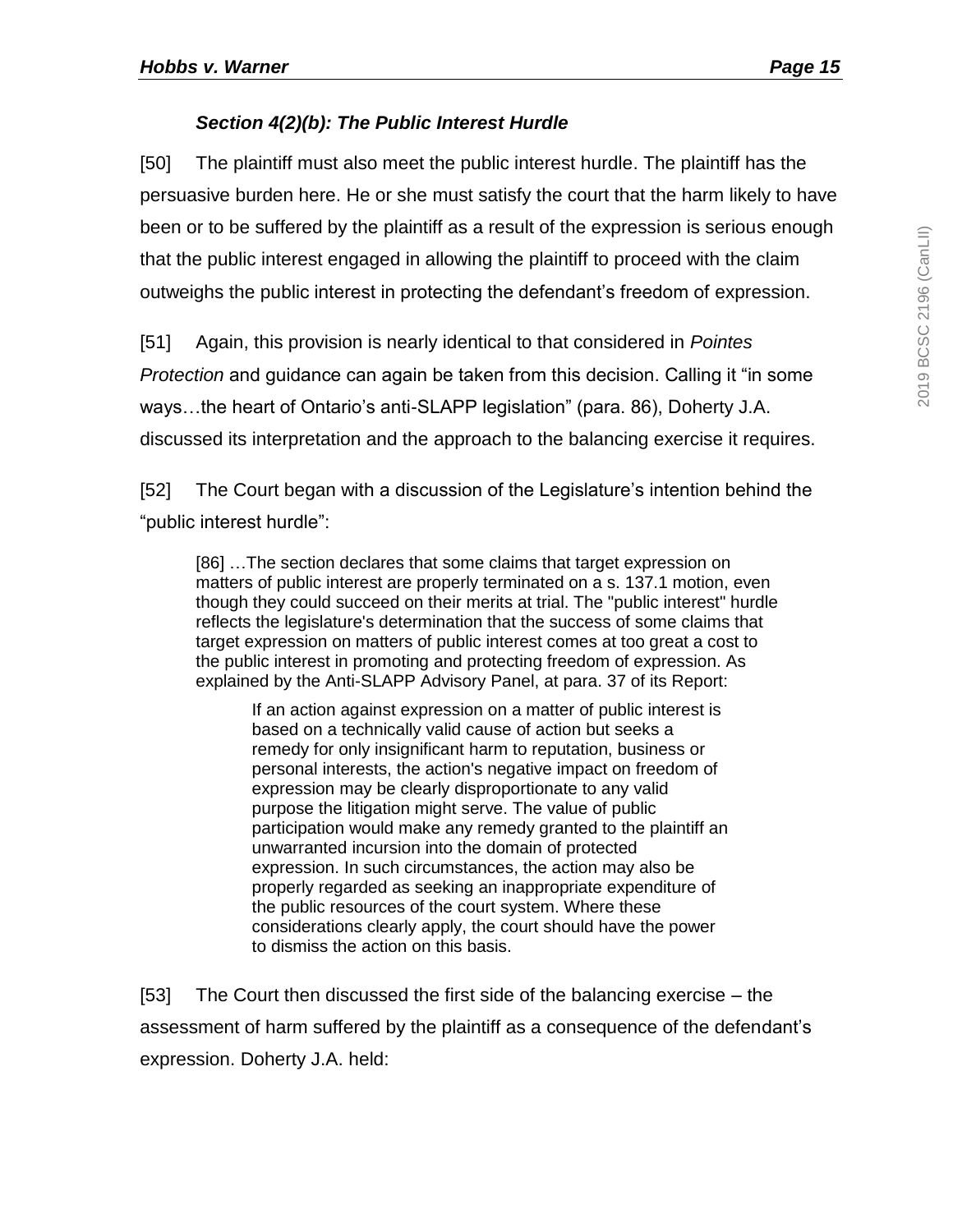[88] The harm suffered or likely to be suffered by the plaintiff as a consequence of the defendant's expression will be measured primarily by the monetary damages suffered or likely to be suffered by the plaintiff as a consequence of the impugned expression. However, harm to the plaintiff can refer to non-monetary harm as well. The preservation of one's good reputation or one's personal privacy have inherent value beyond the monetary value of a claim. Both are tied to an individual's liberty and security interests and can, in the appropriate circumstances, be taken into account in assessing the harm caused to the plaintiff by the defendant's expression: *Hill v. Church of Scientology of Toronto* (1995), 24 O.R. (3d) 865, [1995] 2 S.C.R. 1130, [1995] S.C.J. No. 64, at paras. 117-21; *Blencoe v. British Columbia (Human Rights Commission)*, [2000] 2 S.C.R. 307, [2000] S.C.J. No. 43, 2000 SCC 44, at paras. 79-80.

…

[90] On the s. 137.1 motion, the plaintiff must provide a basis upon which the motion judge can make some assessment of the harm done or likely to be done to it by the impugned expression. This will almost inevitably include material providing some quantification of the monetary damages. The plaintiff is not, however, expected to present a fully-developed damages brief. Assuming the plaintiff has cleared the merits hurdle in s. 137.1(4)(a), a common sense reading of the claim, supported by sufficient evidence to draw a causal connection between the challenged expression and damages that are more than nominal will often suffice.

[91] The plaintiff cannot, however, rely on bald assertions in the statement of claim relating to damages, or on unsourced, unexplained damage claims contained in the pleadings or affidavits filed on the s. 137.1 motion. The motion judge must be able to make an informed assessment, at least at a general or "ballpark" level, about the nature and quantum of the damages suffered or likely to be suffered by the plaintiff: see *Able Translations Ltd. v. Express International Translations Inc.*, [2016] O.J. No. 5740, 2016 ONSC 6785, 410 D.L.R. (4th) 380 (S.C.J.), at paras. 85-95, affd [2018] O.J. No. 4443, 2018 ONCA 690; *Thompson v. Cohodes*, [2017] O.J. No. 2113, 2017 ONSC 2590 (S.C.J.), at paras. 33-38.

[92] Equally important to the quantification of damages, the plaintiff must provide material that can establish the causal link between the defendant's expression and the damages claimed. Evidence of this connection will be particularly important when the motion material reveals sources apart from the defendant's expression that could well have caused the plaintiff's damages.

[54] The Court then discussed the other side of the balancing exercise – the public interest in protecting the defendant's freedom of expression:

[93] Turning to the other side of the balancing exercise in s. 137.1(4)(b), the public interest in protecting the defendant's freedom of expression, the motion judge must assess the public interest in protecting the actual expression that is the subject matter of the lawsuit. On a general level, the importance of freedom of expression, especially on matters of public interest,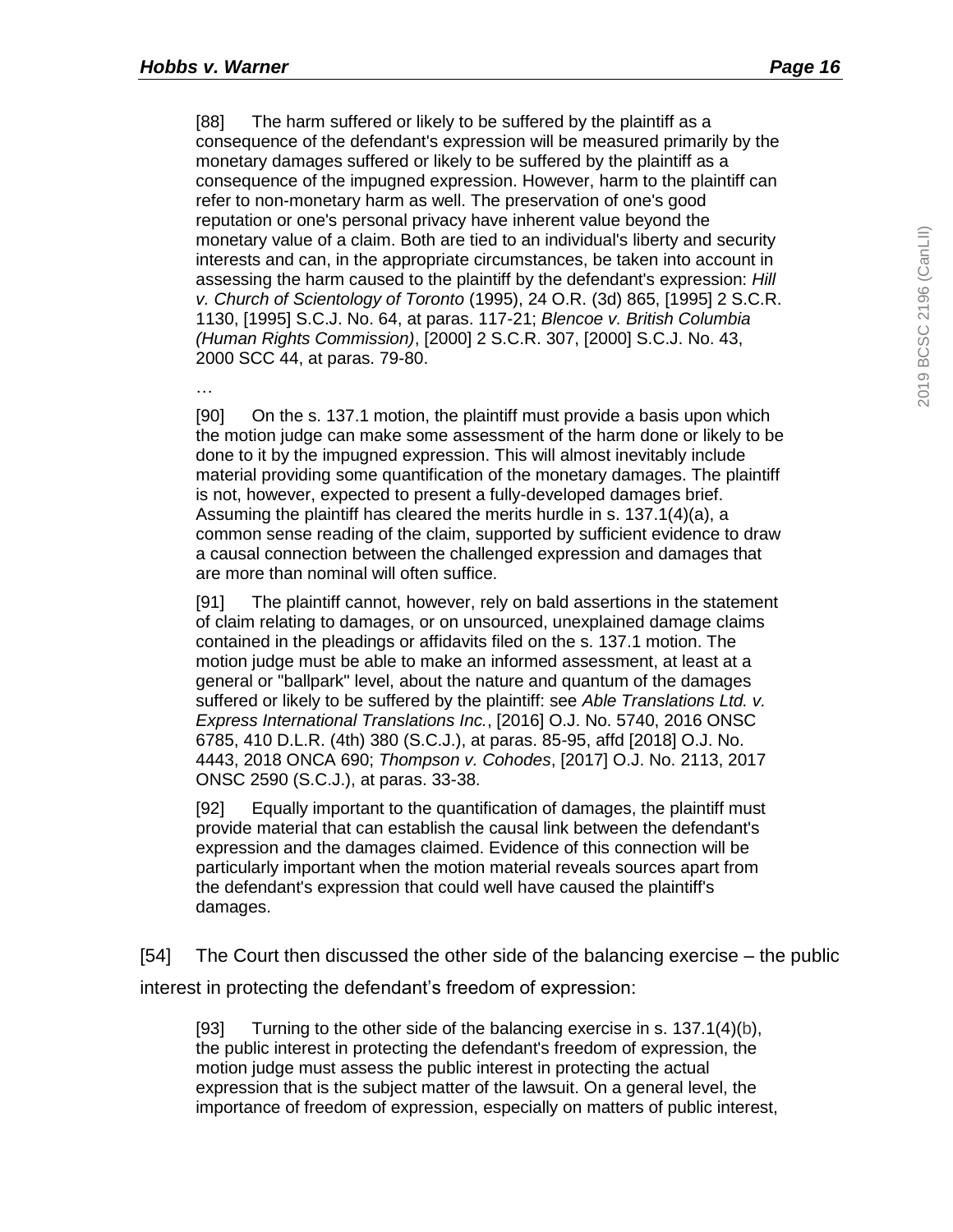both to the individual and to the community, is well understood: see Grant v. Torstar Corp., at paras. 32-57. However, if the defendant asserts a public interest in protecting its expression beyond the generally applicable public interest, the evidentiary burden lies on the defendant to establish the specific facts said to give added importance in the specific circumstances to the exercise of freedom of expression.

[94] Unlike the "public interest" inquiry in s. 137.1(3), in which the quality of the expression or the motivation of the speaker are irrelevant (see above, at para. 65), both play an important role in measuring the extent to which there is a public interest in protecting that expression. Not all expression on matters of public interest serves the values underlying freedom of expression in the same way or to the same degree. For example, a statement that contains deliberate falsehoods, gratuitous personal attacks, or vulgar and offensive language may still be an expression that relates to a matter of public interest. However, the public interest in protecting that speech will be less than would have been the case had the same message been delivered without the lies, vitriol, and obscenities: Able Translations Ltd., at paras. 82-84 and 96-103.

[95] In addition to the quality of the expression and the defendant's motivation for making the expression, the consequences of the plaintiff's claim will figure into the weight to be given to the public interest in protecting that expression. Evidence of actual "libel chill" generated by the plaintiff's claim can be an important factor in the public interest evaluation required under s. 137.1(4)(b): Able Translations Ltd., at para. 102.

[96] The public interest evaluations required under s. 137.1(4)(b) cannot be reduced to an arithmetic-like calculation. It would be misleading to pretend they can be. The assessments are qualitative and, to some extent, subjective. Because the balancing of the competing public interests will often be determinative of the outcome of the s. 137.1 motion, and because the analysis contains an element of subjectivity, it is crucial that motion judges provide full reasons for their s. 137.1(4)(b) evaluations.

[55] The Court concluded its analysis of the public interest hurdle with two practical observations, the first of which has relevance to the application at bar:

[99] I will conclude my analysis of ss.  $137.1(4)(a)$  and (b) with two observations that will hopefully be of some practical use. First, the plaintiff's claim will be dismissed if the plaintiff cannot meet its persuasive burden under either ss. 137.1(4)(a) or (b). A motion judge is under no obligation to address both. In some cases, and I think this may have particular application to defamation claims, the public interest analysis under s. 137.1(4)(b) may well be more straightforward than the merits-based analysis required under s. 137.1(4)(a). For example, if the defendant has demonstrated that the plaintiff has not suffered any significant harm and has brought the lawsuit to silence or punish the defendant, the public interest analysis should be straightforward and lead to a dismissal of the action without the need to engage in the more difficult and time-consuming merits-based analysis.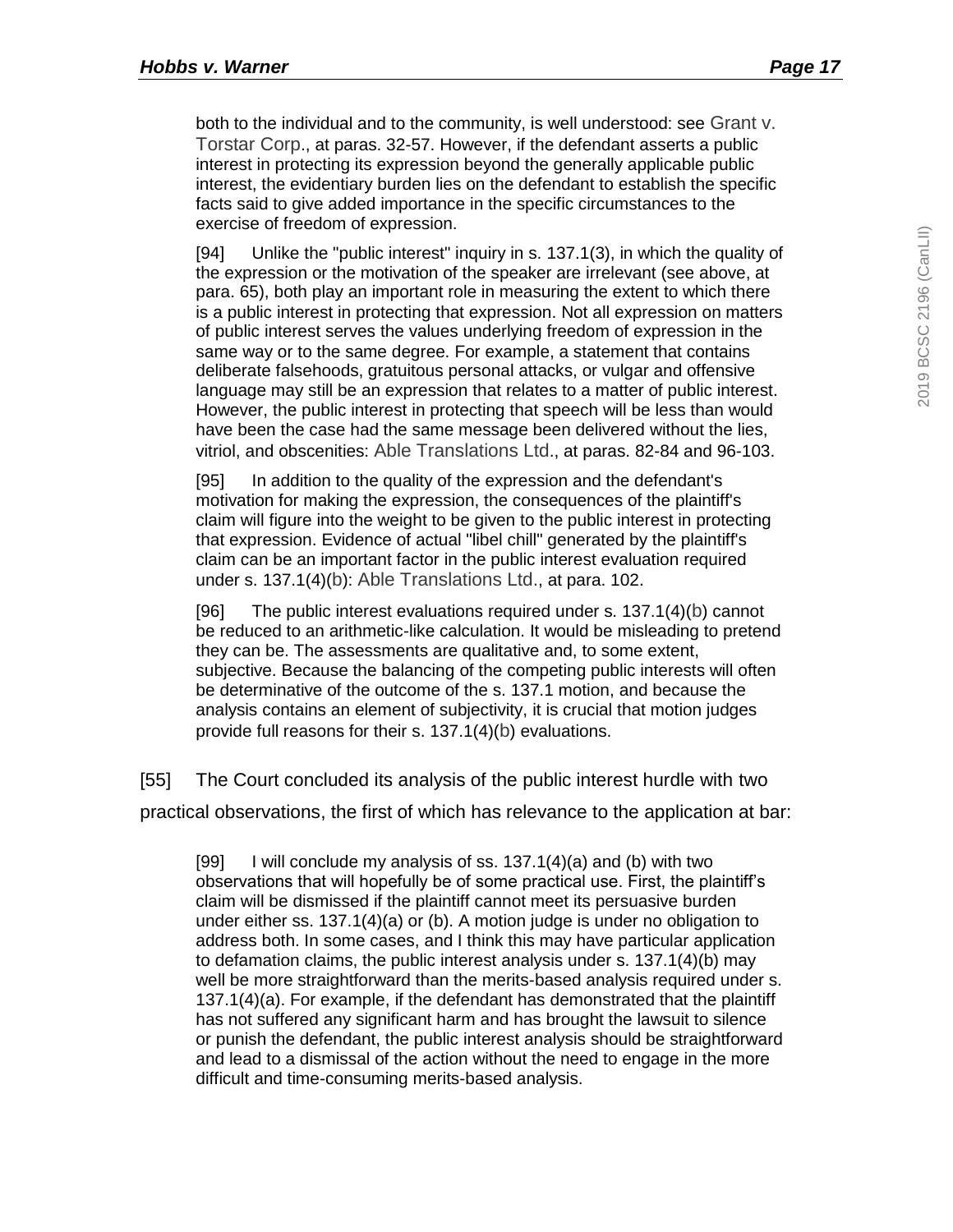[56] I am mindful of the Court's caution that in determining whether the plaintiff has met its onus under the public interest hurdle, an application judge must "appreciate the very significant consequences to the plaintiff if the motion is allowed" in that the "courtroom door will be closed on the plaintiff even though the claim may have ultimately succeeded on the merits": para. 98.

[57] With this overview of the governing legal framework, I turn now to setting out the general background facts relevant to this application. I will address more specific facts, some controversial, as they arise naturally in the narrative or during my analysis of the issues.

### <span id="page-17-0"></span>**RELEVANT BACKGROUND FACTS**

[58] In support of his application, Mr. Warner has tendered four affidavits: two from himself and two from police officers filed in the CF Action. Counsel for the defendants object to the admissibility of the police officers' affidavits in their entirety and object to certain portions of Mr. Warner's affidavits. I will address these objections as the proposed evidence from these sources arise naturally in the narrative.

[59] In accordance with s. 9(5) and (6) of the *PPPA*, Mr. Warner was crossexamined, out of court before an official reporter, on his affidavits by counsel for Mr. Hobbs and Vanbex and by counsel for Ms. Cheng on July 16 and 17, 2019. Further brief and narrowly confined, cross-examination was ultimately agreed to by the parties at the hearing. The transcripts of Mr. Warner's cross-examination and documents referred to during the proceedings are before the court.

[60] Mr. Hobbs and Vanbex have tendered three affidavits, one from Mr. Hobbs (where he attaches the CF Action pleadings and attaches and adopts two affidavits from the CF Action), another from the current vice-president of Vanbex and one from a legal assistant in their counsel's office. Ms. Cheng has tendered no evidence on this application.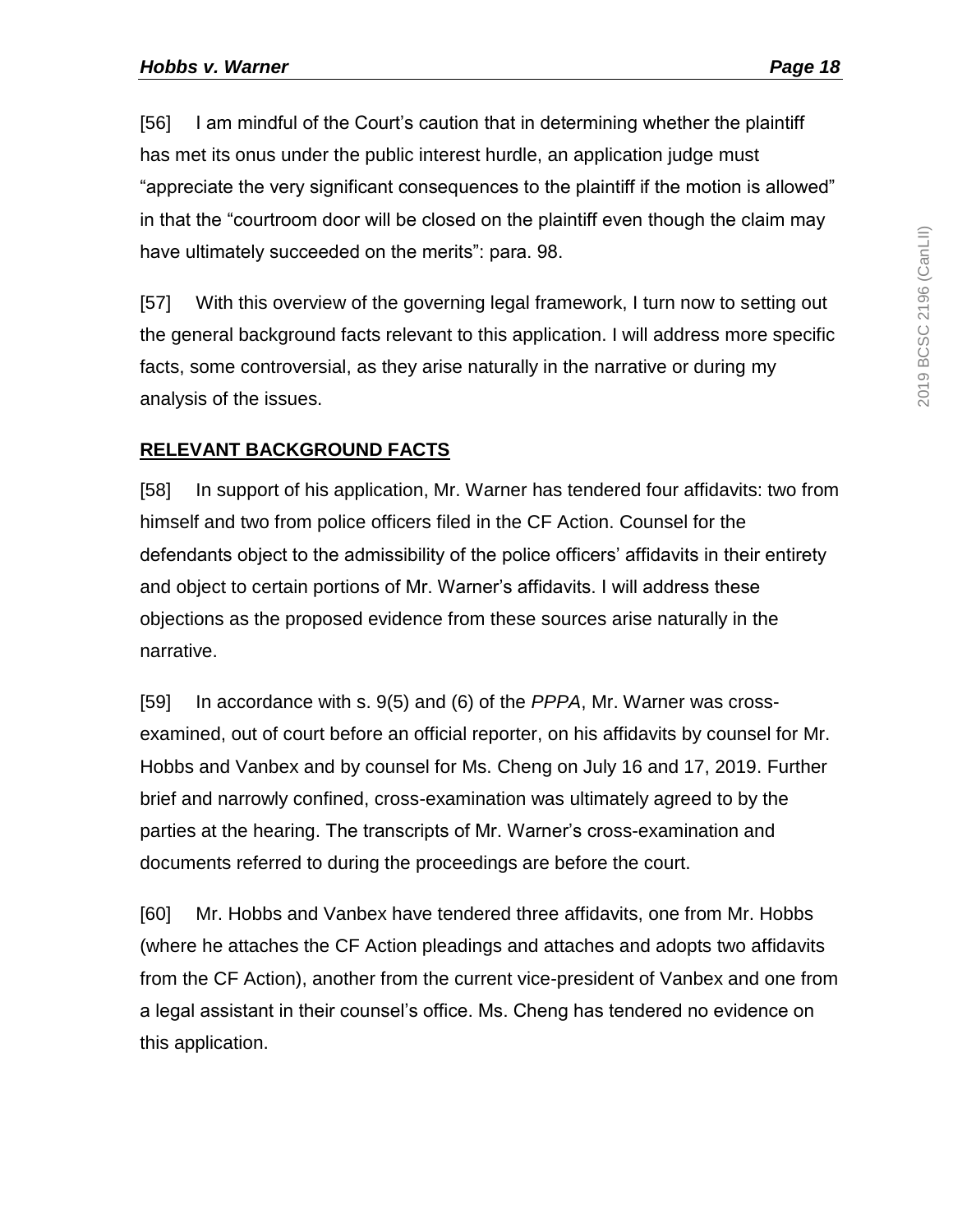[61] In accordance with s. 9(5) and (6) of the *PPPA*, Mr. Hobbs and the current vice-president of Vanbex have both been cross-examined out of court before an official reporter on their affidavits by counsel for Mr. Warner on June 27 and 28, 2019. Those transcripts are before the court. Further brief, and narrowly confined, cross-examination of Mr. Hobbs was permitted by the court at the hearing. I determined that the two narrowly confined areas of further cross-examination were relevant to material issues on this application; specifically to the court's assessment of whether any of the harm alleged by the plaintiffs was caused by the defendant's expressions to law enforcement agencies and, to a lesser degree, the credibility of Mr. Hobbs.

[62] Before I begin, I will say a brief word about the credibility of both Mr. Hobbs and Mr. Warner.

[63] Both sides to this dispute have argued vigorously in favour of adverse credibility findings against the other. This is not the forum in which to make a detailed assessment of a party's credibility and/or the ultimate merits of the case, but I am permitted a limited weighing of the evidence and evaluations of credibility in order to evaluate potential merit on a "grounds to believe" standard. The question is not whether I view a particular piece of evidence as credible, but rather, on the entirety of the material, whether there are reasonable grounds to believe that a reasonable trier could accept the evidence. It is within this framework that I found a reasonable trier could not accept certain aspects of the evidence of both Mr. Warner and Mr. Hobbs. I will identify those specific areas as they arise.

[64] Mr. Warner is a senior software engineer with a Bachelor of Science degree in artificial intelligence (cognitive systems: computation intelligence and design) from the University of British Columbia. He has worked for several companies in the past and is currently self-employed at his own software start-up company that develops artificial intelligence technology for the commercial music space.

[65] One of the companies that Mr. Warner worked for in the past was Vanbex. He worked there for two months in the fall of 2016.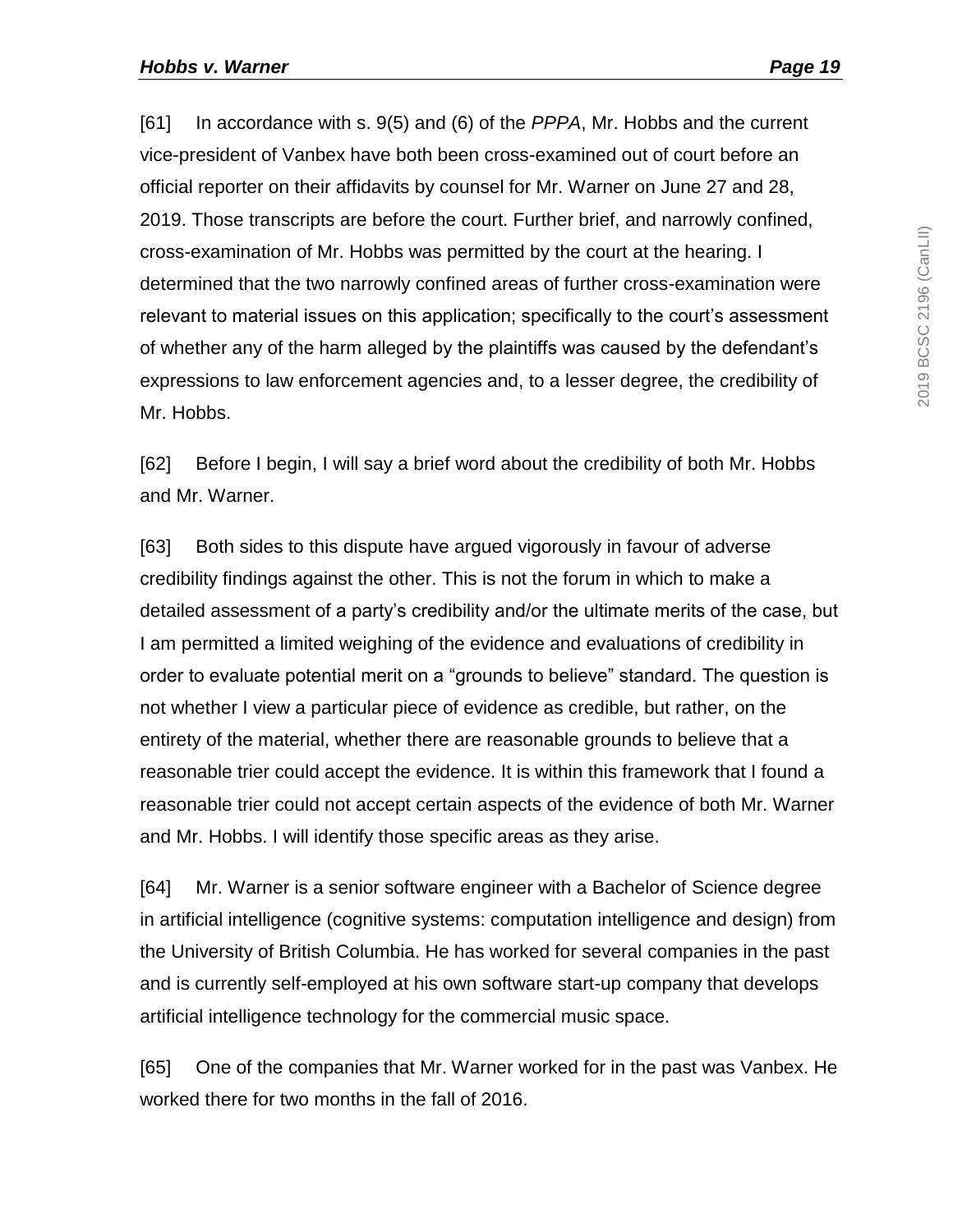[66] Mr. Warner describes himself as a concerned Canadian citizen who is interested in and concerned about prominent political and public issues, including the opioid crisis, the international drug trade and money laundering. As a software engineer with an advanced knowledge of artificial intelligence and cryptography, he possesses a personal and professional interest in the legitimacy and regulation of the cryptocurrency industry.

[67] Vanbex started as a company in 2014. Since 2015, it has been run by Mr. Hobbs and Ms. Cheng, who are its officers, directors and major shareholders. Between 2014 and 2016, Mr. Hobbs describes that Vanbex was mainly involved in marketing and consulting for companies in the crypto-currency and blockchain industries.

[68] In simple terms, crypto-currency is a digital currency, a representation of value that can be digitally traded and is designed to work as a medium of exchange. It does not have legal tender status. It differs from legal tender in that it is encrypted and decentralized. "Bitcoin" is one example of the many crypto-currencies that exist. Just as banks use ledgers to record financial transactions, crypto-currencies also use a ledger, but it is a decentralized one called the "blockchain". The blockchain is a method by which crypto-currencies are verified. It records transactions on a published ledger that identifies the transactions, but does not identify those conducting the transactions.

[69] In about 2015 to early 2016, Mr. Hobbs describes that Vanbex began moving into the development side of crypto-currency and blockchain technology, and development of products in-house. By 2016, Mr. Hobbs considered Vanbex essentially a start-up technology company.

[70] By about mid-2016, Vanbex was seeking to develop two products called "Etherparty" and "Genisys". In late September 2016, Vanbex hired Mr. Warner to build and develop a code for Genisys, which is a new blockchain technology. While there is some dispute over the position Mr. Warner held and the precise categorization of his employment relationship with Vanbex, there is no dispute that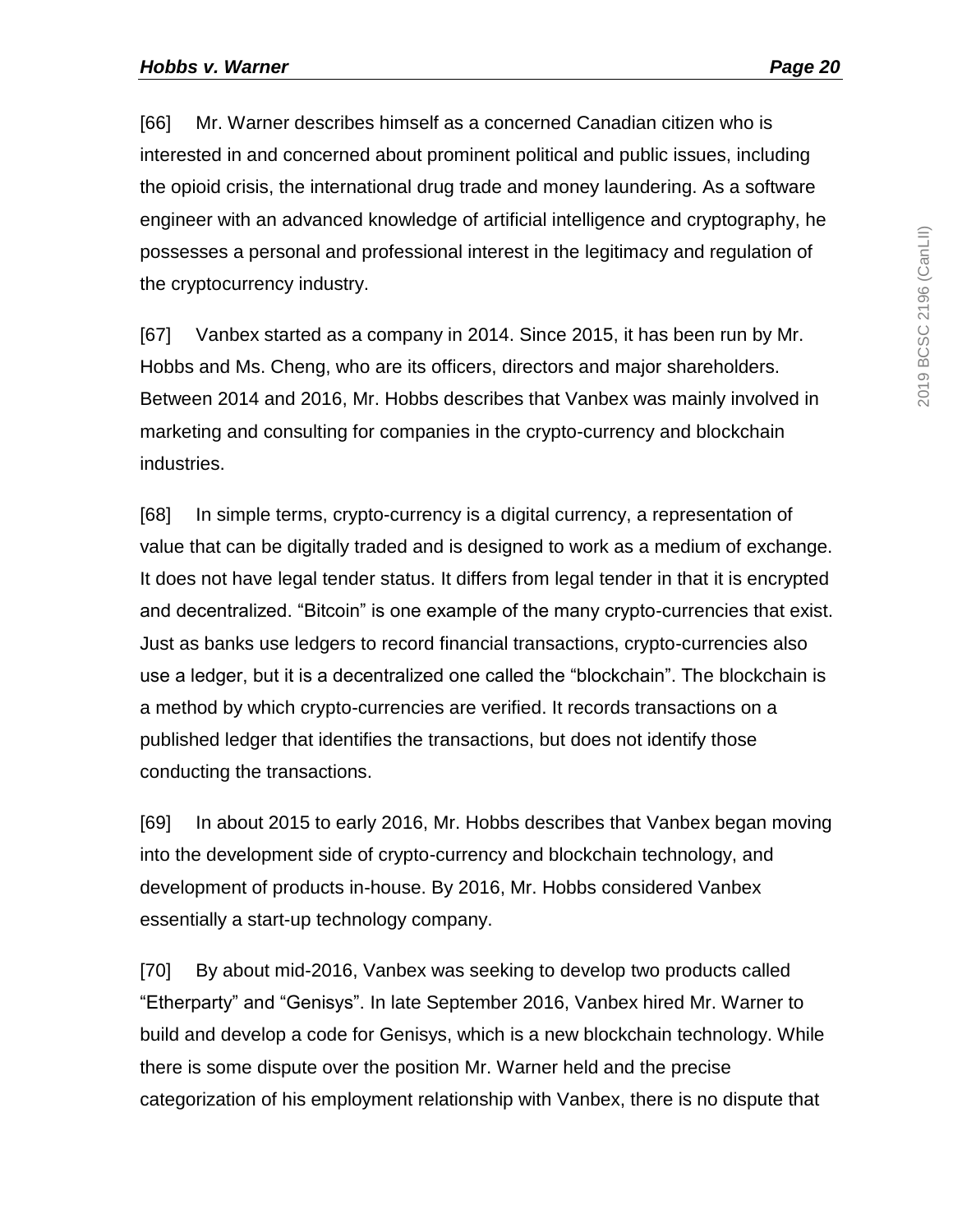he began working for Vanbex on October 1, 2016 and stopped working there on November 30, 2016. His job during this short period of time had been to perform research and develop Genisys.

[71] The circumstances surrounding Mr. Warner's cessation of employment at Vanbex are controversial and are matters that cannot, and need not, be resolved in this forum. Suffice it to say that Mr. Warner felt he was constructively dismissed because Vanbex did not honour the payment provisions of their agreement. Vanbex took the position that Mr. Warner did not perform the duties for which he had been hired and quit when pressed on the issue.

[72] Mr. Warner claims that following his alleged constructive dismissal, Ms. Cheng asked him to stay working at Vanbex and Mr. Hobbs expressed anger toward him when he refused to stay. He further claims that when he went to return some research materials and his Vanbex key fob, Mr. Hobbs threatened his livelihood by telling him that he "knew people" and that Mr. Warner would "never work again in Vancouver". Mr. Hobbs denies this occurred.

[73] On December 2, 2016, Mr. Warner commenced an action against Vanbex in the Provincial Court of British Columbia where he sought damages arising from breach of contract and payment of an unpaid invoice (the "Small Claims Action").

[74] After leaving Vanbex, Mr. Warner learned of some information regarding the company and Mr. Hobbs that, in conjunction with his experiences working at Vanbex, caused him to suspect Mr. Hobbs might be using Vanbex for criminal purposes. The information he discovered came from other Vanbex workers, the Canada Revenue Agency ("CRA") and his own online research of Mr. Hobbs.

[75] Specifically, Mr. Warner says that he learned other Vanbex workers had not been paid, either in whole or in part, just like him. He also says he learned in December 2016 that Vanbex had failed to remit all its employees' social security contributions, among "other anomalies within the CRA's jurisdiction", including that Vanbex had been "flagged multiple times for general compliance audits".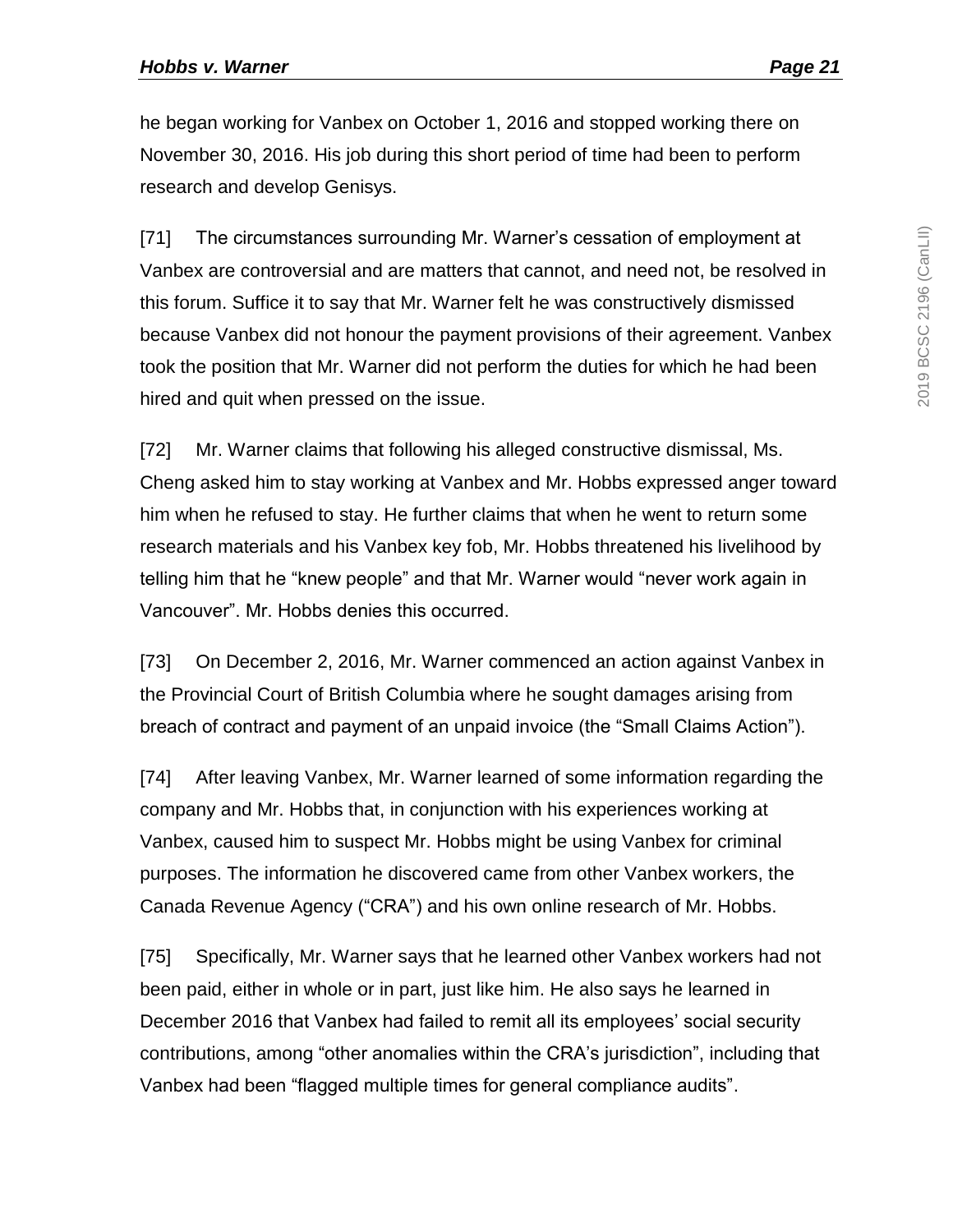[76] Mr. Warner deposes that he received this information from the CRA as a result of a call he made to Service Canada regarding his eligibility for employment insurance. This evidence is one area the plaintiffs identify as objectionable hearsay, but I accept that the evidence is not tendered for the truth of its contents; rather, it is important context tendered to explain why Mr. Warner decided to contact police. His communications to police are at the heart of this defamation action. I accept this evidence for that purpose only.

[77] Mr. Warner also discovered some information from an online search of Mr. Hobbs. From publically available documents, he learned that Mr. Hobbs had been convicted in Nova Scotia in 2008 for possession of property obtained by crime and laundering the proceeds of crime. He found an online news commentary where the author discussed this conviction and aspects of the court's reasons for judgment. He also found that Mr. Hobbs had been sentenced to nine months imprisonment, concurrent on each count, followed by two-years probation.

[78] Upon reading the Nova Scotia court's reasons for judgment on conviction, Mr. Warner learned that Mr. Hobbs had admitted to 2006/2007 felony drug and intimidation of a witness convictions in the United States, and been sentenced to one-year imprisonment, concurrent on each count. Upon reading the Nova Scotia court's reasons for judgment on sentence, Mr. Warner learned some information about Mr. Hobbs' employment history that seemed inconsistent with what he knew.

[79] Mr. Warner attached the court's reasons for judgment on sentence (*R. v. Hobbs*, 2008 NSSC 424) to his first affidavit. The plaintiffs object and argue the court's reasons are irrelevant to this application. To the extent that Mr. Warner seeks to rely on the information found in the reasons, I agree. To the extent that Mr. Warner adduces the reasons to show what he found in his online search as context, to explain why he decided to contact authorities, I find it admissible. It is admissible for that limited purpose and not for the truth of the information the reasons contain.

[80] Mr. Warner also found another sentencing decision from the Nova Scotia Supreme Court in 2009, where Mr. Hobbs was sentenced to 30 months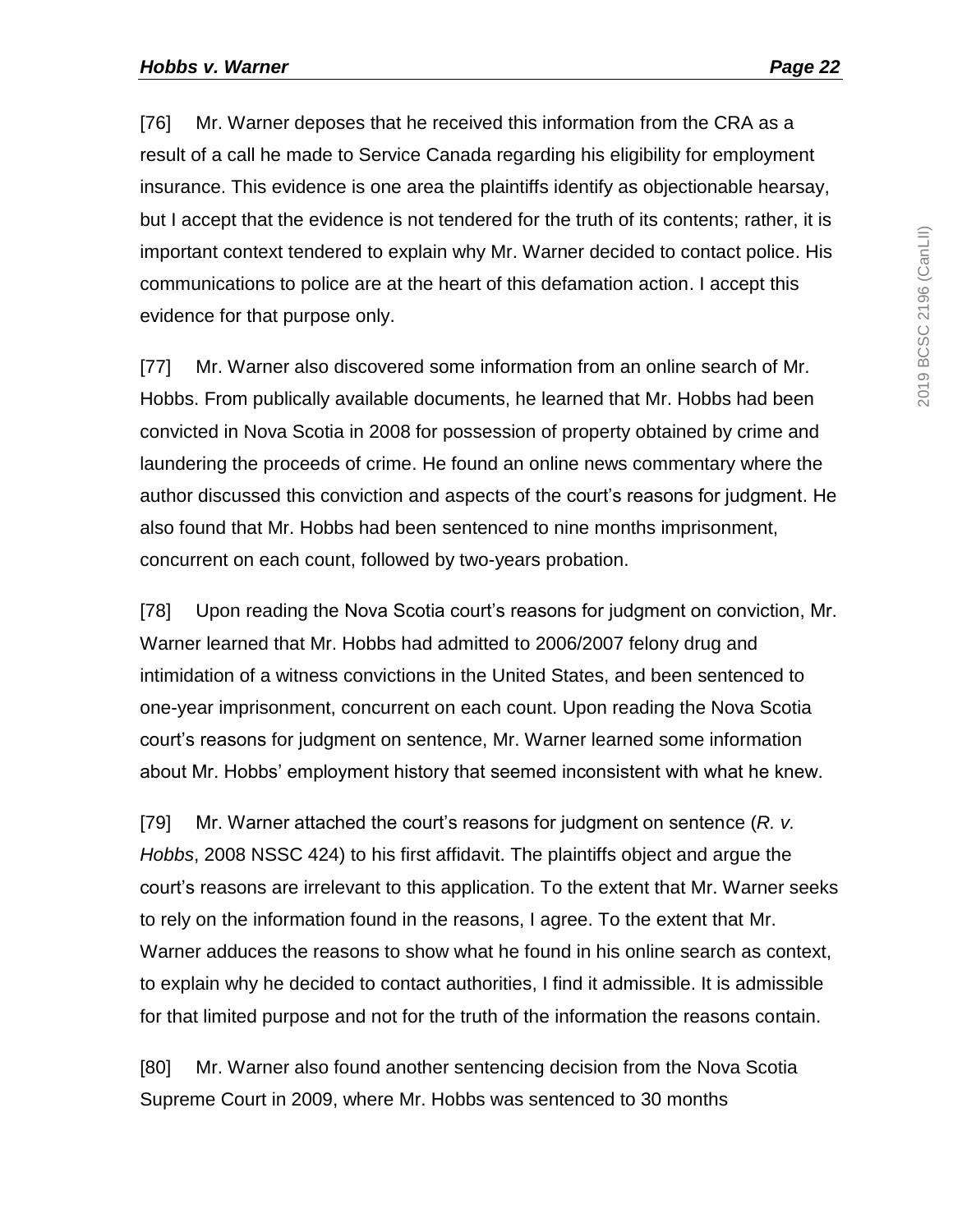imprisonment as a result of jury convictions for possession for the purpose of trafficking and unlawfully producing marihuana (*R. v. Hobbs*, 2009 NSSC 258). Notably, these convictions were set aside on appeal and a new trial ordered (*R. v. Hobbs*, 2010 NSCA 62). Mr. Warner testified that his online legal research at the time did not reveal the Nova Scotia Court of Appeal decision setting aside these convictions.

[81] Mr. Warner also found an online news article dated September 25, 2010 that discussed an assault perpetrated against Mr. Hobbs while he was incarcerated in Nova Scotia.

[82] On April 4, 2017, Mr. Warner, Ms. Cheng and Mr. Hobbs (along with counsel for Vanbex, Mr. Dixon) attended a settlement conference in the Small Claims Action. The settlement conference was unsuccessful.

[83] While there, Mr. Dixon gave Mr. Warner a "cease and desist" letter, demanding that he immediately stop making allegedly defamatory statements against Vanbex and Mr. Hobbs. The letter itemized ten instances of alleged defamatory statements arising from two different emails sent by Mr. Warner. The letter informed Mr. Warner that Vanbex would commence legal proceedings against him if the conduct described in the letter, or any similar conduct, did not stop. The statements outlined in this letter are not the subject matter of the within action.

[84] Later that same day, Mr. Warner emailed Mr. Dixon. After referencing a Law Society of British Columbia inquiry he had initiated against Mr. Dixon, Mr. Warner then offered to withdraw the Small Claims Action, withdraw the Law Society complaint and settle the Small Claims Action for an amount he proposed. No settlement occurred.

[85] Eight days later, Mr. Warner sent an email to the VPD.

[86] Mr. Warner deposes that based on all of the information that he had at the time, he became suspicious that Vanbex might be used for crime or a criminal purpose. He did not know precisely what the crime or criminal purpose was, but he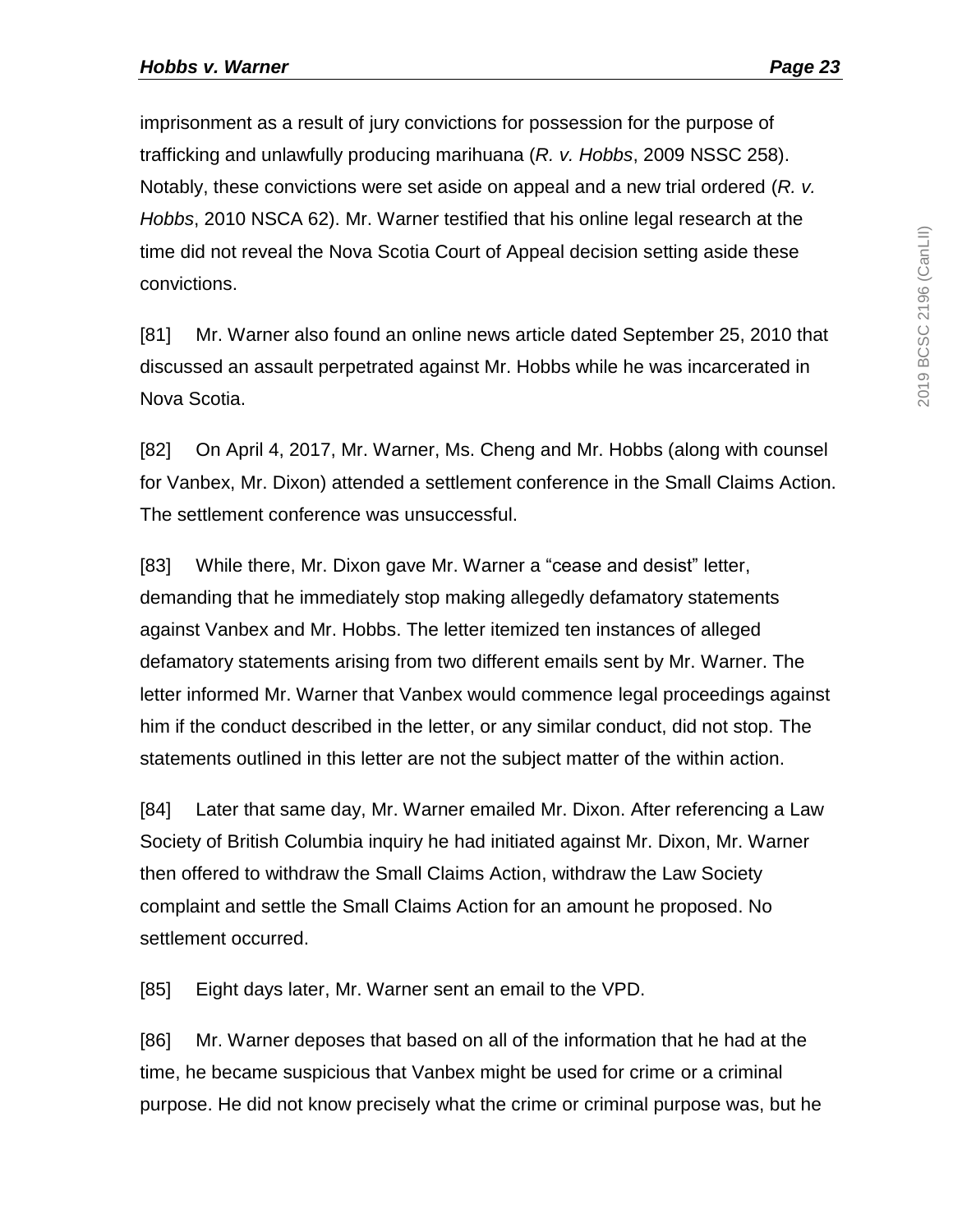suspected that it could be related to the illegal drug trade, money laundering or both, because of Mr. Hobbs' criminal history. He decided that he could not dismiss his suspicions, so he sent an email to his friend, Detective Constable Jordan Lennox, a member of the VPD's Organized Crime Section in the Gang Crime Unit (the "Police Tip"). Mr. Warner and Constable Lennox had previously served together in the same light infantry unit in the Canadian Armed Forces.

[87] With the subject line "Shell Company", the Police Tip reads:

Hey Jordan,

I hope I catch you in good health and you're busy cleaning up the streets of the bad guys. I'm writing you in confidence.

I was recently working for a company here in Vancouver that was purporting to be developing bitcoin/FinTech related technology. I was offered the position of Director of Engineering.

When I got there I found it a bit unusual that as the Director of Engineering I had no engineers to direct, despite their having existed for several years prior. I also found it a tad odd that I didn't have a computer. There were no engineering notes, no product, nothing. Just the CEO's power point slides and his MBA buzz words.

Over time I realized what was happening couldn't be dismissed as simple naivete on the part of the guy running the company, but there have been more going on. It appeared to be a shell company. But for what?

The CEO, Kevin Patrick Hobbs, hadn't paid my bill, nor several other peoples'. He always had a story. Eventually I left, but that was when it got interesting. I did some research and what I found is significant:

[link to online news article discussing the Nova Scotia court's rejection of Mr. Hobbs' evidence and convictions omitted]

This led me to a bunch of other public records, including all of the enclosed. Your colleagues had him under surveillance prior to putting him in the slammer for 30 months for drug trafficking. They also found traces of cocaine on him at the airport.

It could well be that this new company he's setup [Vanbex website link omitted] is just a mechanism for laundering drug money or some other nefarious purpose. He was, after all, busted in a hotel in NYC with about \$180K USD in cash and you don't make that kind of money in a few days selling weed.

Your people might want to look into him if they have the resources. I am available for interview and to provide any documentation or assistance that I can. My mobile is [content omitted for privacy].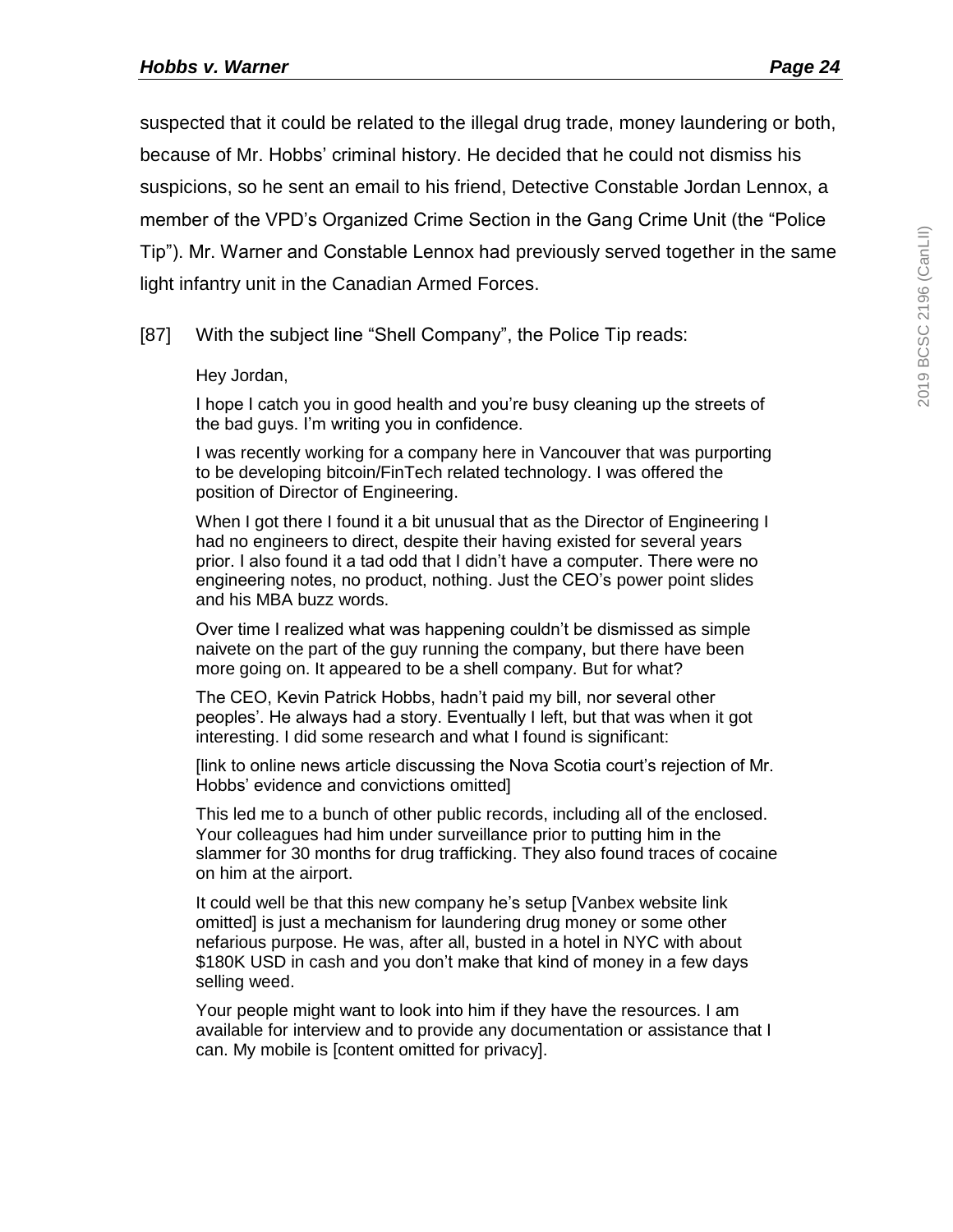[88] The "enclosed" documents Mr. Warner referenced in the body of the Police Tip were sent to Constable Lennox as email attachments. The attachments were:

- 1. *R. v. Hobbs*, 2008 NSSC 226;
- 2. Metronews article of July 17, 2008 entitled "Cash, Coke and Flop" testimony;
- 3. *R. v. Hobbs*, 2009 NSSC 258 (library heading);
- 4. *R. v. Hobbs*, 2008 NSSC 424;
- 5. *R. v. Hobbs*, 2009 NSSC 258 (oral reasons for sentence);
- 6. News 95.7 article of September 25, 2010 entitled "Melvin Jr. Hurls Shirt at Corrections Director, Throws Punches at Fellow Inmate";
- 7. *Hobbs v. HMTQ –* Supreme Court of Canada case summaries; and
- 8. Letter from Student Systems and Records Supervisor, Douglas College Registrar's Office dated April 10, 2017.

[89] On April 15, 2017, Constable Lennox replied to Mr. Warner via email. He wrote:

Copy your message KIP. I'm going to be forwarding this email to the Drug section SERGEANT for his consideration.

Cheers…. Jordan

[90] In or around May 2017, VPD officers from the Criminal Intelligence Unit, Organized Crime Section, spoke to Mr. Warner and met with him twice. From what they told him the second time they met, Mr. Warner understood they were not continuing with their investigation.

[91] Vanbex carried on its business after Mr. Warner's departure on November 30, 2016. Its activities in 2017 included development of Etherparty (a "smart contract creator" that would run on the Ethererum blockchain), incorporation of Etherparty Smart Party Contracts Inc. (later renamed Vanbex Labs Inc.), a plan by Etherparty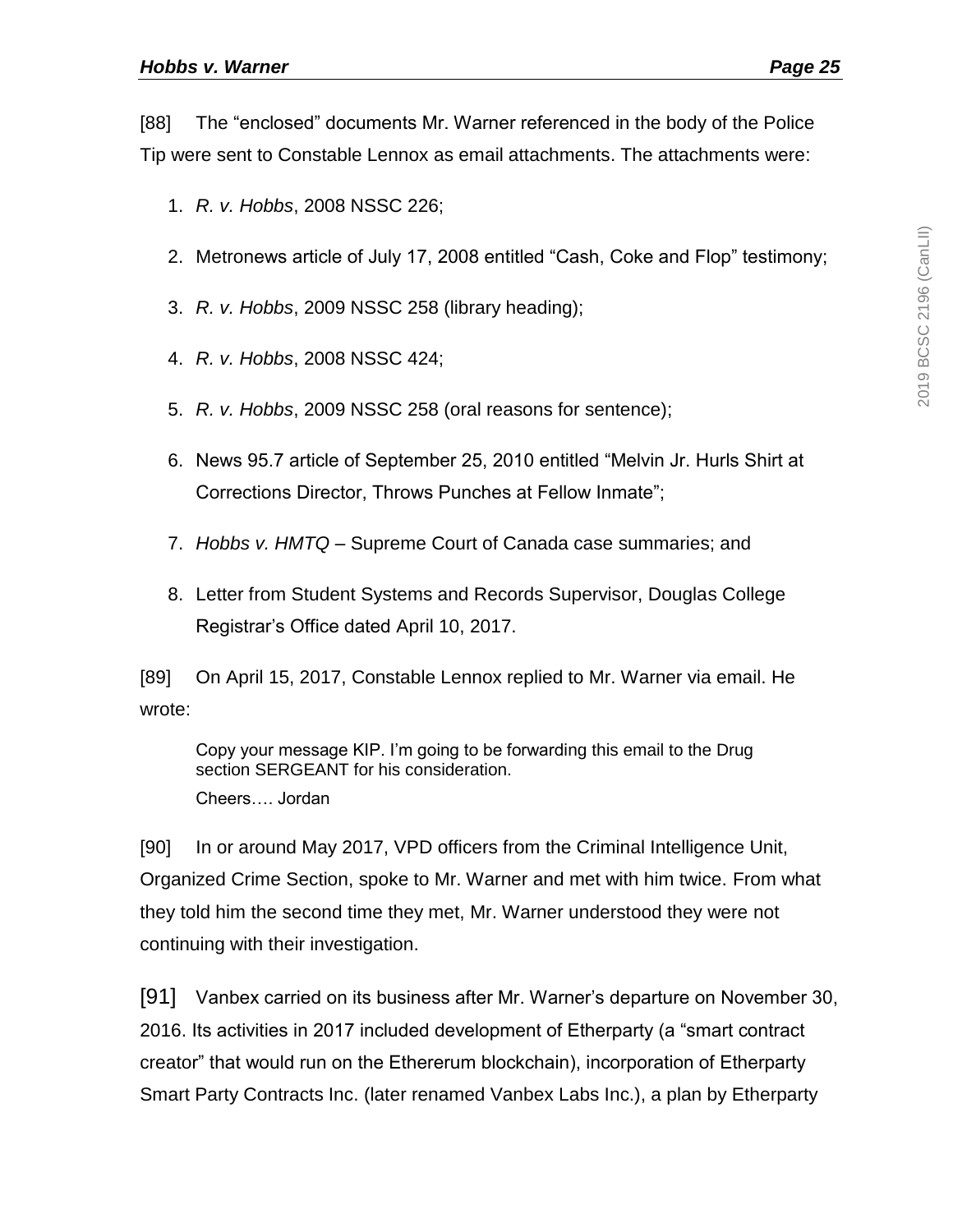Smart Party Contracts Inc. to create a blockchain token called "FUEL" to be deployed on the Ethererum network, a pre-crowd sale of FUEL tokens, an initial coin offering ("ICO") of FUEL tokens and eventually the public trading of FUEL tokens on crypto-currency exchanges. Of course, as Mr. Warner was no longer with the company, he had no involvement in any of these or any other of Vanbex's activities following his departure.

[92] At some point after learning from the VPD that they were not continuing their investigation, Mr. Warner provided information to the BCSC about Vanbex and Mr. Hobbs. He first submitted an online tip, followed later by an in-person interview with a BCSC investigator and later yet a second in-person interview with a BCSC investigator and an RCMP officer. At some point prior to the second interview, Mr. Warner provided the BCSC with a number of documents. Other than the second inperson interview, which was recorded and a transcript produced, precisely when Mr. Warner had these other contacts with the BCSC is unclear. The second in-person interview occurred on August 28, 2018.

[93] Mr. Warner's online tip to the BCSC does not form part of the application record, nor do any of its details. Mr. Warner was unable to recall precisely when he submitted this tip, other than that it was in response to his learning about Vanbex's ICO, which he found suspicious. The ICO was in the fall of 2017. From this evidence and the timing of his later interactions with authorities, I can reasonably infer that Mr. Warner submitted the tip to the BCSC sometime between the fall of 2017 and early 2018.

[94] Mr. Warner's first interview with the BCSC does not form part of the application record, nor do any of its details. Mr. Warner was unable to recall precisely when this interview occurred.

[95] The documents Mr. Warner provided to the BCSC do not form part of the application record. Mr. Warner was unable to recall when he provided these documents, other than he believes it was about two months before his August 28, 2018 interview. Among the documents were an affidavit and an examination for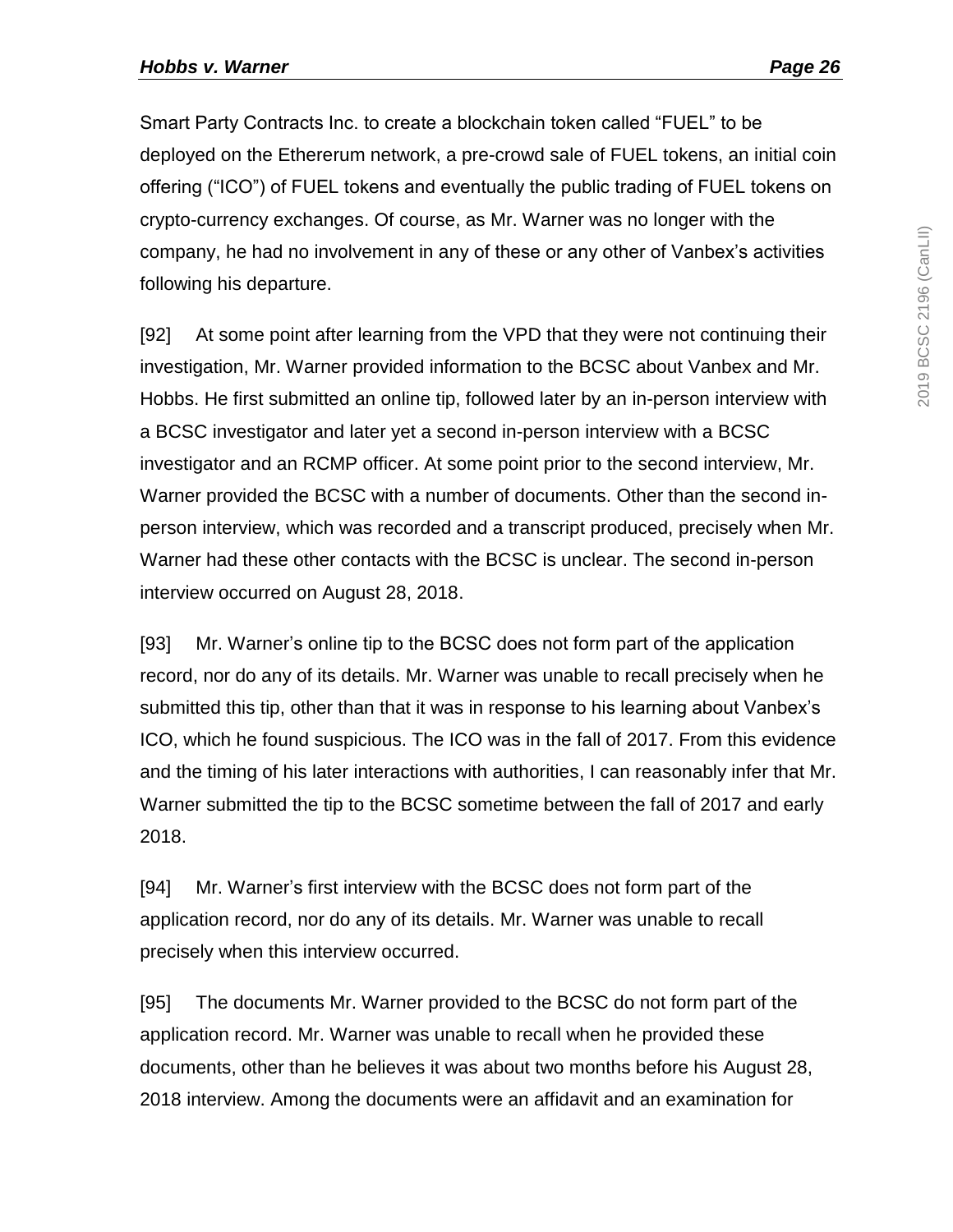discovery transcript from Mr. Hobbs in relation to other proceedings Mr. Hobbs brought against Mr. Warner.

[96] On July 5, 2018, the Small Claims Action went to trial and judgment was granted in favour of Mr. Warner. Damages were assessed in an amount lower than what Mr. Warner had claimed.

[97] During his August 28, 2018 interview with the BCSC investigator and RCMP officer, Mr. Warner answered questions in which he, among other things, repeated substantially the same information contained in the Police Tip. For example, he told investigators that he had been the director of engineering for Vanbex, yet did not have any engineers to direct, did not have a computer there, that the company did not have any engineering notes, schematics or books, and that it was just an empty office. He also told investigators that Mr. Hobbs and Ms. Cheng each held a 50% stake in the company and both made business decisions on a day-to-day basis, and that Vanbex was "basically just an alter ego" for them. Mr. Warner further told investigators that Vanbex did not pay other employees, was probably a shell company, was likely mixing personal and business money, was being sued by a former client, that Mr. Hobbs had fake educational credentials, criminal convictions, liked to drink and gamble and had "skipped out on payroll" when he went to Mexico in around November 2016.

[98] On March 14, 2019, the Director of Civil Forfeiture (the "Director") commenced the CF Action, seeking forfeiture of certain of Mr. Hobbs and Ms. Cheng's assets.

[99] This is a convenient point to discuss the admissibility, weight and use to be made of the material the parties have tendered from the CF Action. I have before me:

1. Notice of Civil Claim filed March 14, 2019 (attached to the affidavit of Mr. Hobbs);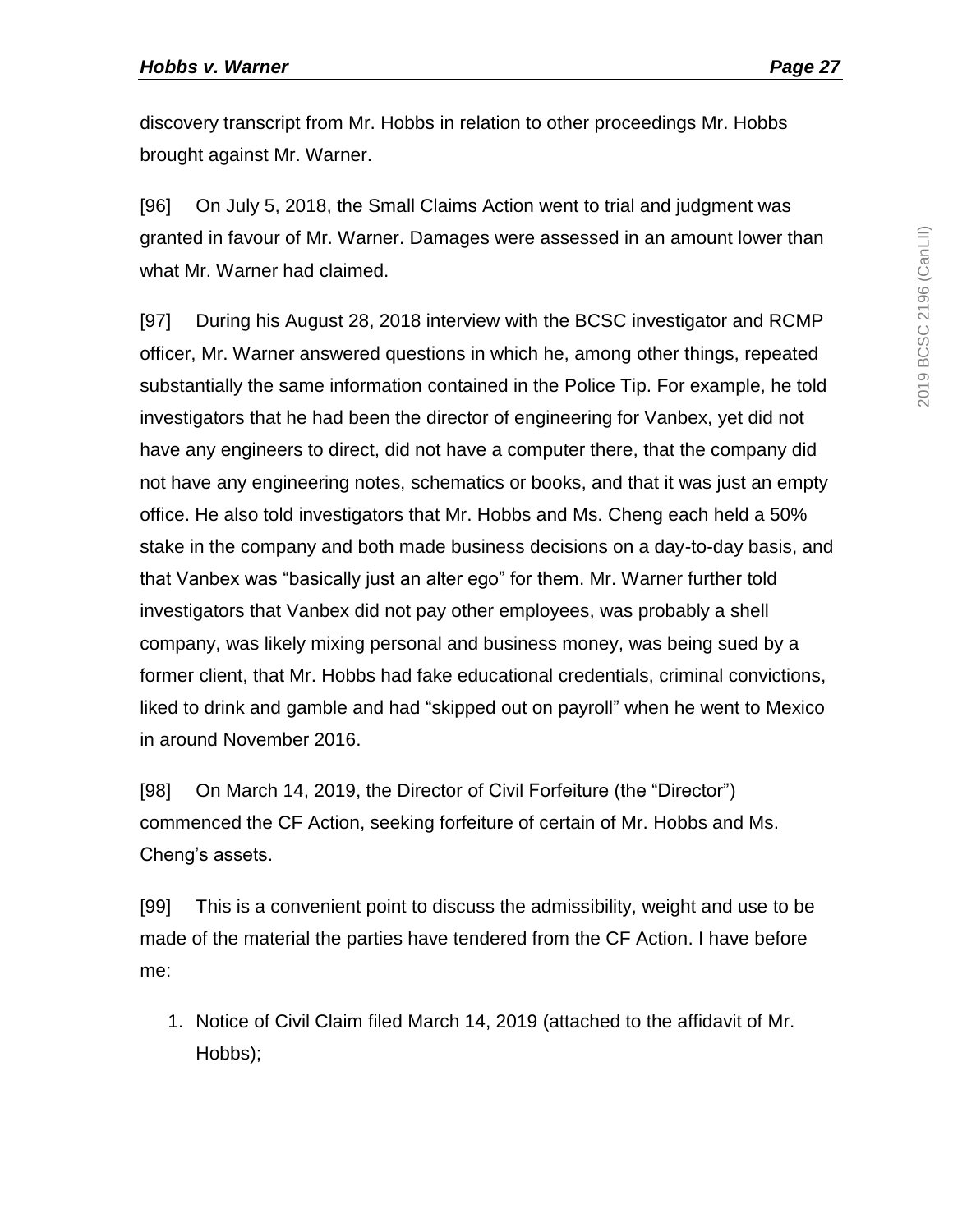- 2. Response to Civil Claim filed April 3, 2019 (attached to the affidavit of Mr. Hobbs);
- 3. Notice of Application to Set Aside Interim Preservation Order filed by Mr. Hobbs and Ms. Cheng on April 29, 2019 (attached to the affidavit of Mr. Hobbs);
- 4. Affidavit #1 of Mr. Hobbs filed April 30, 2019 (attached to the affidavit of Mr. Hobbs and its contents "adopted as true" in the within application);
- 5. Affidavit of Ms. Cheng filed April 30, 2019 (attached to the affidavit of Mr. Hobbs because he had "adopted as true" the contents of this affidavit in his Affidavit #1. Ms. Cheng "adopted as true" the contents of the entire Response to Civil Claim at para. 3 of her affidavit);
- 6. Transcript of Proceedings in Chambers on March 14, 2019 before Justice Power;
- 7. Oral Reasons for Judgment by Justice Myers, indexed as *Director of Civil Forfeiture v. Hobbs*, 2019 BCSC 1344;
- 8. Affidavit #1 of Corporal Steve Johnson filed March 14, 2019 (tendered by Mr. Warner);
- 9. Affidavit #2 of Corporal James Laton filed May 23, 2018 (tendered by Mr. Warner).

[100] Of course, these are only some of the materials from the CF Action. Other than the affidavits of the two police officers, which I will address shortly, the parties agree that the pleadings, transcript and reasons for judgment are admissible, not for the truth of their contents, but for the purpose of establishing context, the timing of certain uncontroversial events and to show the nature of the Director's allegations against Mr. Hobbs and Ms. Cheng.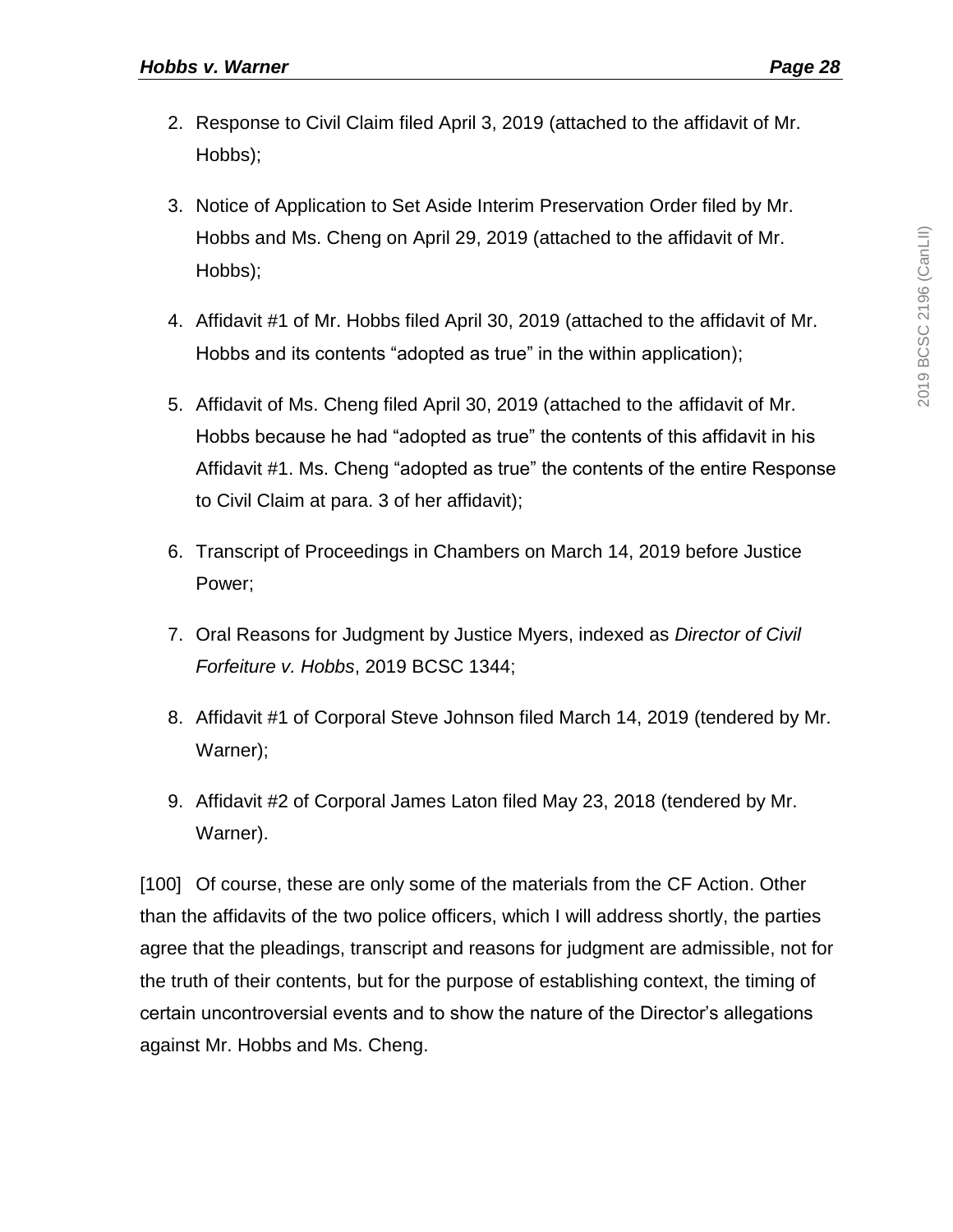[101] As will be evident in my analysis of the issues, the plaintiffs assert that the CF Action is harm caused by Mr. Warner's false statements to authorities. A central issue on this application is whether the plaintiffs have established a causal link between Mr. Warner's expressions to law enforcement personnel and the CF Action that is said to be harming them. The plaintiffs deny the Director's allegations, intend to vigorously defend the CF Action and are not seeking to litigate the CF Action in this forum, nor could they. Rather, they have adduced and rely on the pleadings and certain aspects of the other material from the CF Action to show that the Director's allegations in the CF Action are substantially the same as those made by Mr. Warner, particularly that Vanbex was a "shell company" and that the plaintiffs were engaged in illegal activity, which they argue demonstrates the causal link between the two. Of course, Mr. Warner takes the opposite view and says these materials demonstrate there is no causal link between his communications to authorities and the CF Action. In any event, no objection is taken to the admissibility of the pleadings, transcript and reasons for judgment, and there is no dispute about the limited use to which I may make of this material.

[102] The contents of the CF Action affidavits of Mr. Hobbs and Ms. Cheng have been adopted by Mr. Hobbs as true in the within application. Ms. Cheng's affidavit is not before me as her evidence on this application. She has chosen to tender no evidence on this application.

[103] The controversy in the CF Action material lies in the admissibility of, or alternatively the weight to be given to, the affidavits of the two police officers.

[104] Mr. Warner seeks to tender these affidavits not for the truth of their contents or as some attempt to litigate the merits of the CF Action, but rather to provide the full context of certain uncontroversial facts such as the nature, scope and timing of key events in the CF Action investigation, including facts with respect to the issue of causation.

[105] Mr. Hobbs and Vanbex take the position that these affidavits, as a whole, are inadmissible as hearsay evidence and/or because neither officer would make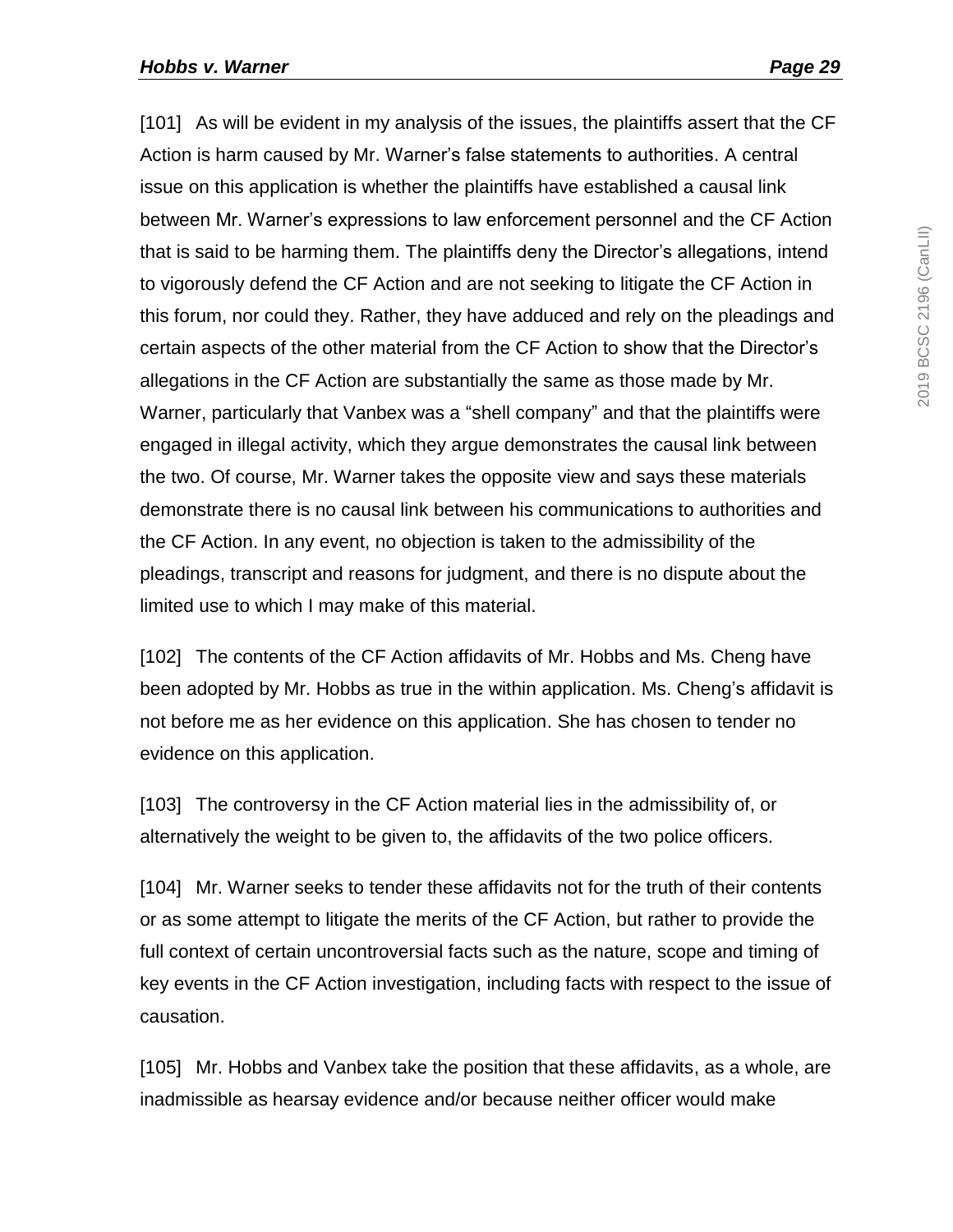himself available for cross-examination pursuant to s. 9(5) of the *PPPA*, effectively depriving the plaintiffs of their right to test or elicit contextual evidence from the deponents. Alternatively, they submit the affidavits should be given little weight.

[106] Ms. Cheng takes the same position and emphasizes that these affidavits were filed in an interlocutory motion where the rules of evidence regarding hearsay do not apply as they do here, where a final order is being sought. She also submits that it would be inappropriate for the court to rely on these contested, untested affidavits outside of the context in which they were produced in the absence of a complete record from the CF Action proceedings.

[107] While some of the statements in the two affidavits are based on information and belief, in determining whether these statements are hearsay and therefore presumptively inadmissible, I must consider the purpose for which they are being tendered.

[108] Like the plaintiffs' reliance on certain materials from the CF Action, the defendant is not seeking to prove the truth of the contents of the impugned affidavits; this is not the civil forfeiture proceeding or a criminal proceeding. Rather, the defendant is relying on the affidavits for context, for the nature and scope of the Director's allegations and to respond to the plaintiffs' evidence about causation. As a result, on this basis alone, I see no reason to exclude the affidavits.

[109] In my view, the real issue (and counsels' ultimate focus) is the plaintiffs' inability to cross-examine the affiants. As I previously noted, s. 9(5) of the *PPPA* allows an applicant or respondent to cross-examine a witness on the witness' affidavit; leave of the court is not required.

[110] Counsel advised that Mr. Warner was unable to compel the officers, who cited the necessity of protecting the integrity of their ongoing investigation, to be cross-examined out of court as requested by the plaintiffs. The plaintiffs did not bring an application seeking to compel them to do so. The legislation does not address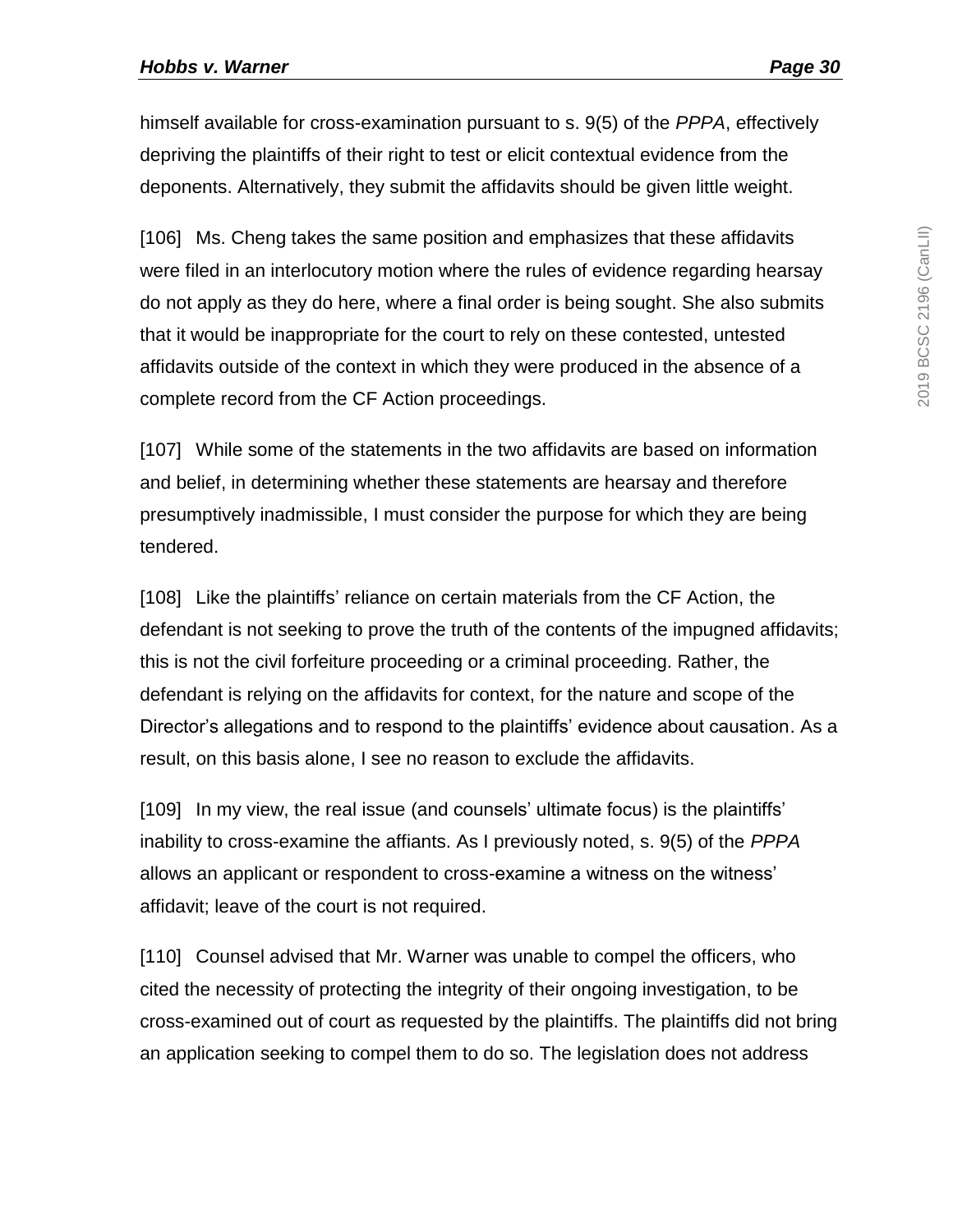this unique scenario, nor have counsel identified any jurisprudence upon which the court might draw guidance.

[111] I am of the view that this issue is one of weight rather than admissibility. Again, these affidavits are not offered for the truth of their contents. There is no question that the evidence they contain is relevant for the purposes of context, determining the nature, scope and timing of key events in the CF Action and to respond to the plaintiffs' evidence on the issue of causation. There is also no question that a great deal of the information they contain is before me, without objection and relied upon by both parties, in the transcript of the Director's submissions from the *ex parte* hearing and in the reasons for judgment of Justice Meyers on the with-notice hearing.

[112] As well, I also note that it is not only the defendant that seeks to rely on certain aspects of these affidavits. The plaintiffs do as well.

[113] For example, the plaintiffs specifically rely upon paragraph 40 of Corporal Johnson's affidavit. This affidavit was filed by the Director in support of its *ex parte* interim preservation order application, and some of its contents the subject of submissions by counsel for the Director at the hearing. Paragraph 40 was not referenced by counsel for the Director at the application.

[114] At paragraph 40, Corporal Johnson deposes that Mr. Hobbs was found guilty of possession for the purposes of trafficking and unlawfully producing marihuana and was sentenced to 30 months in a federal institution. This was an error, as the officer neglected to include that this conviction was overturned on appeal and a new trial ordered. The plaintiffs rely on Corporal Johnson's error as demonstrative of the causal link between Mr. Warner's communications and the CF Action (and the harm caused by it) because Mr. Warner made the same error in the Police Tip.

[115] As another example, the plaintiffs point to paragraph 7 of Corporal Laton's affidavit where he identifies that the RCMP investigation arose from a tip from the BCSC in April 2018. The plaintiffs specifically identify this as part of the timeline of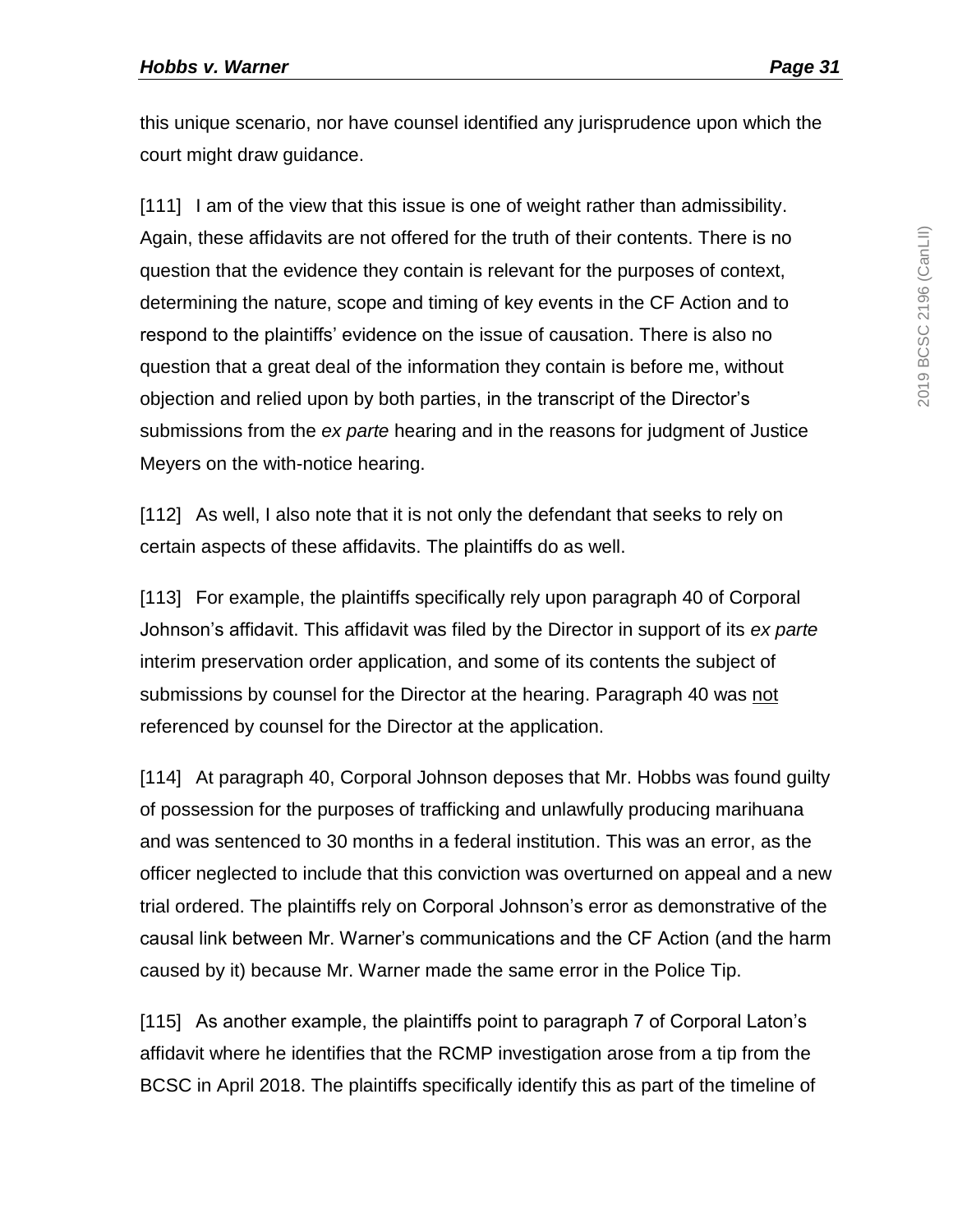events supportive of their theory of causation. This is the same paragraph the defendant highlights as supportive of his position that causation has not been established.

[116] I also note that Mr. Hobbs, in his affidavit filed in the within application, has specifically adopted the contents of his first affidavit from the CF Action. In that affidavit, Mr. Hobbs responds to certain aspects of Corporal Johnson's affidavit. Those portions of Corporal Johnson's affidavit are necessary for me to understand the context of Mr. Hobbs' evidence.

[117] All of this to say that, despite the plaintiffs' objections to the admissibility of these affidavits, it seems clear that they are relying on certain portions of them as well. It cannot be the case that the plaintiffs are permitted to introduce these matters, introduce their own affidavits (which include responses to aspects of one of the affidavits at issue), rely upon certain discrete aspects of the two affidavits at issue that may assist them on the issue of causation and then object to the admissibility of those very affidavits when Mr. Warner seeks to put them before the court for complete context and as a response on the issue of causation. In these circumstances, to not have all of the relevant context before the court would present a very one-sided picture of the Director's allegations and responses to those allegations, to the prejudice of Mr. Warner.

[118] Given the limited purpose for which they, along with all of the other materials from the CF Action, have been tendered and the relevance of the affidavits to the issues at bar, it seems clear that the issue here really lies in the plaintiffs' alternative argument - the weight to be given them.

[119] The legislature intended for applications under the *PPPA* to be screening applications, decided on the basis of affidavit evidence upon which the affiant could be subject to cross-examination outside of court, without leave of the court. The plaintiffs asked the defendant to produce the officers for cross-examination before the hearing, but the officers declined for the reasons I have explained.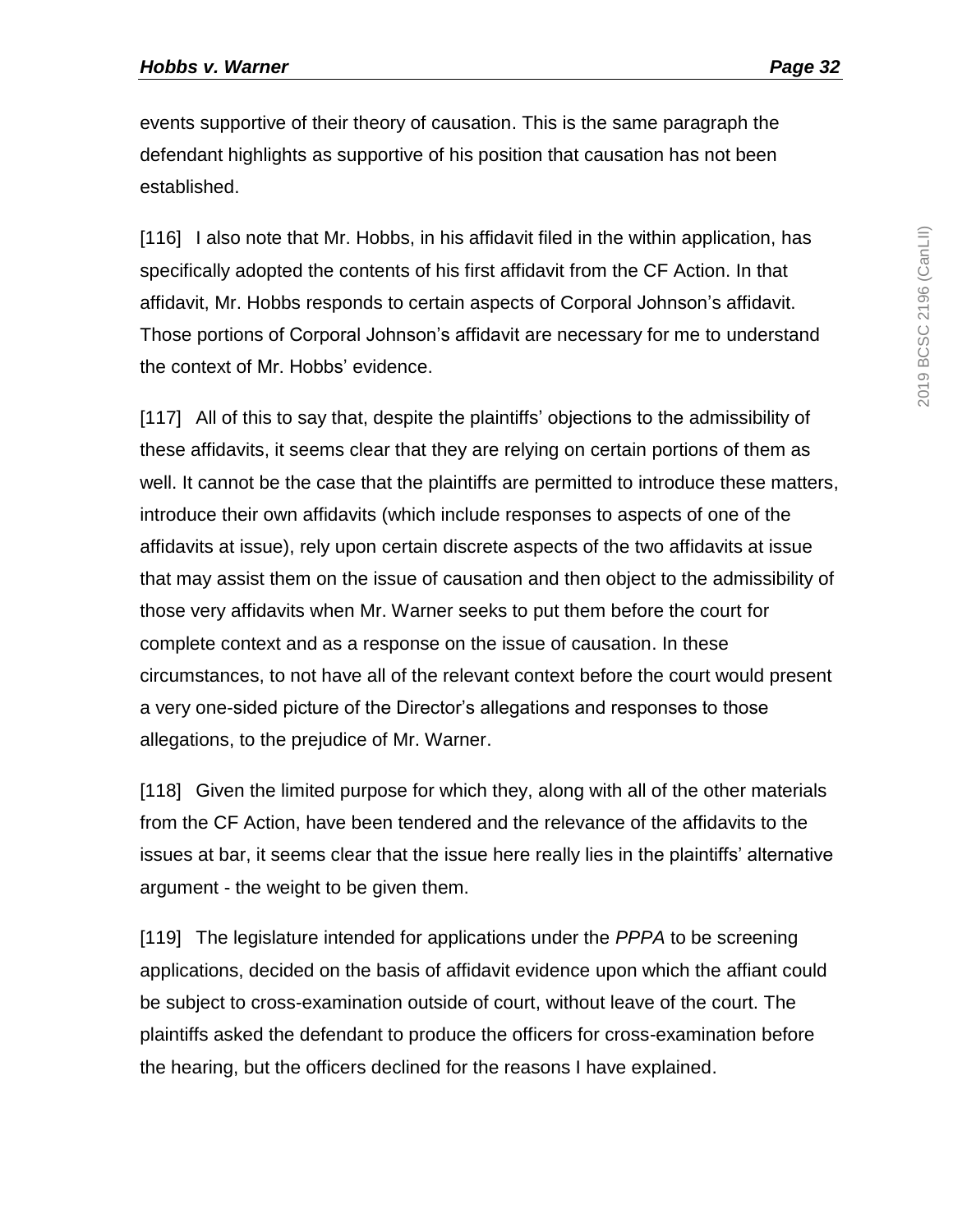[120] The purpose of cross-examination is to test the deponent's credibility, the reliability of his or her evidence and to elicit evidence that would assist in determining the issues material to the application. That the legislature intended for cross-examination under s. 9(5) to be focussed on issues material to the application is evident from the time restrictions it imposed. While refusal to submit to crossexamination in other circumstances may lead to an inference that the affiant's evidence is unreliable, the refusals of Corporal Laton and Corporal Johnson, in the unique circumstances of this application, does not lead to the same conclusion. These officers provided their evidence in the context of another case, where their criminal investigation is ongoing. They did not prepare these affidavits for use in this application and I accept the explanation counsel has provided that their refusal is grounded in the legitimate and necessary goal of protecting the integrity of their ongoing investigation.

[121] That being said, the right to cross-examine affiants under s. 9(5) of the *PPPA* must be taken into account. While a refusal to submit to cross-examination in these circumstances should not result in the affidavits being inadmissible, it should go to weight. An application under s. 4 allows a defendant to have a proceeding dismissed before all of the evidence has been put forward and before each party has presented a fully-developed case. In light of this and the procedure provided by s. 9(5), I am of the view that where a party seeks to test an affidavit through cross-examination and is denied that opportunity, that untested affidavit should be given less weight than one in which an affiant has undergone cross-examination.

[122] Returning to the narrative.

[123] On the same day the Director commenced the CF Action, he also applied, without notice, for an interim preservation order pursuant to s. 9 of the *CFA* in respect of luxury properties, luxury vehicles and bank accounts owned by Mr. Hobbs and Ms. Cheng. Referencing an ongoing "fairly sophisticated and large scale investor fraud" investigation by the RCMP's Federal Serious Organized Crime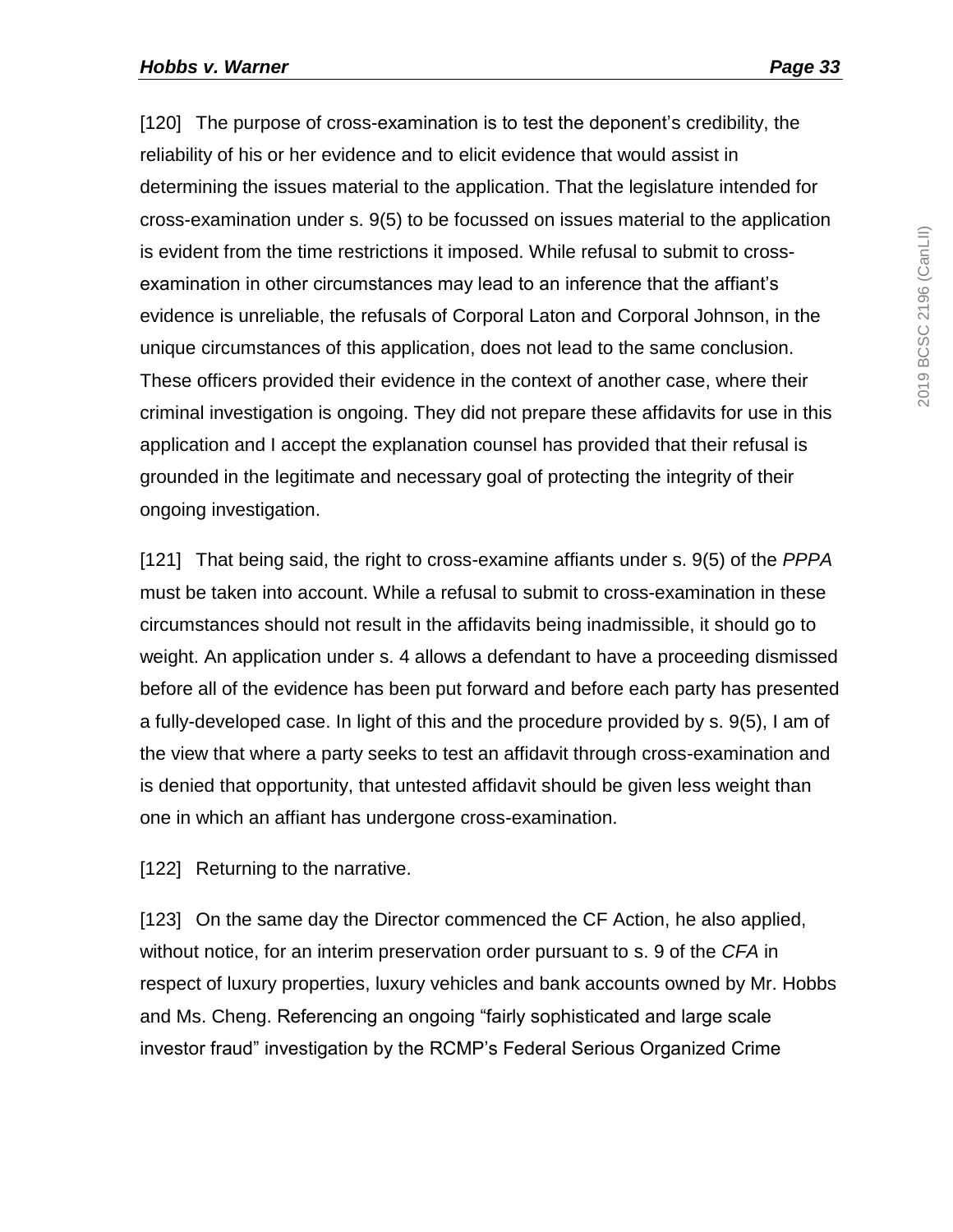Section ("FSOC"), counsel for the Director made submissions in favour of such an order in front of Justice Power that same day.

[124] Counsel for the Director described that the Director was seeking forfeiture of these assets on the basis that they were both instruments and proceeds of the unlawful activities of possession of proceeds of crime, money laundering, committing fraud over \$5,000 and failure to declare taxable income. He summarized the basis for seeking the preservation order in these terms:

So the – the circumstance of the fraud though is – is somewhat complicated. Ms. Cheng and Mr. Hobbs have jointly been the sole directors, shareholders, and officers of a number of companies. Those companies are all related companies. They're engaged in the – the crypto-currency market. The principal company that has been engaged in this fraud has been Vanbex Brew Inc. This is set out in the affidavit of – of Mr. – of Corporal Johnson at paragraph 15, that's Tab 2 of the chambers record.

And what Vanbex is – is some sort of a crypto-currency firm where it has a bunch of different companies, Etherparty, it has Vanbex Labs, Inc., Genesis Ventures. And essentially, what it did is – it's akin to a securities initial public offering. In the crypto-currency world, it's referred to as an initial coin offering, sort of, capitalizing on the bitcoin piece. And what they did is they engaged upon this initial coin offering and launched a crypto-currency coin called the "Fuel Token". This is paragraph 210 of Corporal Johnson's affidavit.

They marketed and promoted the sale of this token and generated sales, and therefore, revenue for Vanbex which the Director alleges they converted into their personal properties, both the real estate, the vehicles, and the bank account. And this fuel token was effectively marketed as a security, but it is not regulated by the BC Securities Commission because it's not a security. It's just akin to it given the nature of crypto-currency.

Paragraph 21 of the affidavit, Corporal [Johnson] deposes to Vanbex, in fact, never launching this smart contract system which included this fuel token and indicating that it raised millions of dollars over the course of several months in 2017. In fact, if you look further down the affidavit at paragraph 24, the way the fundraising model worked, there is an initial presale of these fuel tokens. That raised in September of 2017 about \$25 million USD. The effect of this, of course, was that, ultimately, in paragraph 32 of the au – of the officer's affidavit sets this out – a summary, about 30 to \$50 million was raised in this initial coin offering.

But concurrent with this Mr. Hobbs and Ms. Cheng did the following things: They purchased the subject property, the townhouse, which is presently listed for over \$7 million. They purchased it for \$4.1 million. They purchased this 2017 Range Rover which is the subject of – a claim by the Director. They also purchased real property on Bay Street for just under \$4 million in cash. Leased – that's not, obviously, the subject of the Director's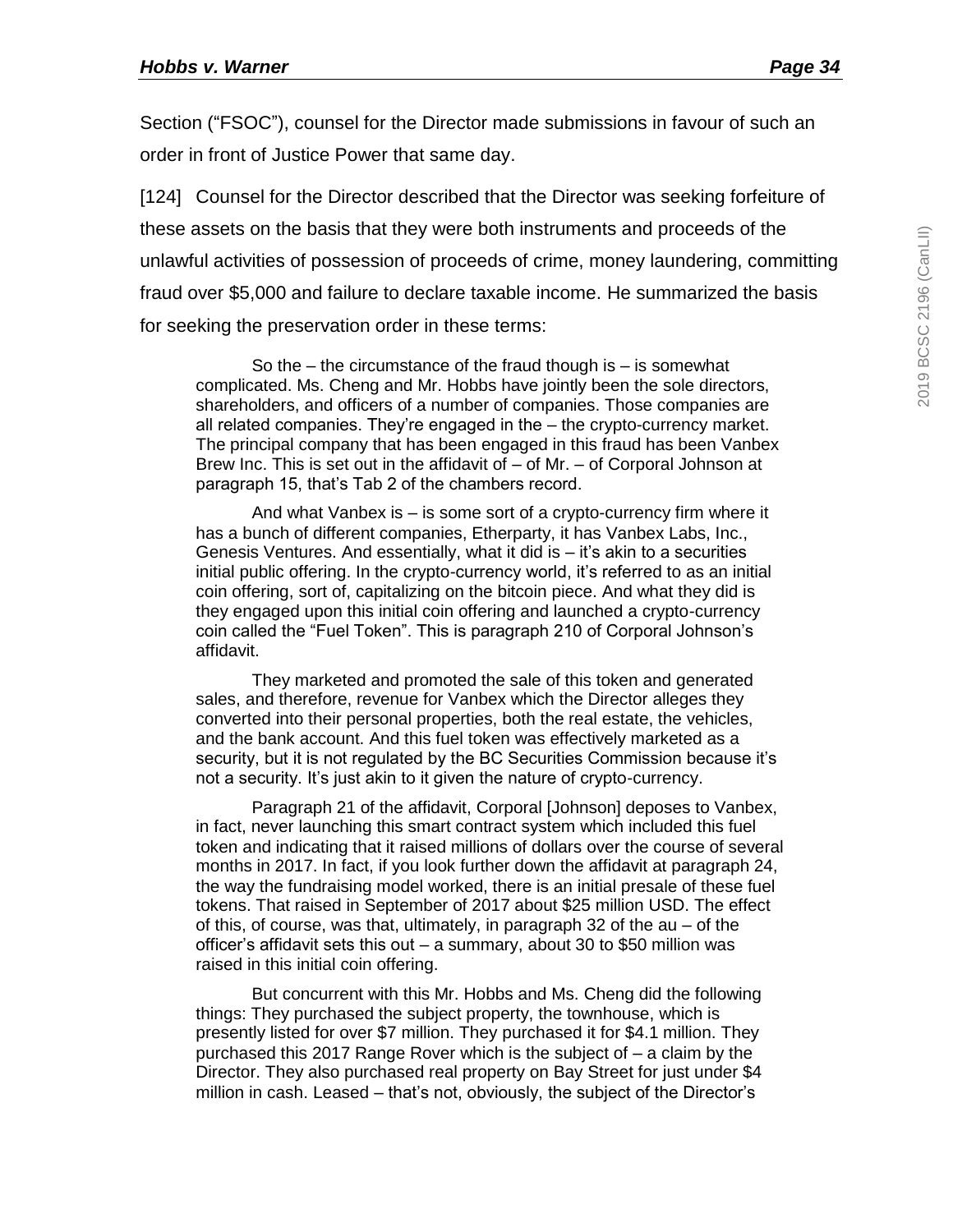claim because it's outside the provincial jurisdiction. They leased a 2018 Lamborghini for – with a \$500,000 value. They purchased the 2018 Range Rover.

And then there's a significant history within the BC Lottery's Commission of gambling. And in fact, Mr. Hobbs was denied access to – to gambling as a consequence of the nature of his gambling activities. And again, I will take Your Ladyship to the evidence with respect to that. He was, ultimately, put on a watch list from the BC Lottery's Commission and, as I say, denied access. Paragraph 34 of the affidavit of Corporal Johnson deposes to that taking place on November  $27<sup>th</sup>$  of 2017. And that was predicated upon a period of just about seven months or so, between September of 2016 and March of 2018 where casino disbursements for Mr. Hobbs totalled just shy of \$2 million.

Ultimately, the FIN – the FINTRAC is a – the financial tracking and organization that takes a look at how money laundering – or it identified potential money laundering activities. There are FINTRAC reports that are attached here. And I'll – if you're agreeable, I'll walk with Your Ladyship through the evidence of the corporal and then we can take a look through the FINTRAC reporting.

What it will show, essentially, is that Vanbex Group – I'm just generally describing all of these companies that were engaged as part of – what we say is this – this fraud, raised funds. Funds were deposited directly into Vanbex accounts, but also directly into Mr. Hobbs' accounts on account of this fundraising ISO, the initial coin offering for the fuel token and so on. So the – the fundamental claim of the Director, of course, is that they have misappropriated these funds. They've perpetrated a fraud upon all these investors and they've done so for their own personal benefit gaining these various assets. And concurrent with that, they've been engaged in a – well, it's only Mr. Hobbs whose been found in the casinos who's been engaged in this high-risk gambling.

[125] Justice Power granted the order, with liberty to apply to set it aside on 48 hours notice (the "*Ex Parte* Order"). Justice Power was not called upon to make any findings of fact or make any determinations on the merits. She needed only to be satisfied of the low threshold questions set out in the legislation.

[126] Later, by consent, the *Ex-Parte* Order was extended until the Director's withnotice application for an interim preservation order under s. 8 of the *CFA* could be brought and determined.

[127] News about the CF Action broke on April 1, 2019.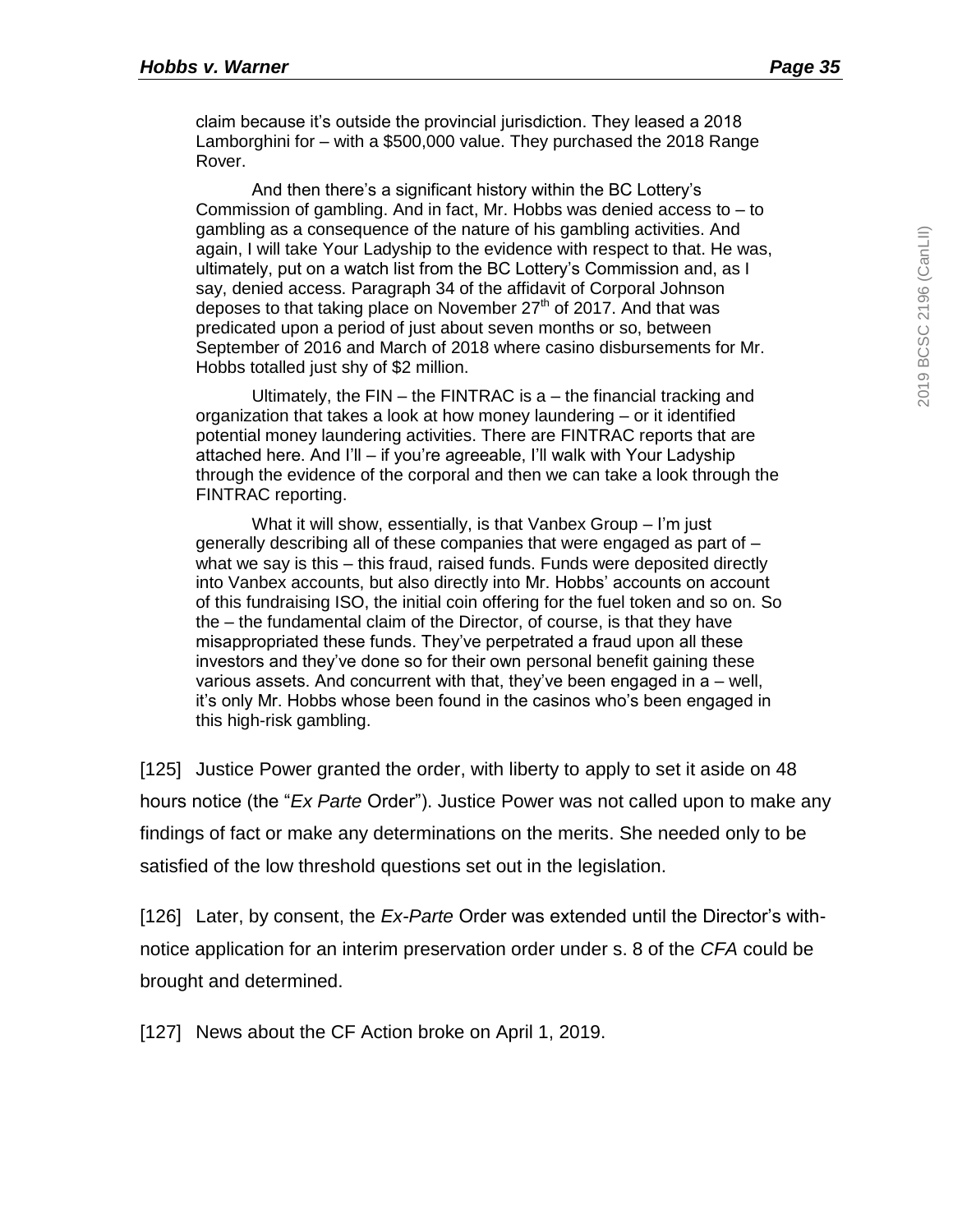[128] The Vancouver Sun ran an article entitled "Civil Forfeiture Office Seeks Assets Linked to Alleged \$30 Million Crypto-Currency Scam". The article identified Mr. Hobbs and Ms. Cheng as the subjects of the lawsuit and outlined some of the details alleged by the Director's pleadings. Among those details, the article reported that Mr. Hobbs and Ms. Cheng (and their companies) were the subject of an RCMP FSOC investigation, as well as a CRA investigation. The article further outlined that the Director alleged that their companies, Vanbex and Etherparty Smart Contracts Inc.:

…launched a crypto-currency coin called a FUEL token for which they raised money from investors by 'deceit, falsehood or fraudulent means'… they raised more than \$30 million by falsely representing corporate investment opportunities… knowing that they did not intend to use the invested funds to develop products they were marketing but rather with intention to misappropriate the corporately invested funds raised for their own personal benefit.

[129] The Vancouver Sun article also discussed the assets alleged to be proceeds of crime (a Coal Harbour townhouse purchased by Mr. Hobbs and Ms. Cheng for \$4.1 million in cash, two Range Rover SUVs and funds in a bank account), as well as allegations that Mr. Hobbs used misappropriated funds to buy a Bay Street apartment in Toronto for just under \$3.74 million, to purchase a three-year lease for a luxury vehicle and to gamble \$1.82 million between late 2016 and March 2018. The article went on to outline the Director's further allegations that Mr. Hobbs and Ms. Cheng began to liquidate their assets when they learned of the investigation. It also outlined Mr. Hobbs' criminal history.

[130] Also on April 1, 2019, Business in Vancouver ran an article entitled "Company Behind Canada's Largest Crypto-Currency Offering Hit by Fraud Allegations". The articled outlined some of the same details as above. In the article synopsis, the author wrote:

What Happened: Court documents alleged that money from up to \$33 million raised in Canada's crypto-currency offering was fraudulently used to finance gambling, the lease of a Lamborghini and the purchase of multimillion dollar condos.

What it means: Investors lost millions of dollars by investing in a crypto currency that court documents say has become virtually worthless.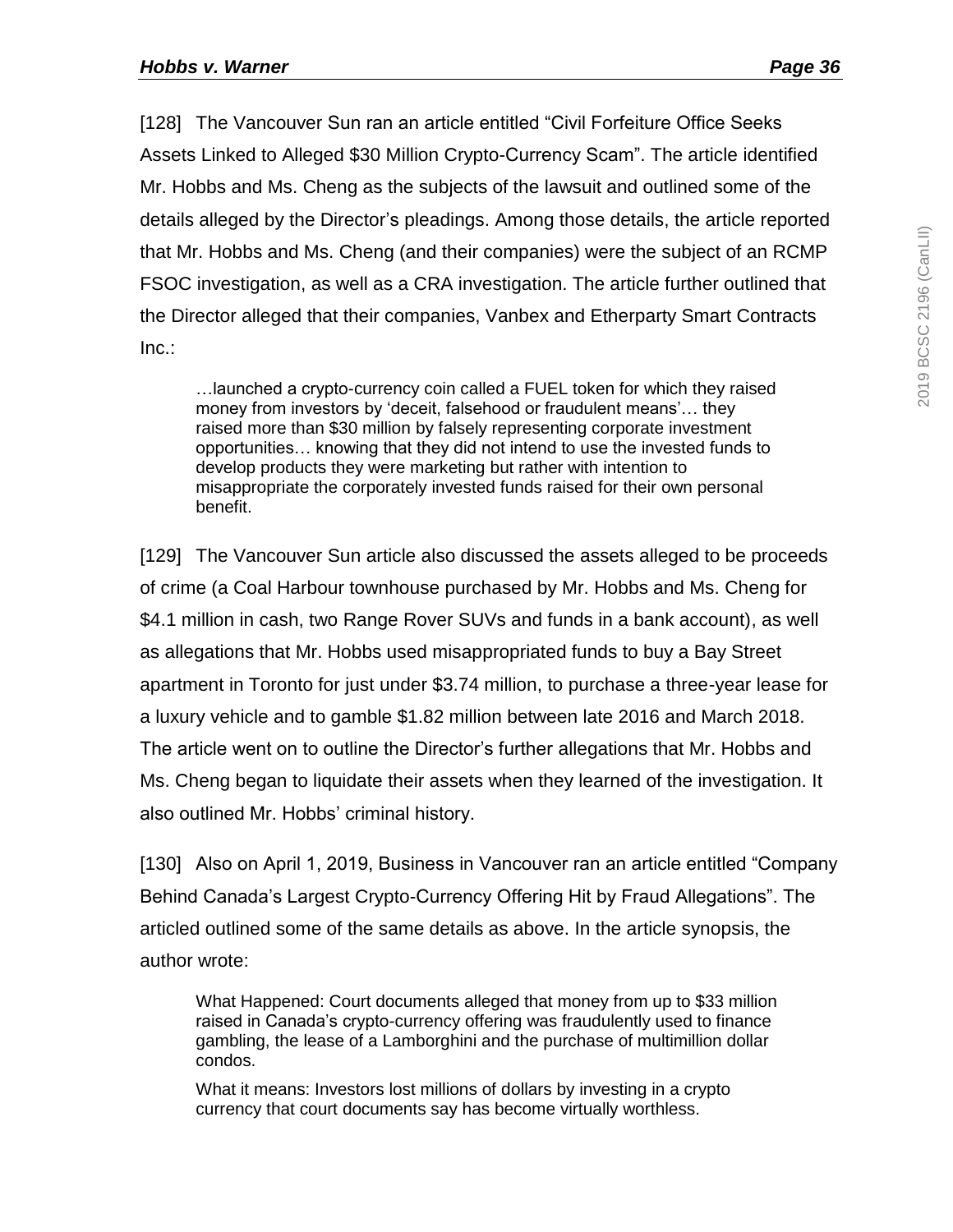[131] This article also discussed Ms. Cheng's and Mr. Hobbs' denials of the charges and that they attributed the false claims against them to a "former contractor".

[132] On or about April 2, 2019, Vanbex issued a news release on the Etherparty sub-Reddit entitled an "Official Response to Civil Claims". It reads, in part:

Recently, a disgruntled former worker for Vanbex has made false, damaging claims against the company and its founders, justifiably, several government agencies have been required to investigate. We support these investigations, and have been fully cooperating with their representatives for several months now. We will continue to do so until they reach their conclusion.

…

The core allegation is that Vanbex's business is a fraud - a shell company with no real product under development. This is completely untrue, and an insult to the hard work of the software developers, marketing experts, and other professionals who are working hard to build the future of blockchain, each and every day. It is completely inconsistent with ascertainable facts.

…

[133] Mr. Hobbs and Ms. Cheng filed their application to set aside the *Ex Parte* Order on April 29, 2019.

[134] The plaintiffs commenced the within defamation action against Mr. Warner on May 1, 2019. That same day, Vanbex issued a news release about the within action, which was shared on social media and crypto-currency industry websites. Through at least one online news story, the reader could access the publicly available Notice of Civil Claim through a hyperlinked word "lawsuit" in the first line of the news release. The news release places the blame for the CF Action, at least in "large part", on Mr. Warner's Police Tip.

[135] Mr. Warner filed his application seeking dismissal of the within action under s. 4 of the *PPPA* on May 14, 2019.

[136] Meanwhile, the litigation in the CF Action continued. The Director's withnotice application for an interim preservation order and Mr. Hobbs' and Ms. Chengs'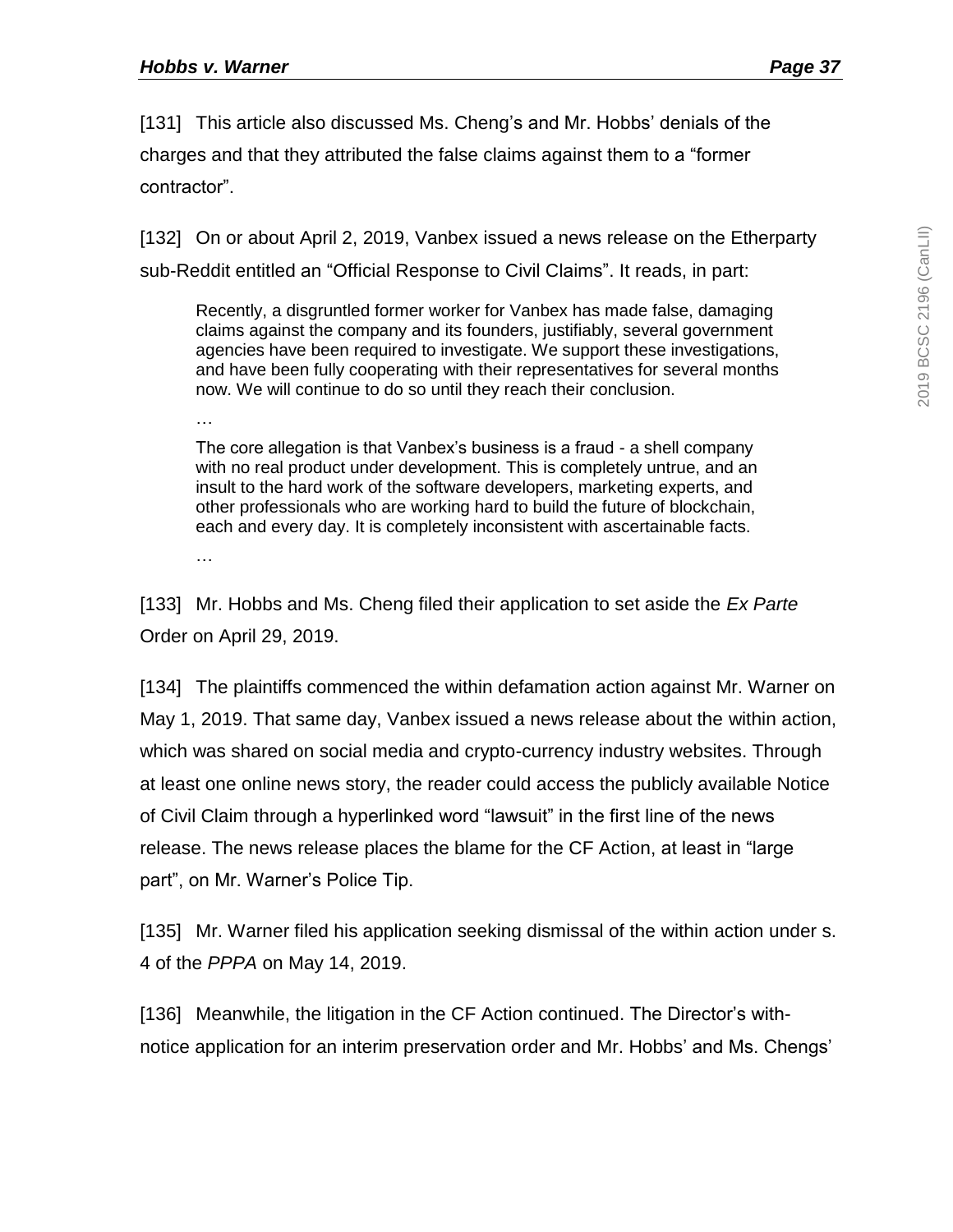application to set aside the *Ex Parte* Order was heard by Justice Myers on May 30 and 31, 2019.

[137] In reasons delivered on June 19, 2019, Justice Myers granted the interim preservation order and dismissed Mr. Hobbs' and Ms. Cheng's application to set aside the *Ex-Parte* Order. In so doing, the court found the Director had established a serious case to be tried and that the defendants had not shown that it was clearly not in the interests of justice to continue the interim preservation order. In his analysis, Justice Myers was clear that he was conducting only a preliminary review of the merits of the case and was not engaging in an exercise of preferring evidence or making findings of fact.

[138] In considering whether the Director had established a serious question to be tried, Justice Myers summarized the Director's allegations and position as put forward at the hearing in the following terms:

[13] Mr. Hobbs and Ms. Cheng are the principals of Vanbex Group Inc.("Vanbex") and Vanbex Labs Inc. (formerly known as Etherparty Smart Contracts Inc.) Vanbex conducts business under Etherparty, Vanbex Ventures Inc., Vanbex Cares Foundation, Genisys Ventures Inc., and Vanbex Labs Inc.

[14] In September and October 2017, Vanbex launched a cryptocurrency coin called the FUEL token and sold it to the public through an Initial Coin Offering ("ICO"). The ICO generated in excess of US\$30 million. The public paid for their FUEL tokens largely by Bitcoin.

[15] Stating it at its most general level, the Director claims that the defendants, through Vanbex, marketed the sale of the tokens, generated revenue for Vanbex, and then converted this directly to their personal bank accounts. They then used the funds to buy personal assets including a condominium in Toronto and two high-end cars.

[16] The Director alleges the following offences:

- a) Fraud over \$5,000 contrary to s. 380(1) of the *Criminal Code*, R.S.C. 1985, c. C-46;
- b) Affecting market price of anything offered for sale to the public contrary to s. 380(2) of the *Criminal Code*;
- c) Failure to declare taxable income contrary to the *Income Tax Act*, R.S.C., 1985, c. 1 (5th Supp.); and
- d) Laundering the proceeds of crime contrary to s. 462.31 of the *Criminal Code*.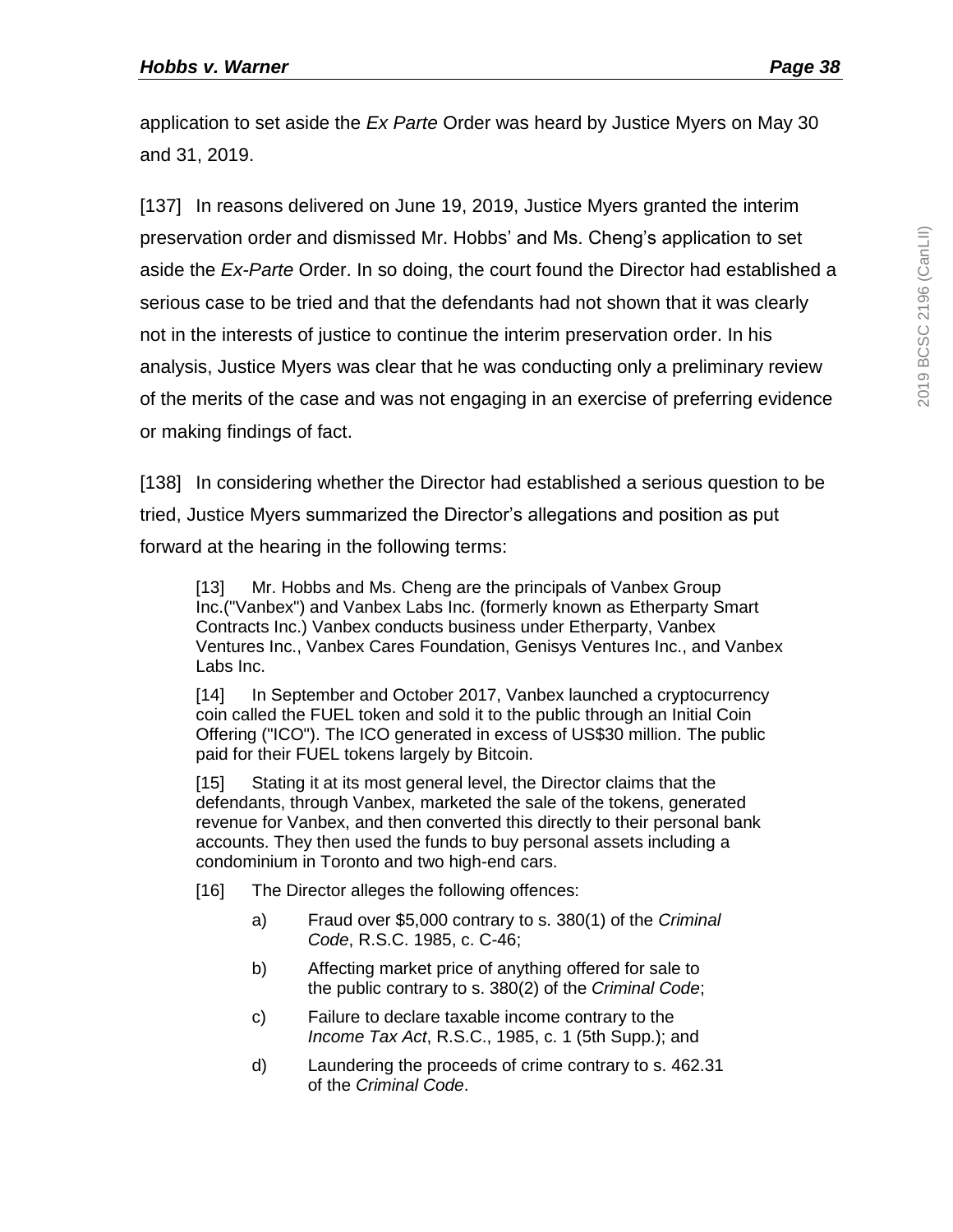[17] The alleged fraudulent acts involve the marketing and sale of the tokens (which I will refer to as the "front-end" of the alleged wrongs) and the siphoning of cash from the company to the personal benefit of Hobbs and Chen (which I will refer to as the "back-end"). The use of the funds is also the subject of the alleged *Income Tax Act* offence. At the hearing in front of me, the Director focussed on back end. I will deal with that first.

[18] The RCMP investigation disclosed a series of transactions in which Bitcoin was converted by Etherparty into U.S. currency through a US cryptocurrency company, Cumberland Mining and Minerals, LLC, and then money was transferred by Etherparty to Hobbs and Cheng. For example:

- a. August 17, 2017 Etherparty Inc. received its first ICO pre-sale contribution reported to FINTRAC (Exhibit "B" page 36);
- b. August 21, 2017 Etherparty Inc. received US\$200,000 from Cumberland (Exhibit "B" page 36);
- c. August 29, 2017 Etherparty Inc. received US\$500,341 from Cumberland (Exhibit "B" page 36);
- d. September 1, 2017 Etherparty Inc. received US\$1,000,000 from Cumberland (Exhibit "B" page 36);
- e. October 10, 2017 Mr. Hobbs received US\$200,000 from Cumberland (Exhibit "B" page 10);
- f. November 21, 2017 Mr. Hobbs received US\$150,000 from Cumberland (Exhibit "B" page 10);
- g. November 27, 2017 Mr. Hobbs received US\$500,000 from Cumberland (Exhibit "B" page 10);
- h. November 30, 2017 Etherparty Inc. received \$500,000 from Cumberland (Exhibit "B" page 36);
- i. December 1, 2017 Mr. Hobbs received US\$500,000 from Cumberland (Exhibit "B" page 10); and
- j. December 4, 2017 Mr. Hobbs received US\$2,000,000 from Cumberland (Exhibit "B" page 10).

[19] In December 8, 2017 Hobbs and Cheng purchased the Real Property (a condominium in Coal Harbour) for CDN\$4.1 million in cash. The day prior to that, Hobbs withdrew over \$4.1 million of the Cumberland transactions from his personal accounts.

[20] At the same time and shortly after, Mr. Hobbs made the following purchases:

- a) On or about February 16, 2018 Mr. Hobbs purchased a 2017 Range Rover SV with an estimated retail value of CDN\$178,703 to CDN\$187,089 (one of the Vehicles referred to in the style of cause);
- b) On March 2, 2018 Mr. Hobbs purchased real property at 5204 – 311 Bay Street, Toronto, Ontario for CDN\$3,738,053 in cash; and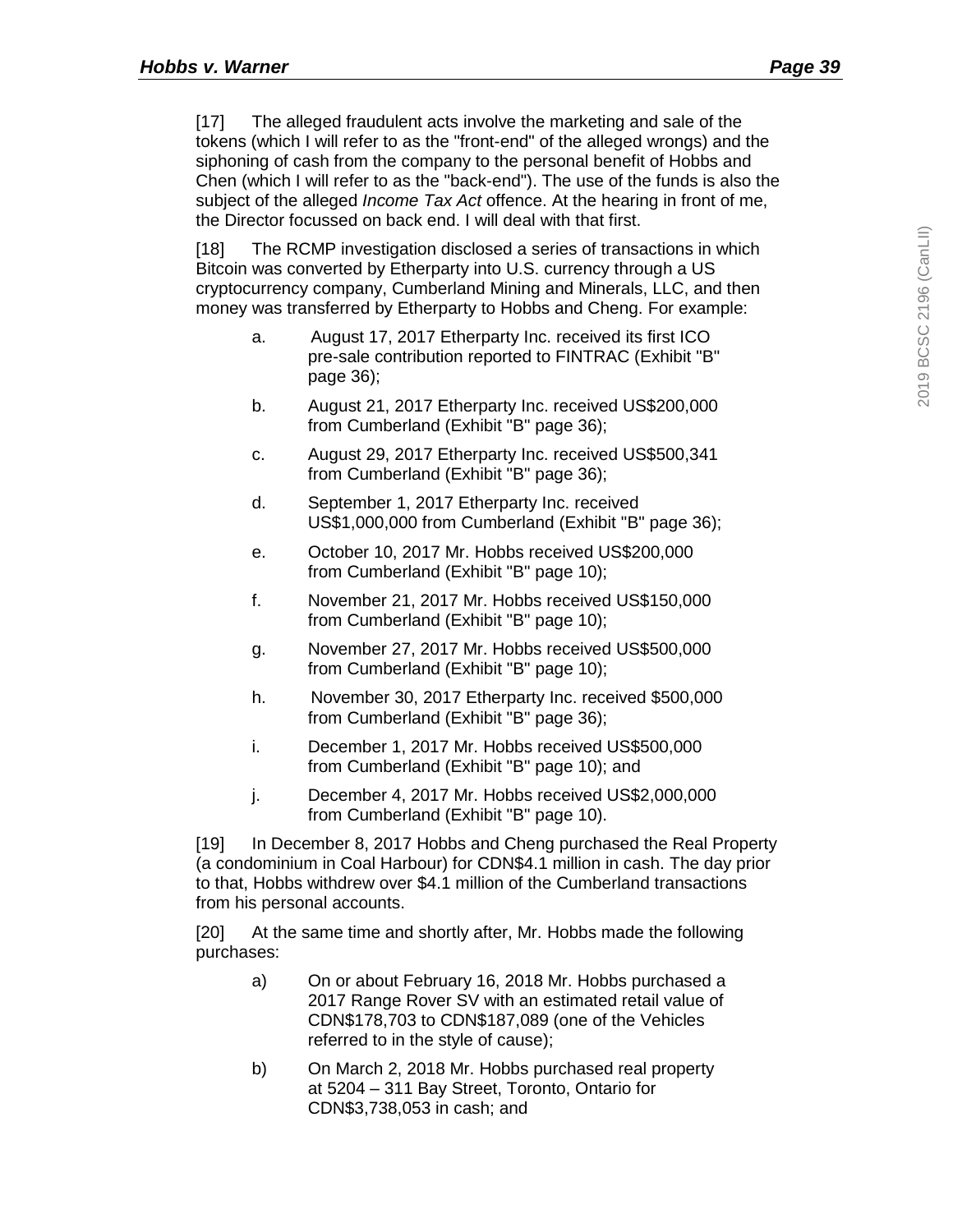c) On or about April 21, 2018 Mr. Hobbs purchased a 2018 Range Rover with an estimated retail value of \$122,935 to \$129,485 (the other Vehicle referred to in the style of cause).

[21] A mortgage was registered on the Bay Street property in the amount of CDN\$2,250,000 on February 25, 2019. Mr. Hobbs and Ms. Cheng also mortgaged the Real Property on December 20, 2018. The Director draws the inference that some or all of the proceeds of these financings form the Bank Funds held at the Bank of Montreal, which are captured by the current IPO. I draw the same inference.

[22] The RCMP investigator deposes that Mr. Hobbs apparently had no substantial wealth or assets prior to the ICO. As of September 29, 2017 Mr. Hobbs had only CDN\$15,122.99 in his personal bank accounts. Ms. Cheng does not appear to have any active personal Canadian bank accounts. Mr. Hobbs lives in a residence owned by Ms. Cheng's parents.

[23] Section 380 of the *Criminal Code* sets out the offence of fraud:

380(1) Every one who, by deceit, falsehood *or other fraudulent means*, whether or not it is a false pretence within the meaning of this Act, defrauds the public or any person, whether ascertained or not, of any property, money or valuable security or any service,

> (a) is guilty of an indictable offence and liable to a term of imprisonment not exceeding fourteen years, where the subject-matter of the offence is a testamentary instrument or the value of the subject-matter of the offence exceeds five thousand dollars […]

[Emphasis added.]

[24] The Director relies on fraud by "other fraudulent means". He argues that the taking of funds from the company was done without authorisation and for no proper corporate purpose. He relies on *R v. Zlatic*, [1993] 2 S.C.R. 29, which dealt with this aspect of fraud. The court noted (cited to 1993 CarswellQue 6):

#### **Fraud by "Other Fraudulent Means"**

18 … Most frauds continue to involve either deceit or falsehood. As is pointed out in Théroux, proof of deceit or falsehood is sufficient to establish the *actus reus* of fraud; no further proof of dishonest action is needed. However, the third category of "other fraudulent means" has been used to support convictions in a number of situations where deceit or falsehood cannot be shown. These situations include, to date, the use of corporate funds for personal purposes, nondisclosure of important facts, exploiting the weakness of another, unauthorized diversion of funds, and unauthorized arrogation of funds or property. [citations eliminated]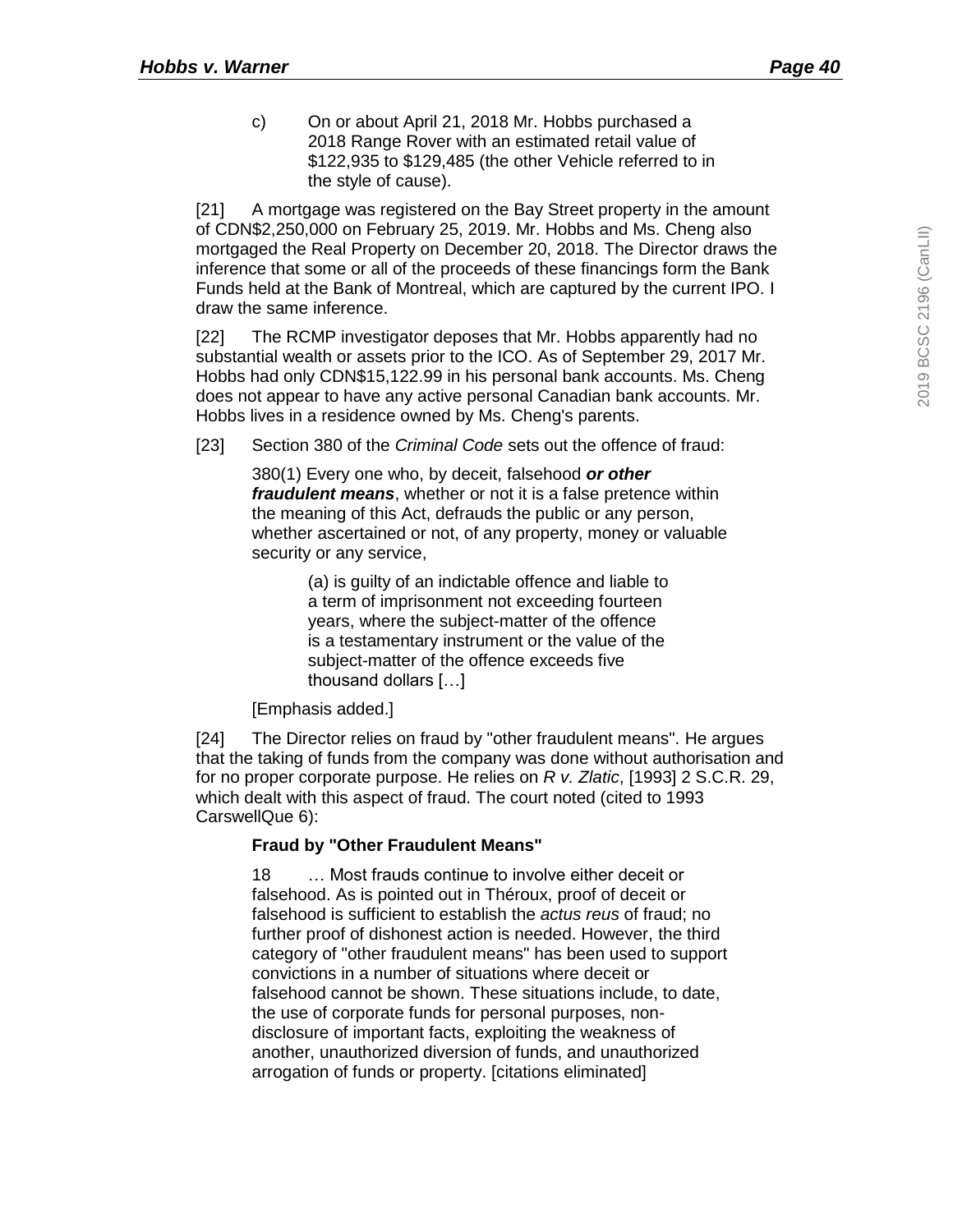…

19 The fundamental question in determining the actus reus of fraud within the third head of the offence of fraud is whether the means to the alleged fraud can properly be stigmatized as dishonest: *Olan*, supra. In determining this, one applies a standard of the reasonable person. Would the reasonable person stigmatize what was done as dishonest?...

21 Appellate courts have followed the same approach, asking whether the diversion of funds at issue could reasonably be thought to serve personal rather than bona fide business ends….

[29] Turning back to the substance of the alleged offence of fraud by other fraudulent means, the Director argues that the unauthorised taking of funds from the company in and of itself amounted to fraud. As mentioned in *Zlatic*, the taking of funds without a proper corporate purpose can constitute fraud by dishonest means. The unusual feature of this case is that the defendants owned the shares of the company, which was a private corporation. The Director goes further: he also argues that the purchasers of the tokens had an expectation that the purchase funds would be used for *bone fide* corporate purposes. He notes the following statement from the white paper, which was used to promote the ICO:

The ICO will allow us to hire new talent, pay for marketing, as well as for business and product development so that we can be the first to market with a smart contract platform that anyone can use.

[139] Justice Myers summarized the position of Mr. Hobbs and Ms. Cheng as put forward at the hearing in the following terms:

[25] The defendants argue that the evidence is entirely speculative. It is true that the evidence is circumstantial, but the courts are permitted to draw inferences and this is especially so with respect to an ITO that is determined on the low standard of an arguable case.

[26] Given the timing of the various transfers and the amounts involved it is reasonable to draw the inference that the funds that made their way to Hobbs and Cheng came from the coin offering and the company and that the funds were used to purchase the assets sought to be attached. With resect to taking the funds without authorisation, the former CFO stated that he discovered the funds had been withdrawn and he booked it as a shareholder's loan. The defendants argue that lends the transaction some legitimacy. However, an ex *post facto* accounting treatment is not an authorisation.

[27] Hobbs and Cheng swore affidavits. They did not attempt to explain the source of the funds or offer evidence that the corporation authorised their withdrawal. However, they did make broad denials of having committed any fraud or of misusing corporate funds.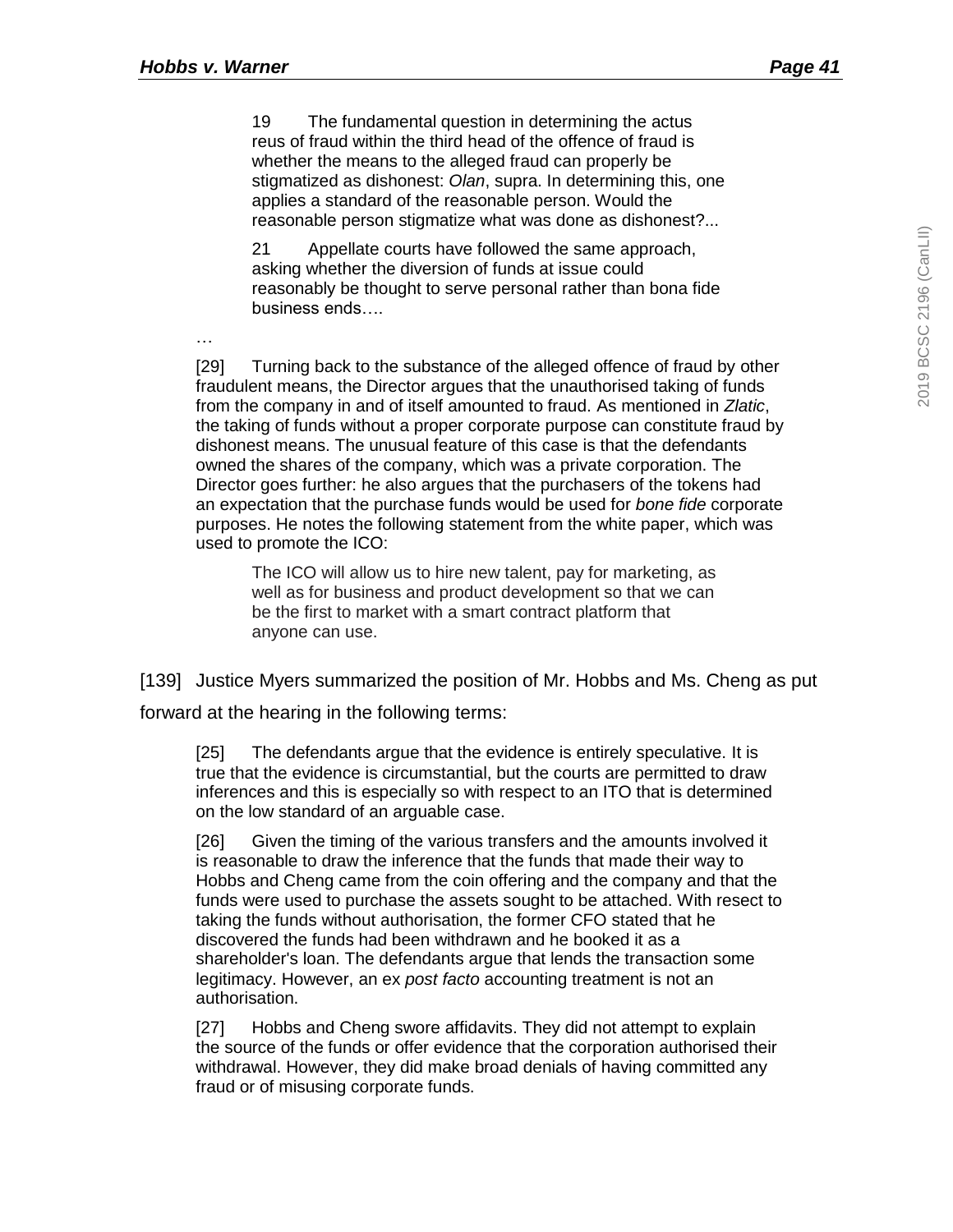[140] After consideration of the jurisprudence and the evidence described above, the court concluded that the Director had made out a serious case to be tried for fraud by other means, and had also made out a serious case to be tried that the assets sought to be preserved by the application are the proceeds of that alleged crime: para. 31.

[141] Justice Myers then turned to consider the interests of justice aspect of the test for an interim preservation order. He noted that the thrust of the defendants' oral submissions on this topic focussed on their allegation that the Director had failed to make full and frank disclosure at the *ex-parte* hearing. Mr. Hobbs and Ms. Cheng argued that Justice Power was misled about, among other things, Mr. Hobbs' criminal record because the affidavit that had been filed in support of the application referred to a drug conviction, but failed to mention that the conviction had been overturned on appeal. They also argued that the Director's pleadings inaccurately referred to Vanbex as a shell company. Justice Myers found the former to be an honest mistake (the officer provided an affidavit to that effect). With respect to the latter, he found that the duty of full and frank disclosure does not extend to pleadings and that, in any event, the case before Justice Power on the *ex-parte* hearing was not presented on the basis that Vanbex was a shell company.

[142] Although Justice Myers found that disclosure at the *ex-parte* hearing was not perfect, he ultimately concluded that the defendants had failed to demonstrate that the seizure is clearly not within the interests of justice: para. 62. Again, as the plaintiffs emphasize, Justice Myers was not called upon to make any findings of fact or decide the issues in the CF Action. There are no conclusions to be drawn from the continuation of the interim preservation order other than that the Director demonstrated a low threshold of a case to be tried and the defendants were not able to meet the hurdle of demonstrating that it was clearly not in the interest of justice.

[143] I heard Mr. Warner's application to dismiss the within action over six days in July and August 2019.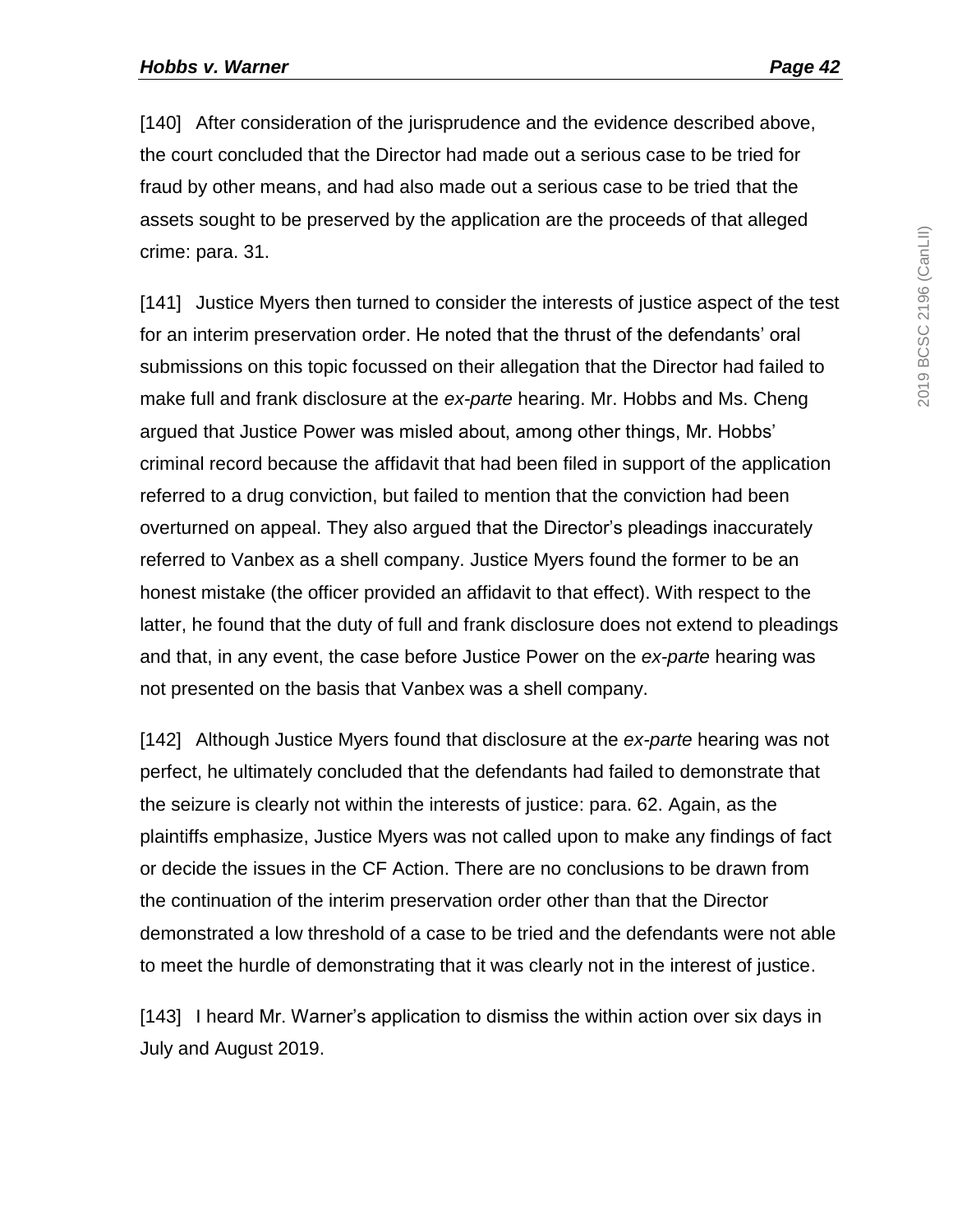### **ANALYSIS**

# **The Threshold Hurdle**

[144] The expressions at issue in this proceeding involve Mr. Warner's communication of information about suspected criminal activity to law enforcement personnel. The plaintiffs appropriately concede that the defendant has established that this proceeding involves expressions made by the defendant that relate to a matter of public interest.

[145] The Police Tip and Mr. Warner's later statements to BCSC/RCMP investigators are expressions because they were communications directed to law enforcement. They are expressions that relate to matters of public interest because they were about a suspected crime or crimes.

[146] I agree with the defendant's submission that communications about suspected crimes should, like matters such as the operation of the courts and government affairs, inevitably be characterized as matters relating to the public interest. However, even if such a characterization should not be inevitable, I am of the view that the content of Mr. Warner's expressions, as they relate to suspicions of drug crime and money laundering in the crypto-currency industry, makes them matters relating to the public interest.

[147] Now that the defendant has cleared the threshold hurdle, the onus shifts to the plaintiffs.

# **The Merits-Based Hurdle**

[148] Again, the merits-based hurdle has two aspects. The plaintiff must establish that there are grounds to believe the proceedings have substantial merit and must establish that there are grounds to believe the defendant has no valid defence.

# *Grounds to Believe the Proceedings Have Substantial Merit*

[149] The plaintiffs are required to establish reasonable grounds to believe there is substantial merit on the three main elements of the test for defamation: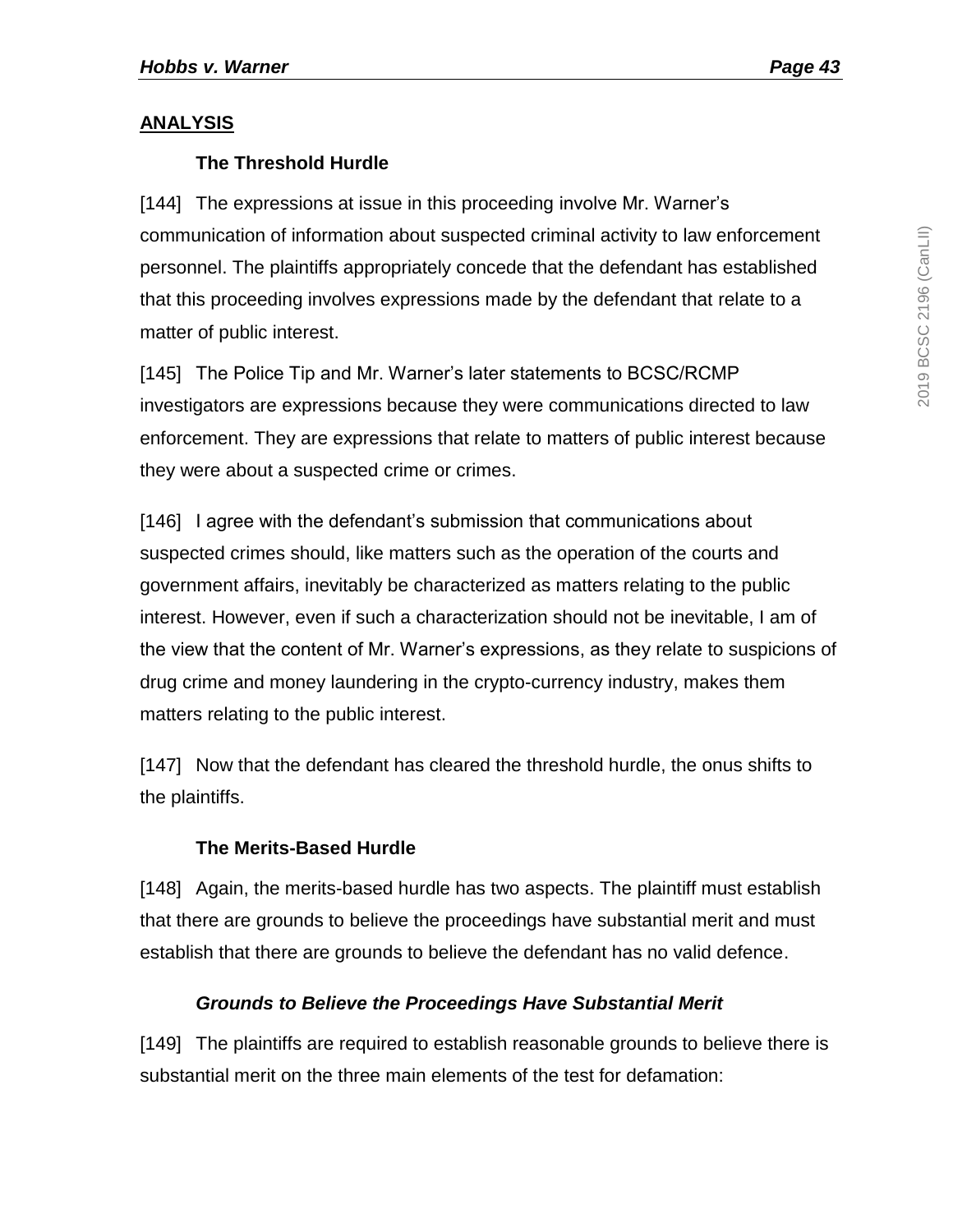- 1. that the impugned words were defamatory, in the sense that they would tend to lower the plaintiffs' reputations in the eyes of a reasonable person;
- 2. that the words in fact referred to the plaintiffs; and
- 3. that the words were published, meaning that they were communicated to at least one person other than the plaintiffs.

#### *Grant* at para. 28

[150] As many authorities recognize, the establishment of these criteria is not an onerous task and most defamation cases tend to focus on defences. Before consideration of any defences, I am satisfied the plaintiffs have established reasonable grounds to believe the proceeding has substantial merit. In other words, before consideration of any defences, I am satisfied that they have established a legally tenable claim supported by evidence, which could lead a reasonable trier to conclude that the claim has a real chance of success.

[151] First, I am satisfied that the plaintiffs have established reasonable grounds to believe the impugned words are defamatory.

[152] The test for whether an expression is defamatory is objective. An expression will be defamatory when it has the tendency to lower a person's reputation in the estimation of ordinary, reasonable members of society generally, or to expose a person to hatred, contempt or ridicule: *Cherneskey v. Armadale Publishers Ltd.*, [1979] 1 S.C.R. 1067 at 1079. Several authorities have recognized that expressions alleging, even by implication or insinuation, criminal conduct are "extremely serious and damaging to a person's reputation" and are defamatory: *Mann v. International Association of Machinists and Aerospace Workers et al*., 2012 BCSC 181 at para. 73. The expressions in this case would fall into such a category.

[153] With regard to the second part of the test for defamation – that the words referred to the plaintiffs – Mr. Warner concedes that Mr. Hobbs and Vanbex have established reasonable grounds to believe there is substantial merit that the words in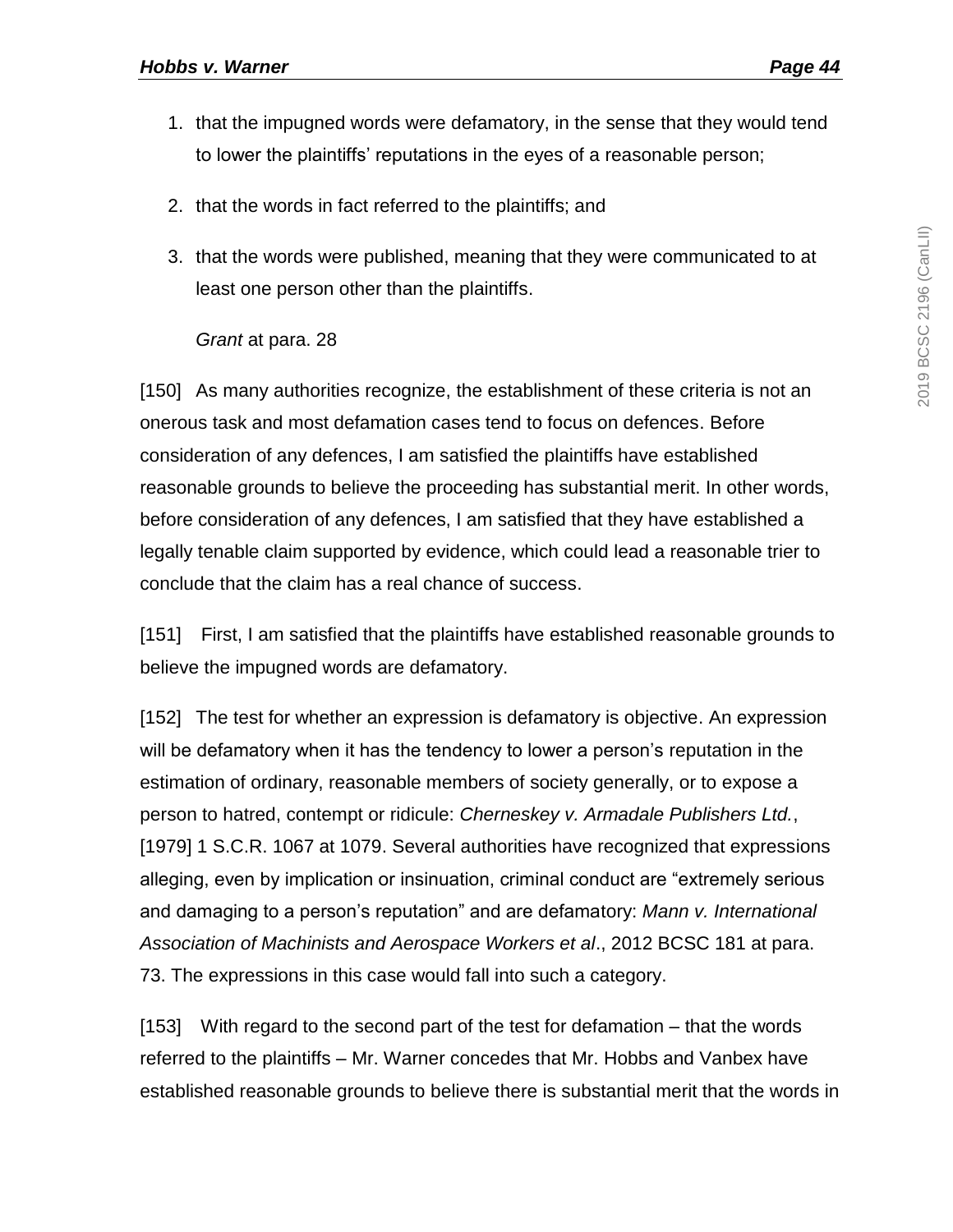the expressions in fact referred to them, but he makes no such concession with respect to Ms. Cheng.

[154] Mr. Warner submits that the Police Tip does not refer to Ms. Cheng, either directly by name or even by implication. He argues that she has failed to adduce any evidence that could show any alleged defamatory statements made by him actually referred to her or that an ordinary person would understand the expressions referred to her. Further, Mr. Warner says that Mr. Hobbs' evidence on this topic is inadmissible as it is "unsupported opinion that anyone would automatically assume Ms. Cheng was implicated in potentially criminal activity by him and/or Vanbex".

[155] Ms. Cheng takes the position that there is admissible evidence in the record from which a reasonable person could conclude there are reasonable grounds to believe the expressions at issue concern her. She points to evidence contained in Mr. Hobbs' affidavit that she and Mr. Hobbs have run Vanbex together since 2015, that they are the officers, directors and sole shareholders and are, in effect, the operating minds of the company. She also points to Mr. Warner's own description of Vanbex when interviewed by a representative of the BCSC where he referred to Vanbex as their [Hobbs and Cheng's] "alter-ego".

[156] A defamatory statement is required to refer to - or be published of and concerning - the plaintiff. The question is considered from the perspective of the ordinary person. A statement that does not refer to a plaintiff by name will still meet this requirement if it may reasonably be found to refer to the plaintiff in light of the surrounding circumstances. A plaintiff must establish that the statement would lead reasonable people acquainted with the plaintiff to the conclusion that the statement refers to the plaintiff: *Mainstream Canada v. Staniford*, 2012 BCSC 1433 at paras. 124-125; rev'd on other grounds, 2013 BCCA 341.

[157] As well, in some circumstances, defamatory statements about a group may be defamatory of the group's individual members, even though they are not identified by name. The question remains whether the expression at issue about a group could reasonably be found to be defamatory of individual members of the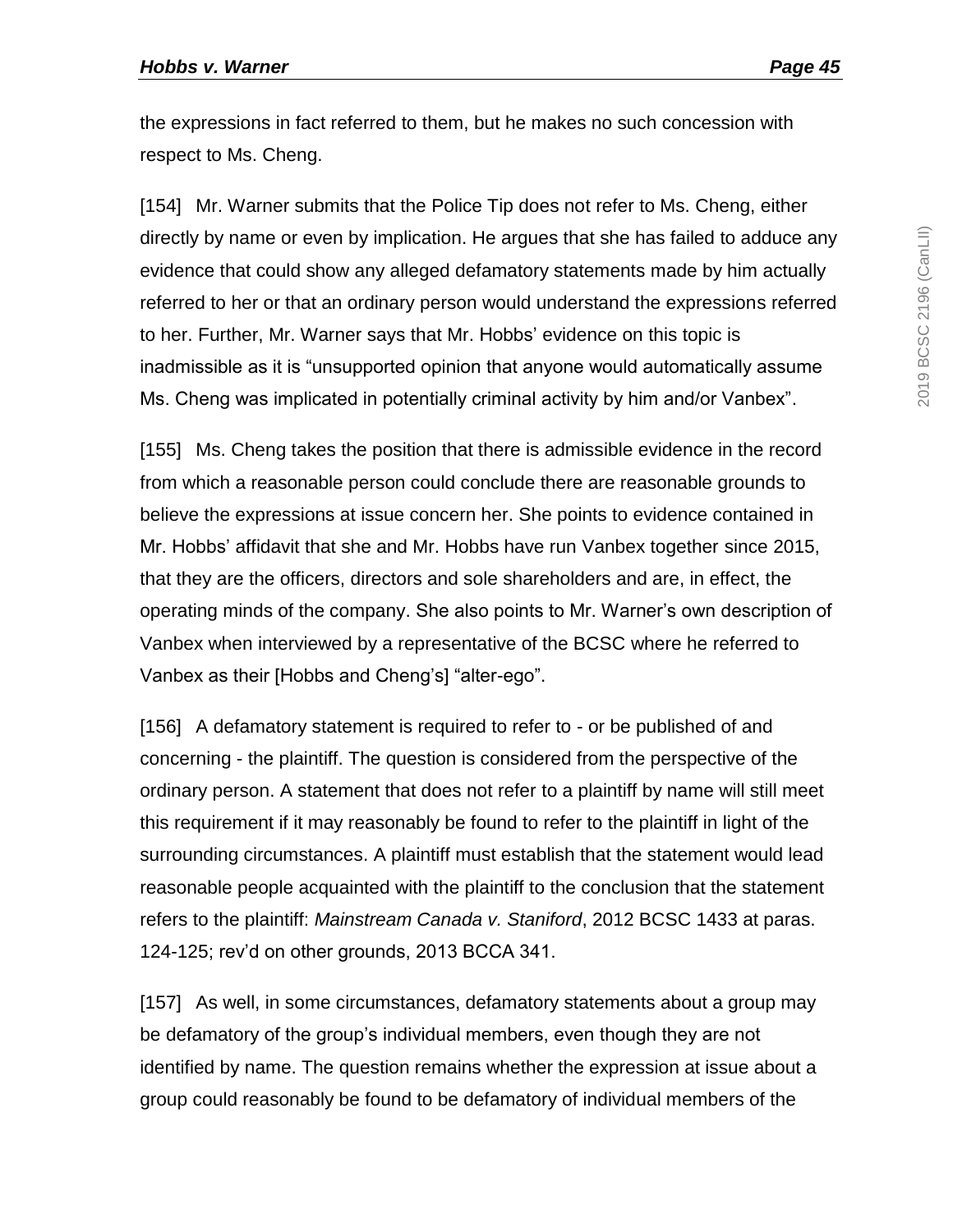group: *Butler v. Southam Inc*., 2001 NSCA 121 at paras. 49 and 53. In *Bou Malhab v. Diffusion Metromedia CMR Inc*., 2011 SCC 9, Deschamps, J. (for the majority) provided guidance on this issue by outlining a number of factors for courts to consider. Justice Adair summarized these factors in *Mainstream Canada* at para. 128 as follows:

[128] The factors described by Deschamps J. are as follows (see *Bou Malhab*, at paras. 58-78): (a) the size of the group; (b) the nature of the group; (c) the plaintiff's relationship with the group; (d) the real target of the defamation; (e) the seriousness of the allegations; (f) the plausibility of the comments; and (g) extrinsic factors. The list is not exhaustive, and no one factor is determinative on its own.

[158] As with all aspects of this application, it is important to remember that this is not a trial. It is a screening process. I am satisfied that there is evidence in the record before me that would lead a reasonable person acquainted with Ms. Cheng to the conclusion that the expressions at issue refer to Ms. Cheng. In other words, I am satisfied that the expressions at issue may reasonably be found to refer to Ms. Cheng in light of the surrounding circumstances.

[159] Mr. Warner's allegations of criminal activity were directed at Mr. Hobbs and at Vanbex. Since 2015, Mr. Hobbs and Ms. Cheng ran Vanbex together. They were its officers, directors and majority shareholders at the relevant times. In other words, the group running Vanbex was very small. Mr. Warner had a close, albeit brief, relationship with the group, as he worked at the company for a time. When he describes his suspicion that Vanbex may be a shell company used for illegal purposes, it is reasonable to conclude that he was targeting the people running the company – not only Mr. Hobbs, but Ms. Cheng as well. As a person who worked there, Mr. Warner had knowledge of the structure of the company at the time he provided information alleging potential criminality. Indeed, in his later statements to the BCSC and RCMP, Mr. Warner specifically referred to Ms. Cheng and Mr. Hobbs having an equal ownership in the company and sharing the business of running its day-to-day operations. In these circumstances, I am satisfied that the expressions complained of could reasonably be seen to be of and concerning not only Mr. Hobbs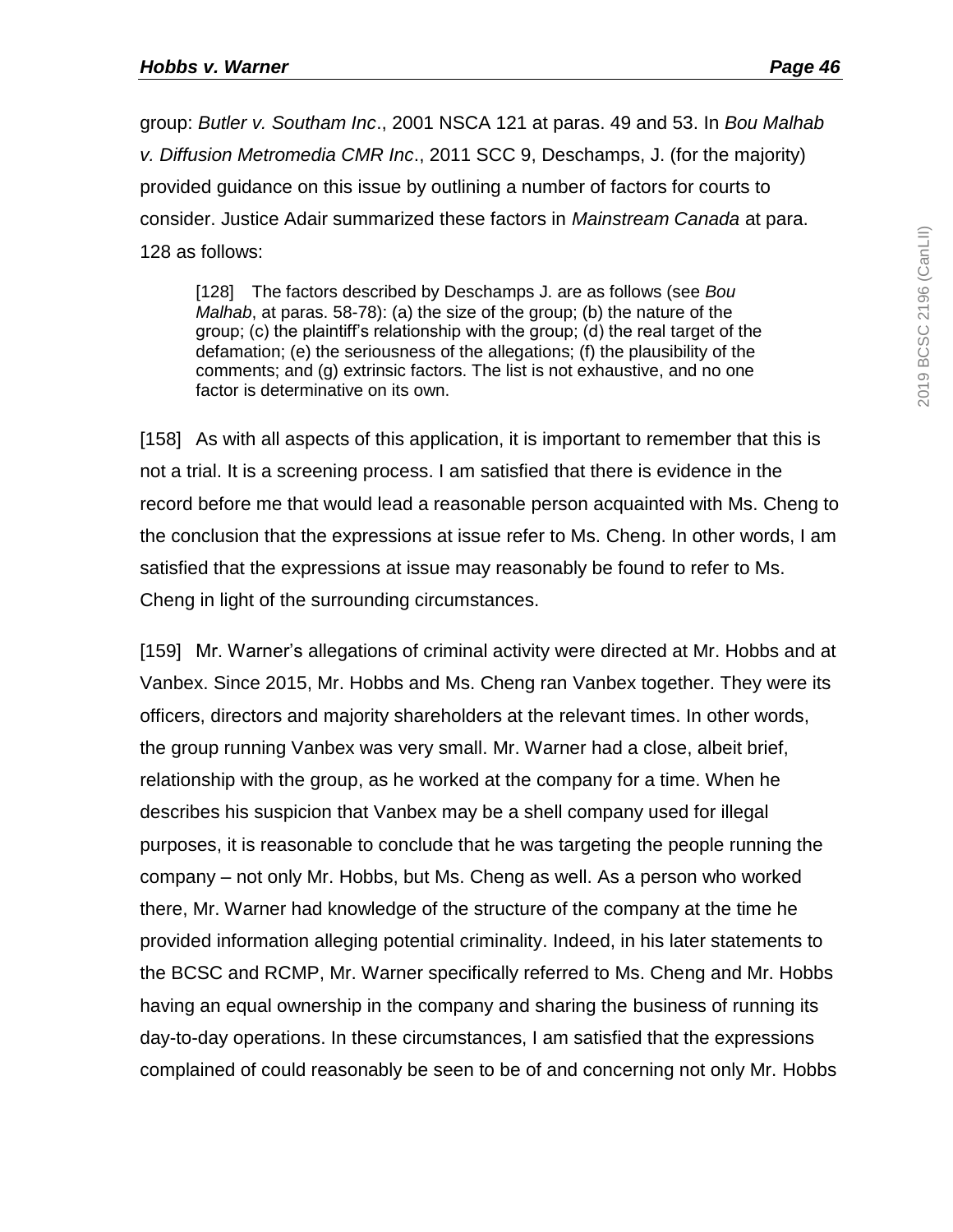and Vanbex, but Ms. Cheng as well. Those expressions would tend to lower all of the plaintiffs' personal and corporate reputations in the eyes of a reasonable person.

[160] Overall, on the second aspect of the test, I am satisfied that all three plaintiffs have established reasonable grounds to believe there is substantial merit that the words in the expressions in fact referred to them.

[161] With regard to the third aspect of the defamation test, the defendant appropriately concedes that the plaintiffs have established there are reasonable grounds to believe the Police Tip and later statements made to and recorded by representatives of the BCSC and the RCMP were "published".

[162] Overall, I am satisfied the plaintiffs have discharged their burden on the first part of the merits-based hurdle. They have demonstrated that their claim is legally tenable and that it is supported by evidence that could reasonably lead a trier to conclude that their claim against Mr. Warner, before consideration of any defences, has a real chance of success.

[163] The next step is, of course, to consider defences.

#### *Grounds to Believe the Defendant Has No Valid Defence*

[164] This step drew much of counsel's focus. Again, it requires the plaintiffs to satisfy the court that there are reasonable grounds to believe the defendant has no valid defences.

[165] In defamation actions, the expressions alleged to be defamatory are presumed to be false and the burden is on the defendant to either show that the statements were true or that a defence, such as qualified privilege, applies: *R. v. Dhillon*, 2014 BCSC 1986 at para. 18.

[166] Although the plaintiffs bear the ultimate burden on this part of the test, Mr. Warner first bears an evidentiary burden to advance any proposed defences. He has not filed a Response to Civil Claim, so it is through his application materials that he has put two defences "in play" - the statutory prohibition against civil liability for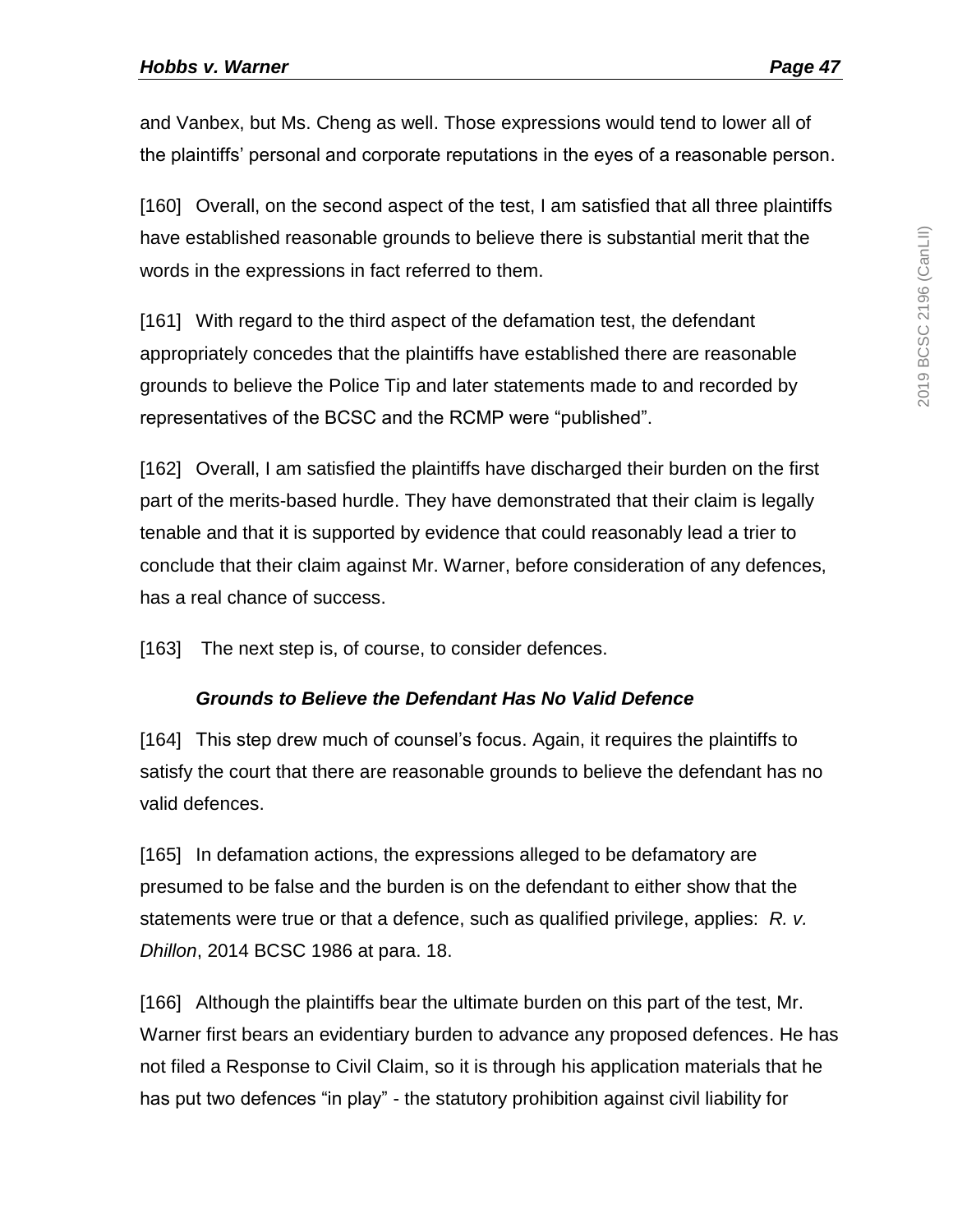police informants created by s. 462.47 of the *Criminal Code of Canada*, R.S.C., 1985, c. C-46, and the defence of qualified privilege.

[167] For the purposes of this application, I will consider only the latter of these. Section 462.47 of the *Criminal Code* has not been considered in the civil context as a defence to defamation, so Mr. Warner's argument is a novel one. Given the absence of any developed or meaningful submissions on its application to this case, it would be imprudent to consider it here. As counsel's focus was firmly on the defence of qualified privilege, so too will be the court's.

[168] The British Columbia Court of Appeal recently discussed the defence of qualified privilege in the context of a police complaint in *Caron v. A*. 2015 BCCA 47. The Court held:

[15] Qualified privilege applies when there is a "duty, legal, social or moral, to publish the matter complained of to persons with a corresponding duty or interest to receive it": *Pressler v. Lethbridge* (2000), 86 B.C.L.R. (3d) 257 at 296 (C.A). The legal effect of the defence of qualified privilege is to "rebut the inference, which normally arises from the publication of defamatory words, that they were spoken with malice. . . . However, the privilege is not absolute and can be defeated if the dominant motive for publishing the statement is actual or express malice": *Hill v. Church of Scientology of Toronto*, [1995] 2 S.C.R. 1130 at para. 144. In short, where there is a public or shared interest in support of the statement both being made and received, a defendant cannot be held to have defamed a plaintiff unless the plaintiff can show that the defendant made the alleged publication for a malicious purpose.

[169] I am satisfied that there are grounds to believe that the expressions at issue were made on occasions of qualified privilege. The plaintiffs do not argue otherwise, but say that the privilege is defeated in this case because they have established reasonable grounds to believe that Mr. Warner made the publication for a malicious purpose.

[170] "Malice" in this context means much more than having negative feelings or animosity toward a person. Our Court of Appeal discussed the elements of malice in this context in *Smith v. Cross*, 2009 BCCA 529:

[30] The defence of qualified privilege can be defeated by a finding of malice on the part of the defendant or by a finding that the limits of the privilege were exceeded. Malice in this sense is also called "express malice"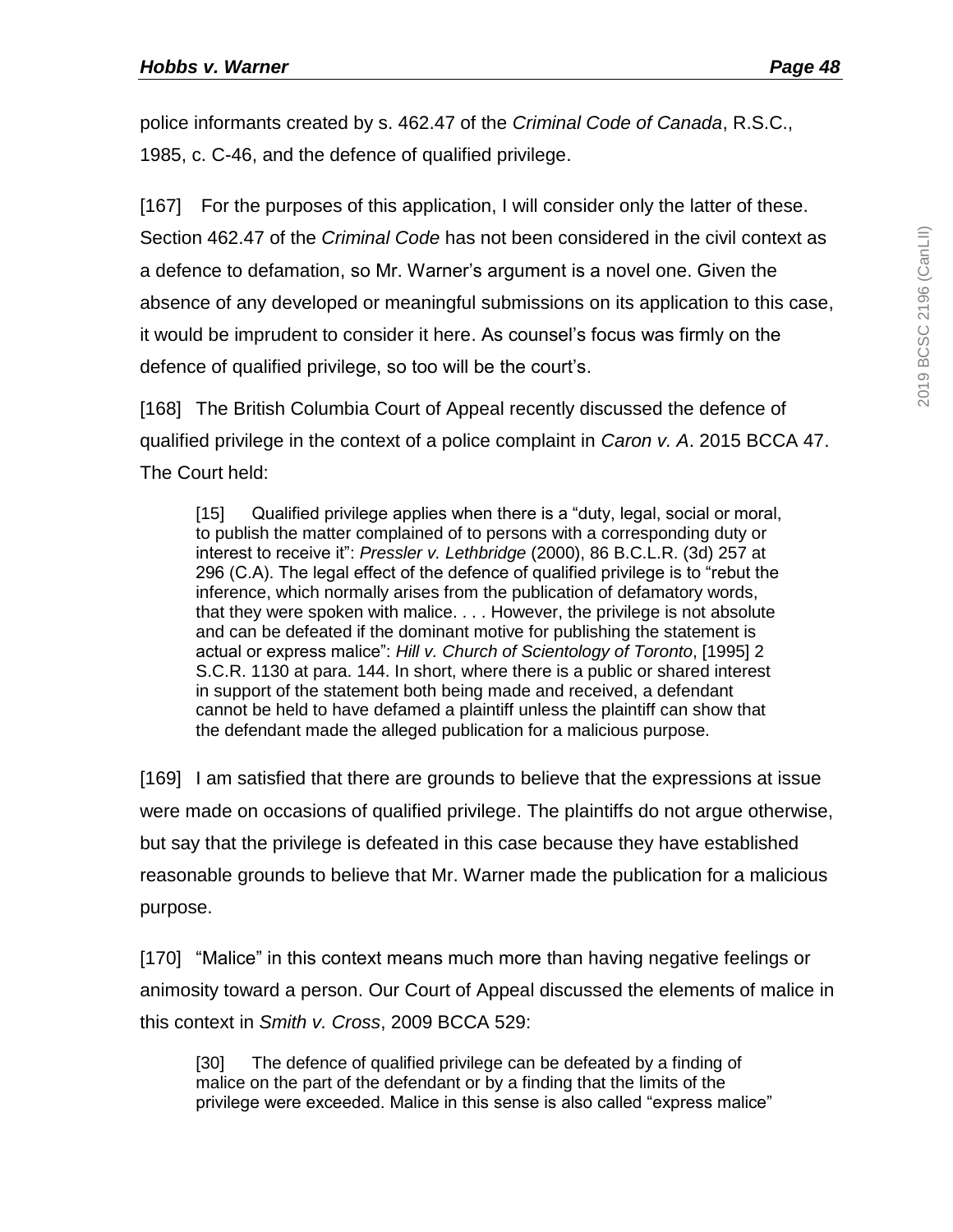or "malice in fact" to differentiate it from the legal malice assumed by the very publication of defamatory comments (Brown, *The Law of Defamation in Canada*, looseleaf, 2nd ed. (Toronto: Carswell, 1999 at 16.2(1))).

…

[32] The term "malice" is more expansive than the everyday meaning of a desire to harm another. Brown at 16.3(2) suggests the alternate language of "bad faith". This Court summarized the definition in *Creative Salmon* at para. 37:

In *Botiuk* at para. 79, malice was defined to include "ill will" and "any indirect motive which conflicts with the sense of duty created by the occasion [in the case of qualified privilege]". The definition of malice stated by Mr. Justice Dickson in *Cherneskey* at 1099, and adopted by Mr. Justice LeBel in *WIC Radio* at para. 102, includes "spite or ill will" and "any indirect motive or ulterior purpose".

[33] The Supreme Court of Canada summarized the law of malice and qualified privilege in *Hill v. Church of Scientology of Toronto*, [1995] 2 S.C.R. 1130, 126 D.L.R. (4th) 129 at para. 145:

Malice is commonly understood, in the popular sense, as spite or ill-will. However, it also includes, as Dickson J. (as he then was) pointed out in dissent in *Cherneskey, supra*, at p. 1099, "any indirect motive or ulterior purpose" that conflicts with the sense of duty or the mutual interest which the occasion created. See, also, *Taylor v. Despard*, [1956] O.R. 963 (C.A.). Malice may also be established by showing that the defendant spoke dishonestly, or in knowing or reckless disregard for the truth. See *McLoughlin, supra*, at pp. 323-24, and *Netupsky v. Craig*, [1973] S.C.R. 55, at pp. 61-62.

[34] In *Canadian Libel and Slander Actions* (Toronto: Irwin Law, 2004) at 299, R.D. McConchie and D.A. Potts reduce this statement to a helpful framework for the categories under which a finding of malice can be made. A defendant is actuated by malice if he or she publishes the comment:

- i) Knowing it was false; *or*
- ii) With reckless indifference whether it is true or false; *or*
- iii) For the dominant purpose of injuring the plaintiff because of spite or animosity; *or*
- iv) For some other dominant purpose which is improper or indirect, or also, if the occasion is privileged, for a dominant purpose not related to the occasion.

More than one finding can be present in a given case (McConchie and Potts at 299).

[171] Evidence of malice may be extrinsic (evidence other than the statements from which improper motive can be inferred) or intrinsic (found within the defamatory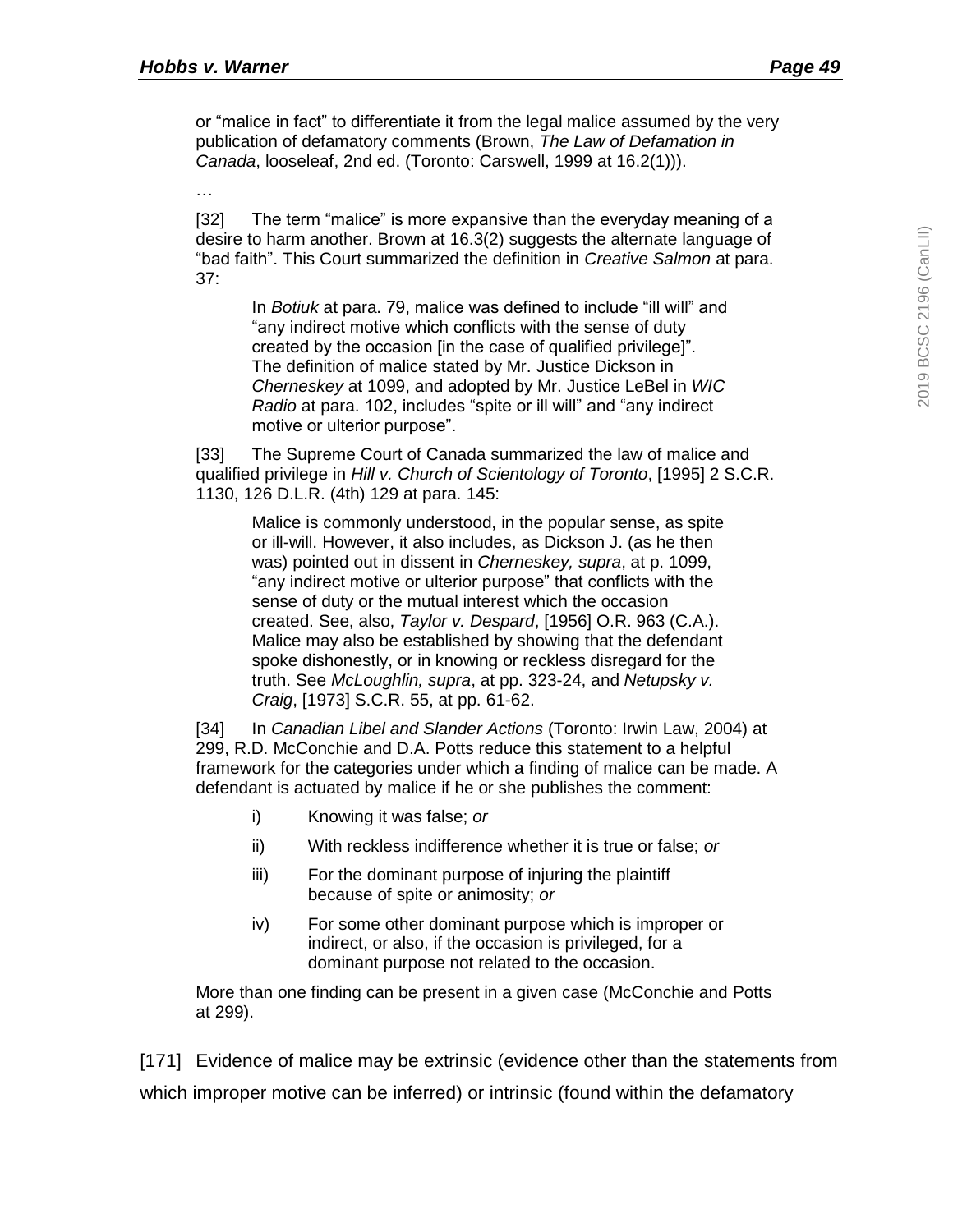expressions themselves). When considering extrinsic evidence said to relate to malice, the court may look at conduct of the defendant throughout the course of events both before and after the defamatory publication, including:

- a) his or her relationship with the plaintiff;
- b) personal motivation;
- c) the emotional state in which the publication was made;
- d) any repetition or republication of the same or comparable defamatory remarks;
- e) the circumstances surrounding the investigation into or verification of the accuracy of the charges;
- f) the conduct of the defence to the action; and
- g) whether there has been a correction of charges that have later been found to be false.

*Wang v. British Columbia Medical Association*, 2011 BCSC 1658 at para. 32, citing Raymond E. Brown, *Brown on Defamation: Canada, United Kingdom, Australia, New Zealand, United States,* 2d ed. (Toronto: Thomson Rueters Canada Limited, 1999), ch. 16 at 86 to 89.

[172] The plaintiffs submit that they have led evidence upon which a trier of fact could infer that Mr. Warner was actuated by malice when he sent the Police Tip and later provided information to the BCSC and RCMP. Specifically, at para. 109 of the written submissions of Vanbex and Mr. Hobbs, they point to the following:

109. In the present case, the Plaintiffs have led evidence upon which a trier of fact could infer that Mr. Warner was actuated by malice when he made his reports to the VPD and RCMP, including:

(a) Mr. Warner ceased working for Vanbex due to a fee dispute and following a heated discussion with Mr. Hobbs, from which Mr. Warner seems to believe Mr. Hobbs threatened his livelihood (which is denied);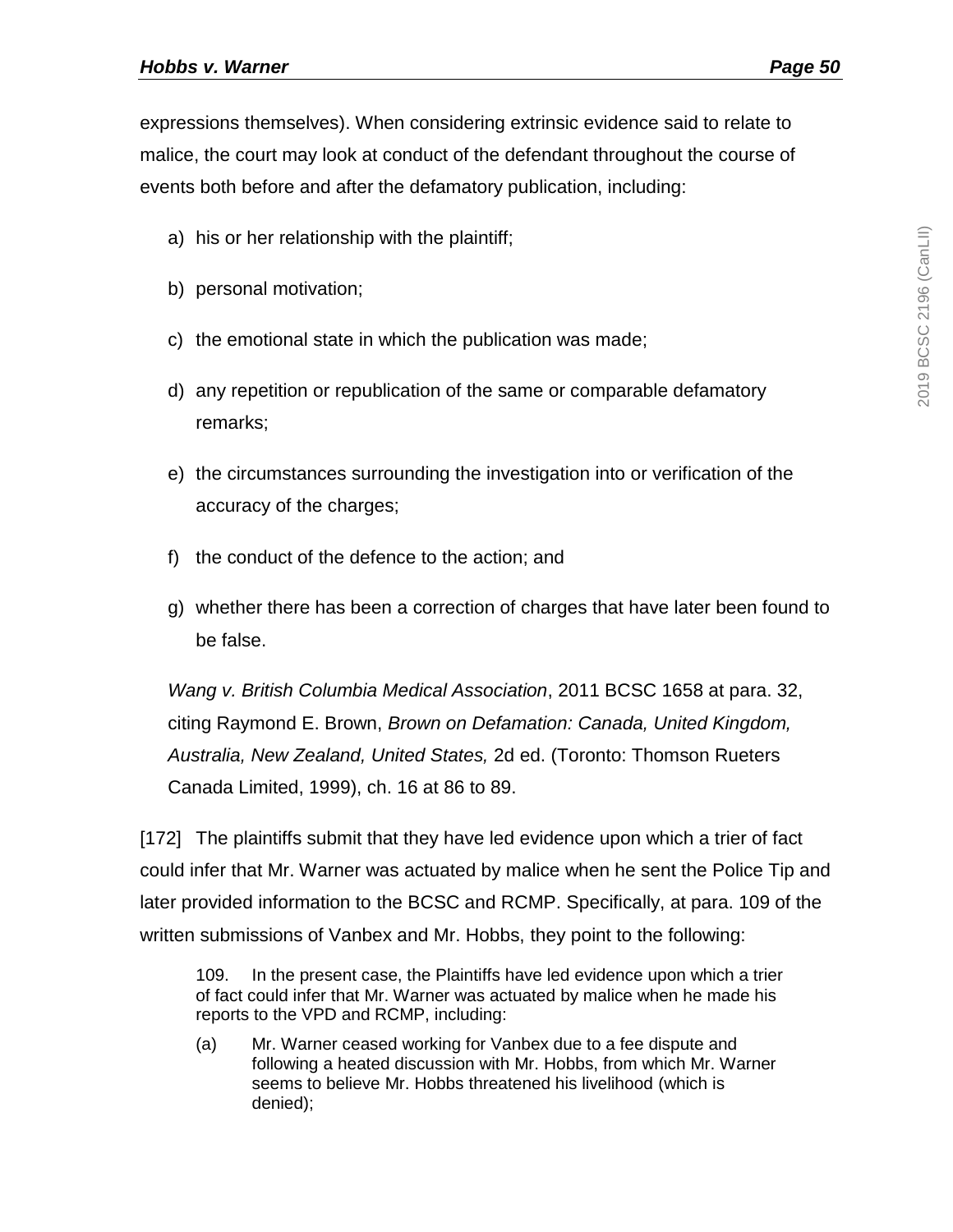- (b) After Mr. Warner left Vanbex, he sued Vanbex and received only the amount Mr. Hobbs said he would pay once properly invoiced. Mr. Warner lost on his other claims;
- (c) Mr. Warner did not raise any concerns with anyone at Vanbex, or with the VPD or RCMP, until after he did not receive the amount he claimed at an unsuccessful conference of his Small Claim proceeding;
- (d) The VPD email goes well beyond what a "concerned citizen" acting reasonably would do, with unfounded speculation that the Plaintiffs were involved in money laundering, the illegal drug trade, or both;
- (e) in Mr. Warner's email to the VPD, he did not include a copy of the Nova Scotia Court of Appeal decision overturning one of Mr. Hobbs' criminal convictions, despite the decision being available on CanLll;

Warner Cross (August 2, 2019) at p. 34, lines 13-47 and p. 37, lines 9-41.

(f) Contrary to Mr. Warner's claim that he made his report to the VPD as a concerned citizen, in the face of the VPD's decision to discontinue any investigation, he continued publishing the impugned statements, including the BC Securities Commission, the RCMP, members of the media; the Attorney General, David Eby; University of British Columbia professors; a former customer of Vanbex, Elev3n; former employees of Vanbex; and recruiter used by Vanbex in the past.

> Warner Cross (August 2, 2019) at p.1, lines 37- 43; p. 3, lines 2-25; p. 4, lines 11-35; p. 5, lines 1-4; p. 8, lines 14 to p. 10, line 29.

- (g) Mr. Warner repeated many of his claims about the Plaintiffs to the BCSC and RCMP shortly after the conclusion of his civil trial at which he was largely unsuccessful.
- (h) Mr. Warner assisted a former customer of Vanbex in filing a civil claim against Vanbex.

Warner Cross (August 2, 2019) at p. 5, line 40 to p. 6, line 9.

(i) Mr. Warner routinely searches Court Services Online for cases involving Vanbex or Mr. Hobbs, [then] reaches out to parties adverse in interest to the Plaintiffs;

> Warner Cross (August 2, 2019) at p. 22, lines 33-39, p. 23, lines 32-34.

- (j) In making his statements to the VPD and RCMP, Mr. Warner intentionally left out key information that would have explained or put into context some of his assertions. For example, Mr. Warner did not tell the VPD and RCMP:
	- (i) he was initially hired as a senior software developer specifically to develop a proof of concept for one new product;

Wotherspoon Cross (July 16, 2019) at Q. 189-190. Warner Cross (July 17, 2019) at Q. 375-384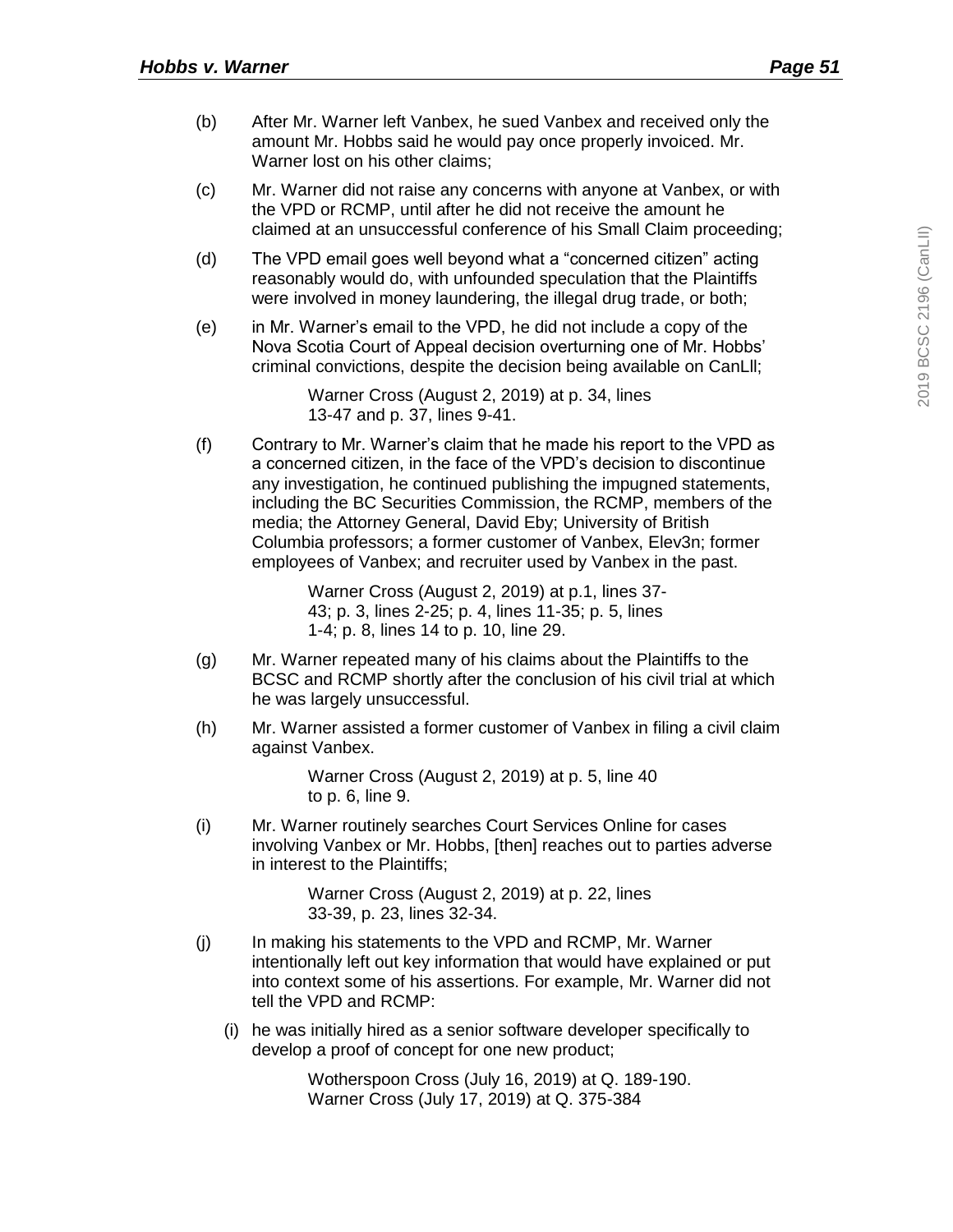(ii) he was not hired to manage personnel;

Hobbs Affidavit at para. 17 and Exhibit A.

(iii) he was not involved in the accounting or finances of the business.

Wotherspoon Cross (July 16, 2019) at Q. 160-170.

(iv) he was hired as a contractor and knew that the practice of a company providing a computer or him using his own varied;

Wotherspoon Cross (July 16, 2019) at Q. 94.

(v) that Mr. Hobbs and Ms. Cheng had personally invested a lot of money in the business;

Wotherspoon Cross (July 16, 2019) at Q. 157-158.

- (vi) that the reason the Plaintiffs had not paid Mr. Warner's last invoice was because there was a dispute between the parties regarding how much Mr. Warner was owed, and that there was an ongoing civil action related to that issue;
- (vii)that the criminal charges Mr. Warner referred to in his email to the VPD dated back to 2005; and

Warner Cross (July 17, 2019) at Q. 330.

(viii)that Vanbex had physical offices with employees, including others working in development, and customers.

[173] Ms. Cheng adopts these submissions and adds one further point. She submits that if a trial judge were to conclude that Mr. Warner intentionally omitted information that Mr. Hobbs' 2009 conviction (leading to his 30 month jail sentence) was overturned on appeal from his Police Tip, this could be seen as evidence of malice. She urges the court to disbelieve Mr. Warner's explanation for omitting this information from the Police Tip and says it would be open to a trial a judge to find this to be evidence of malice.

[174] Mr. Warner submits that the plaintiffs have failed to adduce any evidence upon which a trier of fact could infer that he was actuated by malice when he went to police. Mr. Warner deposed that he did not send the Police Tip out of malice toward any of the plaintiffs, but rather because he was a concerned citizen interested in political and public issues, including issues surrounding the international drug trade, money laundering in Canada and the cryptocurrency industry. He argues that the things identified by the plaintiffs, when put in context of all of the information he provided to authorities, cannot reasonably support even an inference of malice.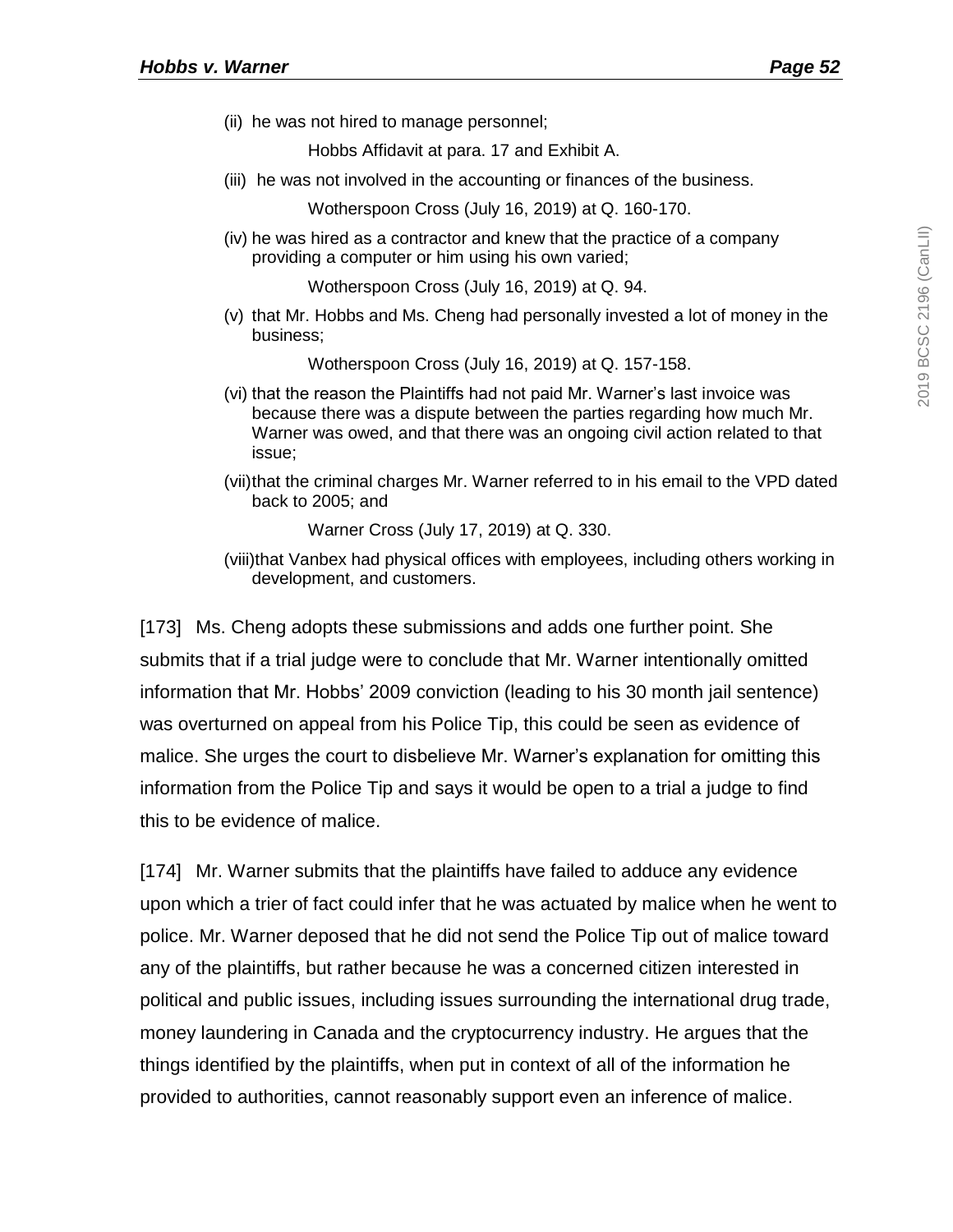[175] This is one of those discrete areas of Mr. Warner's evidence where, viewed in the entirety of the material, I think a reasonable trier of fact could not fully accept the evidence. Mr. Warner does seem to have a history of involving himself in political and public issues as a concerned citizen, but it seems rather disingenuous to claim this was his only motivation here. Mr. Warner was involved in a dispute with Vanbex at the time he sent the Police Tip. While I accept that his motivations came, in part, from his sense of moral obligation, all of the surrounding circumstances suggest his motivations were also more personal and more particularly motivated when it came to Vanbex and/or Mr. Hobbs.

[176] In any event, the parties' debate on the topic of malice was vigorous, with each advocating for findings of fact supportive of their positions. Were this a trial, I imagine the evidence related to this issue would occupy many days, with submissions occupying many more. But, this is not a trial. It is a screening process. The court is not in a position to make findings of fact on this contentious issue. To attempt to do so would require an impermissible "deep dive" into the merits of this case and would necessarily involve rigorous assessments of credibility, which is simply not possible with the procedural tools provided by the *PPPA.* 

[177] Section 4 of the *PPPA* is intended to be a judicial "triage device" to promote free expression on matters of public interest by discouraging and reducing the risk that litigation would be used to unduly limit such expression. While the *PPPA* requires the plaintiffs to be prepared from the filing of their claim to address its merits (and to demonstrate that the public interest in vindicating that claim outweighs the public interest in protecting the defendant's freedom of expression), the nature of the application itself inherently recognizes that the parties may not have yet fleshed out their cases.

[178] Viewed in this way, two things must be highlighted. First, it is clear that in order to establish reasonable grounds to believe the defence of qualified privilege would not succeed, the plaintiffs must do more than make mere allegations of malice. Second, it is equally clear that the plaintiffs are not required to prove that Mr.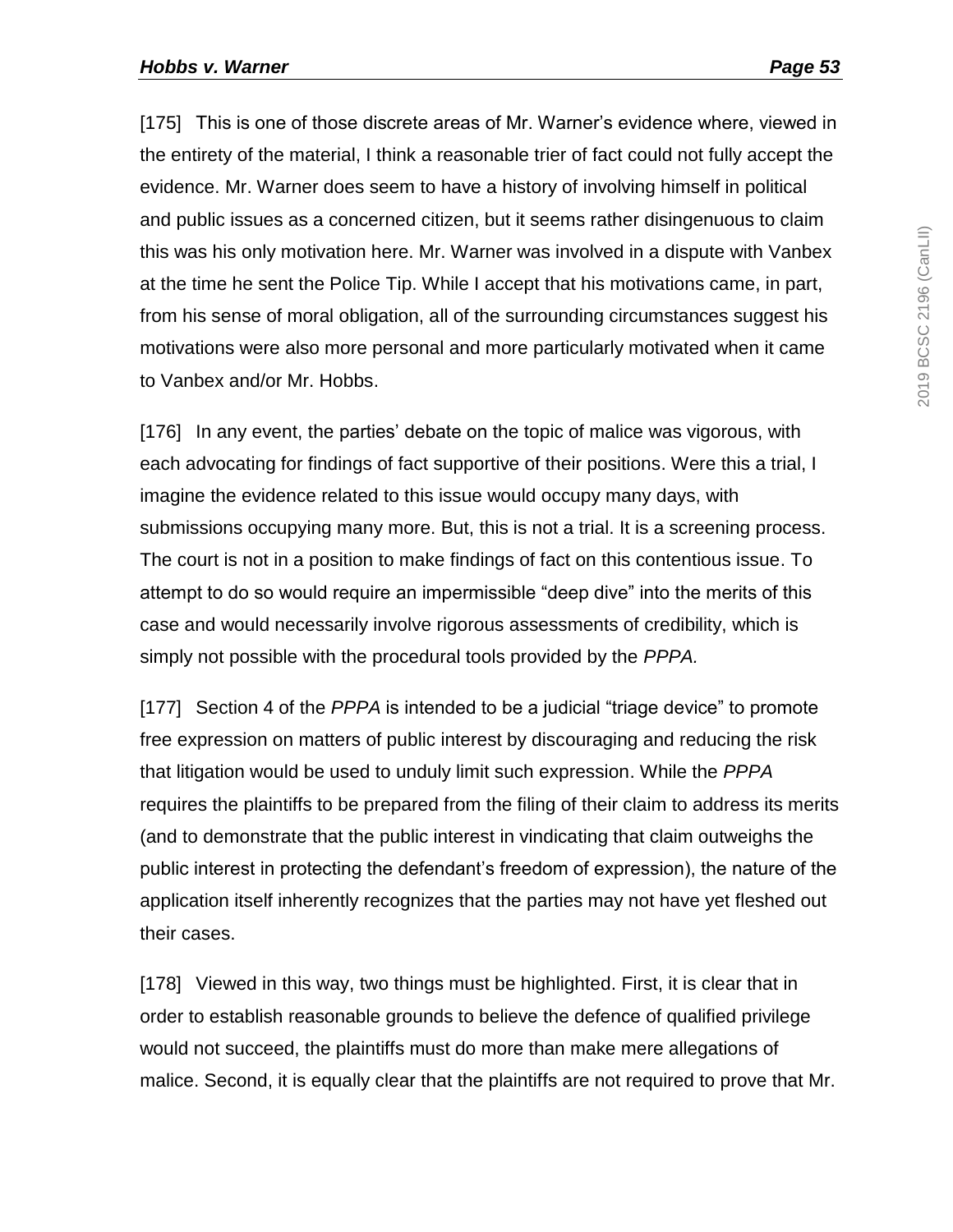Warner's asserted defences are doomed to fail. They are only required to show that there are reasonable grounds to believe that the asserted defences would not succeed. This is a low standard.

[179] I am satisfied on the evidence adduced that the plaintiffs have not simply made bald assertions that Mr. Warner was actuated by malice when he sent the Police Tip and later provided information to BCSC and RCMP investigators. Looking at the application record through a reasonableness lens, I am satisfied a trier of fact could conclude that Mr. Warner was actuated by malice when he sent the Police Tip and later communicated with the BCSC and RCMP and, therefore, that his defence of qualified privilege would not succeed. Since this assessment is among those reasonably available on the record, the plaintiffs have met their onus under s. 4(2)(a)(ii).

[180] In reaching this conclusion, I wish to emphasize that I am making no comment about the strength of the parties' arguments on this highly contentious topic. An assessment that a reasonable trier could conclude that Mr. Warner was not actuated by malice is also among those reasonably available on the record.

[181] Having met the merits-based hurdle, the plaintiffs now must meet the public interest hurdle.

### **The Public Interest Hurdle**

[182] The plaintiffs are required to satisfy the court that the harm they suffered, or may suffer, by the defendant's expressions is serious enough that the public interest in continuing the proceeding outweighs the public interest in protecting the defendant's expressions.

#### *The Positions of the Parties*

[183] I will begin with the position of the plaintiffs. I will summarize their positions collectively, as counsel for Ms. Cheng largely adopted the submissions of counsel for Mr. Hobbs and Vanbex. I will identify those discrete areas where submissions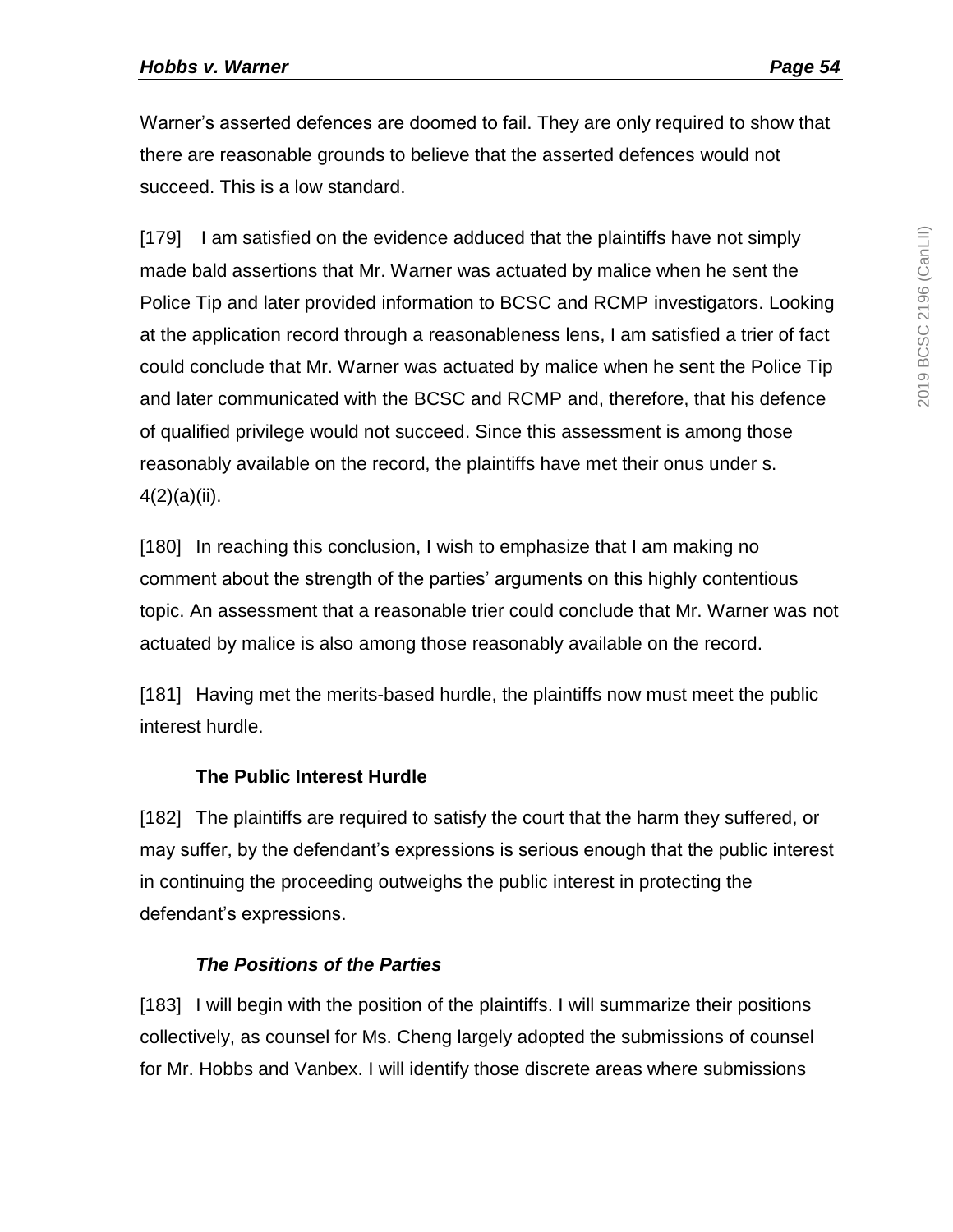related solely to the interests of Ms. Cheng or differed in some small way from the other plaintiffs, but for the most part, the positions of all three plaintiffs aligned.

[184] The plaintiffs begin by asking the court to conduct this balancing exercise in a purposive way. They ask that I keep in mind that the *PPPA* was not intended to "legislate away" the law of defamation. It was intended to provide protection from improper use of litigation to stifle public discussion on issues of public interest and not to protect false statements and statements made with malice. Overall, they say their suit is not improper and that Mr. Warner's expressions are false and motived by malice. They deserve no protection.

[185] The plaintiffs argue that their action against Mr. Warner bears none of the hallmarks typical of *SLAPP* suits. There is no evidence that they have used litigation or threats of litigation in the past to silence critics; rather, it is Mr. Warner who has extensively litigated as a plaintiff in the past. There is no evidence of a power imbalance; rather, it is Mr. Warner who asserts the plaintiffs will be unable to pay damages and costs. Their action was not commenced to punish Mr. Warner or stifle his right to free speech; rather, they commenced the action solely to defend their reputations and livelihoods against Mr. Warner's false claims. They emphasize that they have suffered more than minimal or nominal damages from his false allegations.

[186] Moreover, the plaintiffs say that Mr. Warner's false and malicious statements are not the quality of expression that the legislature intended to be protected by the *PPPA*. Here, they emphasize that Mr. Warner has not even suggested truth as a defence.

[187] In the balancing exercise, the plaintiffs submit that they have established they have suffered serious harm as a result of the defendant's expressions.

[188] With respect to harm, they emphasize that it is not the court's function on this application to make findings in respect of the plaintiffs' damages claim. Evidence of potential damages is sufficient. They highlight the authorities that support the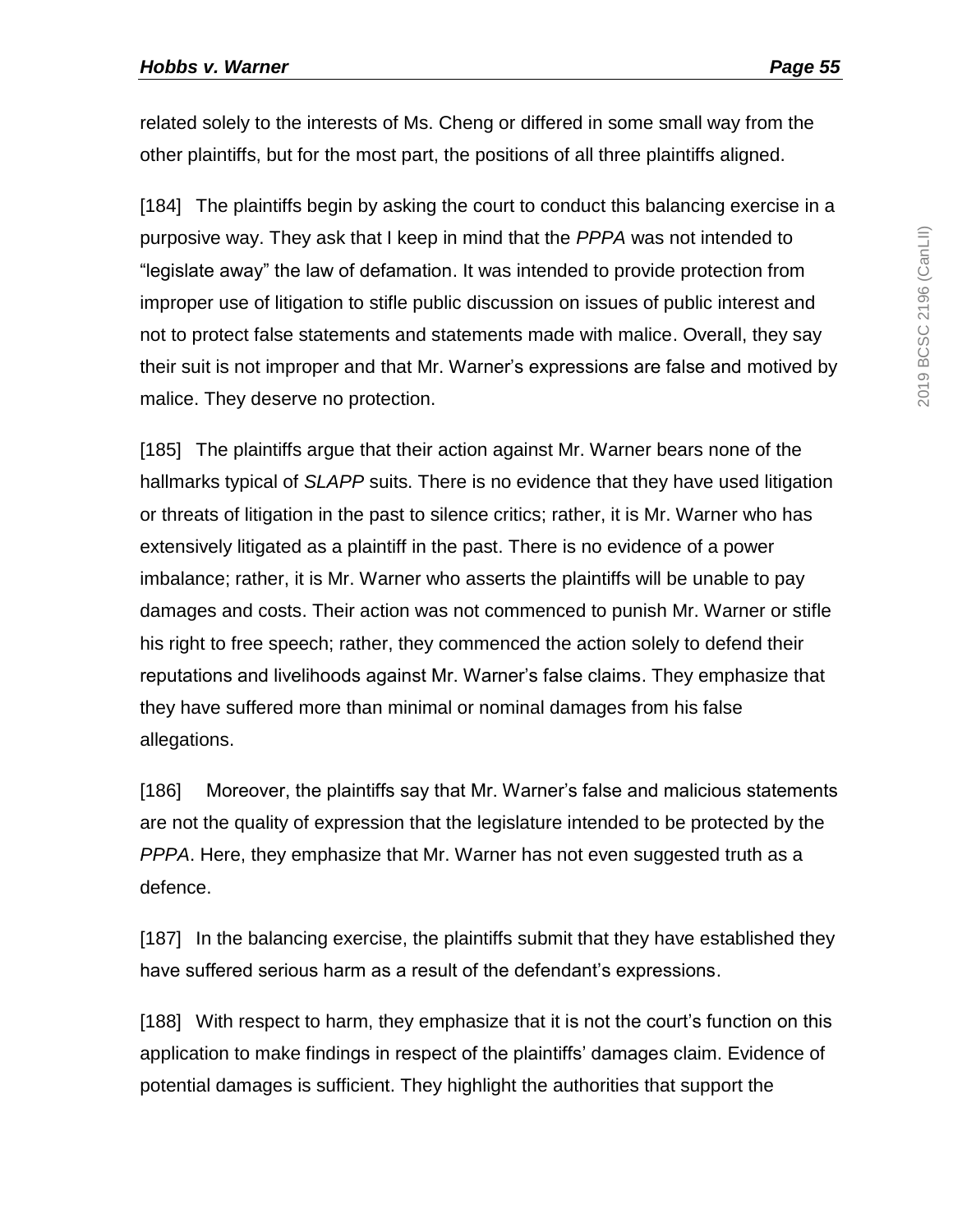presumption of general damages in cases such as this, as well as Mr. Hobbs' affidavit evidence (paragraphs 73-81) where he outlined the various aspects of their corporate and personal financial and reputational losses said to arise from Mr. Warner's false allegations and the corresponding CF Action.

[189] With respect to causation, Mr. Hobbs and Vanbex argue that there is evidence to show that Mr. Warner was the source of the CF Action allegations. They point to the following evidence in support of their theory of causation:

- 1. In April 2017, Mr. Warner sent the Police Tip where he alleged, among other things, that Vanbex appeared to be a "shell company". He provided publically available details about Mr. Hobbs' criminal history, but did not include that the 2009 conviction that led to Mr. Hobbs receiving a 30 month jail sentence had been overturned on appeal.
- 2. Mr. Warner subsequently submitted a tip to the BCSC. He also provided over 90 MB of documents about the plaintiffs to the BCSC.
- 3. In early 2018, the BCSC submitted a tip to the RCMP about the plaintiffs.
- 4. In August 2018, Mr. Warner participated in an interview with the RCMP and BCSC where he repeated his belief that Vanbex appeared to be a "shell company".
- 5. In March 2019, the Director commenced the CF Action on the basis of information provided by the RCMP. The plaintiffs argue that the Director's pleadings allege things that are substantially the same as those alleged by Mr. Warner, including that Vanbex was a "shell company" and that Mr. Hobbs and Ms. Cheng were engaged in illegal activities. Also like Mr. Warner had done, Corporal Johnson filed an affidavit in the *ex parte* hearing that reported Mr. Hobbs' 2009 conviction and 30-month sentence, but failed to disclose that the conviction had been overturned on appeal.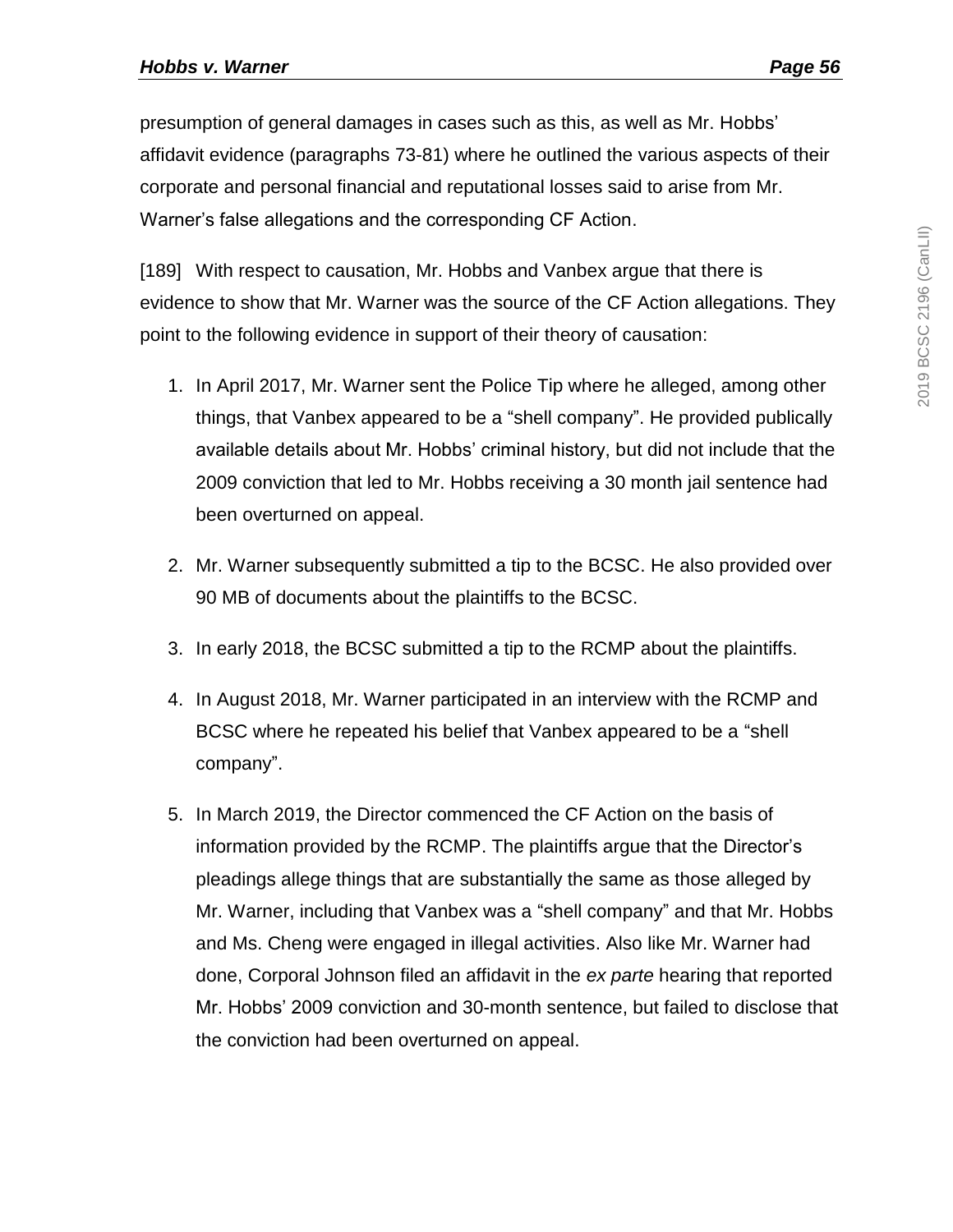6. The media reports on the CF Action involve some allegations that were initially made by Mr. Warner, including that Vanbex was a shell company and engaged in illegal activities.

[190] Ms. Cheng largely adopts these submissions, but takes a more nuanced stance on the causation issue. She submits that there is evidence adduced at the hearing that supports a finding that Mr. Warner's statements to law enforcement are a contributing cause of the CF Action, probably a substantial contributing cause, but in any event far in excess of *de minimus*. She recognizes that there is evidence in the CF Action that Mr. Warner did not provide, but argues "that says nothing about whether he was involved in initiating the investigations". Ms. Cheng also points to some similarity of language between Mr. Warner's expressions and the Director's pleadings ("shell company" and the identical error in Mr. Hobbs' criminal record made by Corporal Johnson and Mr. Warner). That the Director later resiled from the "shell company" allegation and the officer acknowledged his error demonstrates, she says, that these allegations originated with Mr. Warner.

[191] Overall, the plaintiffs submit they have shown that the harm to them from these false allegations is sufficiently serious that there is a strong public interest in allowing them the opportunity to protect their reputations and livelihoods through this litigation.

[192] The plaintiffs contrast what they say is the significant public interest in protecting their reputations and livelihoods with what they argue is the low public interest in protecting Mr. Warner's expressions. When evaluating the public's interest in protecting these particular expressions, they ask the court to consider the quality of the expression, Mr. Warner's motivation, the negligible consequences of the claim to Mr. Warner and the absence of any evidence related to actual "libel chill".

[193] The plaintiffs submit that while they support protecting reports to authorities, there must be some scrutiny of the *bona fides* of such reports, as there is no public interest in false reports. They say that scrutiny of Mr. Warner's reports shows that he made considered decisions to provide false statements that contained glaring,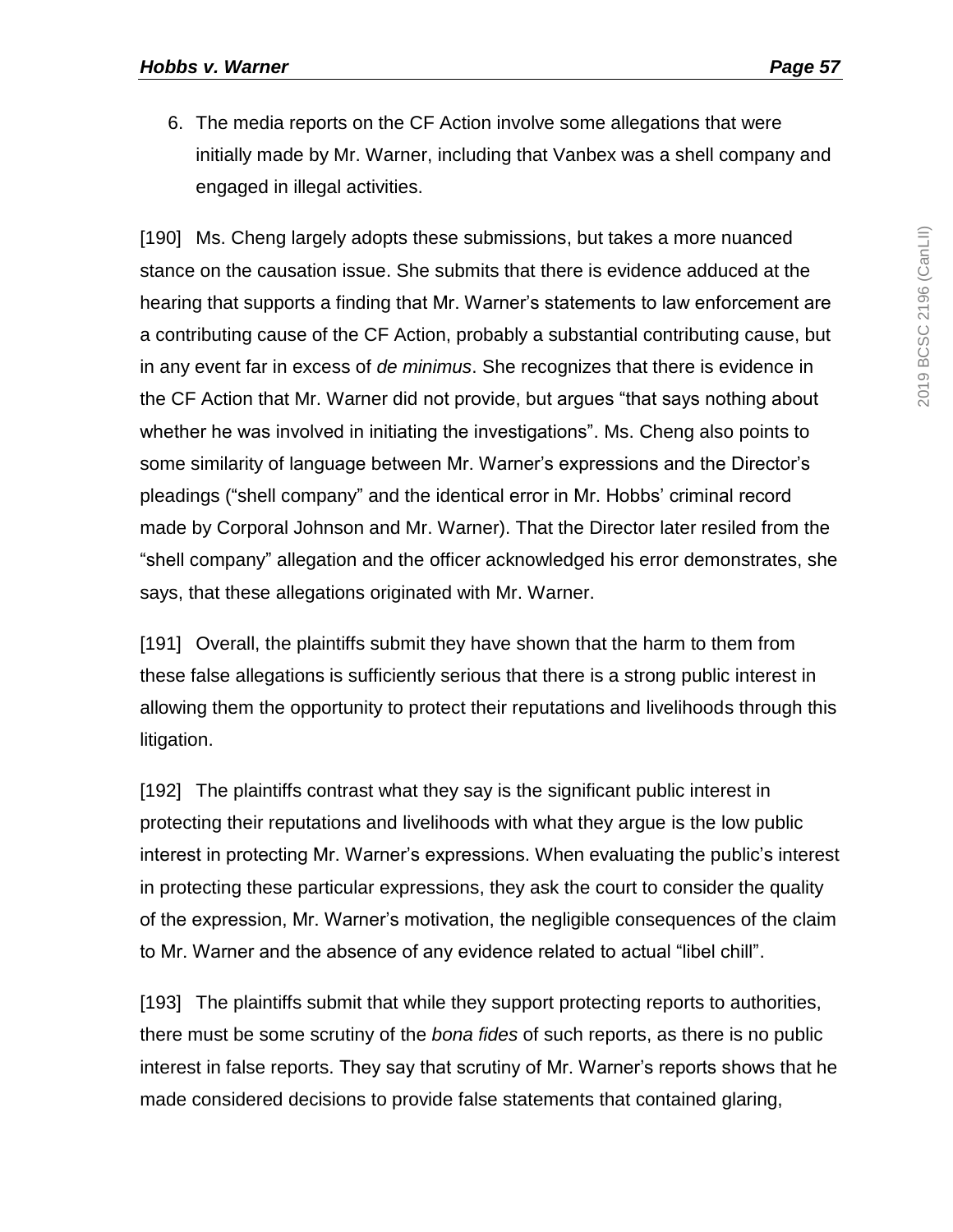misleading and reckless omissions. Such reports are not worthy of protection. To protect such reports would deprive victims of false and malicious police reports of legitimate recourse through the court. Dismissing a claim seeking to vindicate one's reputation in the circumstances of a false report would only encourage false reports, which is not in the public interest.

[194] They further argue that the public interest in protecting Mr. Warner's expressions is further lowered because there is evidence to support a finding that Mr. Warner was motivated by malice and ill-will toward the plaintiffs, rather than a legitimate public concern. They also say that Mr. Warner has adduced no evidence of any likely consequences to his right of expression if the claim is allowed to proceed against him. To the contrary, the plaintiffs emphasize that Mr. Warner is a well-versed litigant that has been involved as a plaintiff in eight actions over the last five years, making the toll that litigation can have on some individuals much less likely for him.

[195] The plaintiffs also submit that Mr. Warner's allegation of "libel chill" is not grounded in any evidence. They stress that while legitimate reports to police enjoy broad protection from civil suits, there is no reason to think that permitting an action to proceed alleging that a false and malicious report was made would have any chilling effect on persons making legitimate police reports.

[196] In the end, the plaintiffs argue that when the evidence and the context in which Mr. Warner's statements were made are considered as a whole, the court should conclude that the significant financial harm and reputational damage to them outweighs the public interest in shielding Mr. Warner's statements from further scrutiny.

[197] Turning now to the defendant's position, Mr. Warner submits that the plaintiffs have fallen far short of satisfying their burden here. In fact, his primary position is that the court need not engage in any public interest balancing exercise at all because the plaintiffs have failed to adduce any evidence capable of being weighed on their side of the scale.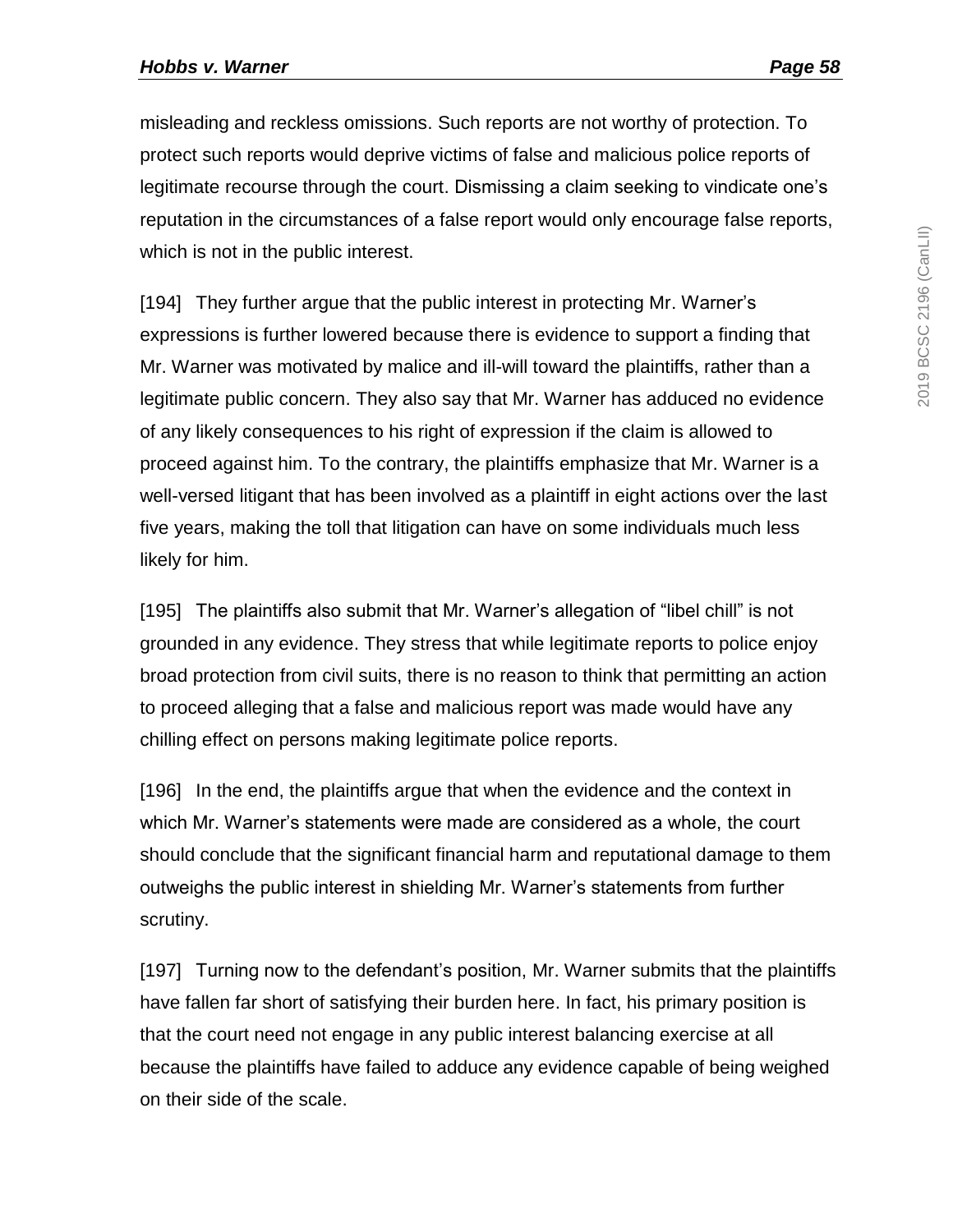[198] First, he argues that the plaintiffs have failed to adduce any evidence capable of proving they suffered (or will suffer) harm. Second, he submits that if any evidence of harm can be found to exist, the plaintiffs have failed to present any evidence from which a causal link could be established, or even inferred, between his expressions and that alleged harm. With no evidence of harm and/or no evidence of a causal link between any alleged harm and his expressions to authorities, there is simply nothing to balance against the high public interest in protecting his communications with law enforcement agencies.

[199] Alternatively, if there is to be a balancing exercise, Mr. Warner submits the public interest in protecting his expressions to law enforcement agencies to assist with the detection and prevention of crime carries significant weight and should tip the scale heavily in his favour. He argues that the quality of his expressions and his motivations were such that there is no basis to reduce the very high public interest that clearly exists in such expressions. Moreover, Mr. Warner emphasizes that the criminal investigation(s) and CF Action are continuing. As simply one person of many who had dealings with the plaintiffs and their companies, investigators will require information and cooperation from others. In light of the plaintiffs' publication of this defamation action, blaming him for the criminal investigation(s) and CF Action, he argues that to permit their suit to proceed would allow for the real likelihood of "libel chill" in respect of other potential witnesses.

[200] In summary, Mr. Warner argues that the plaintiffs have failed to provide any proof of harm or a causal link between the alleged harm and his communications with authorities. Even if the court finds evidence of harm and an inferential causal link, he submits that the plaintiffs' potential losses are insufficient to outweigh the very high public interest in protecting expressions to authorities about potential crimes.

### **The Balancing of Interests**

[201] I find the balancing of interests favours the defendant here. The plaintiffs have failed to satisfy me that the harm likely to have been, or to be suffered by them, as a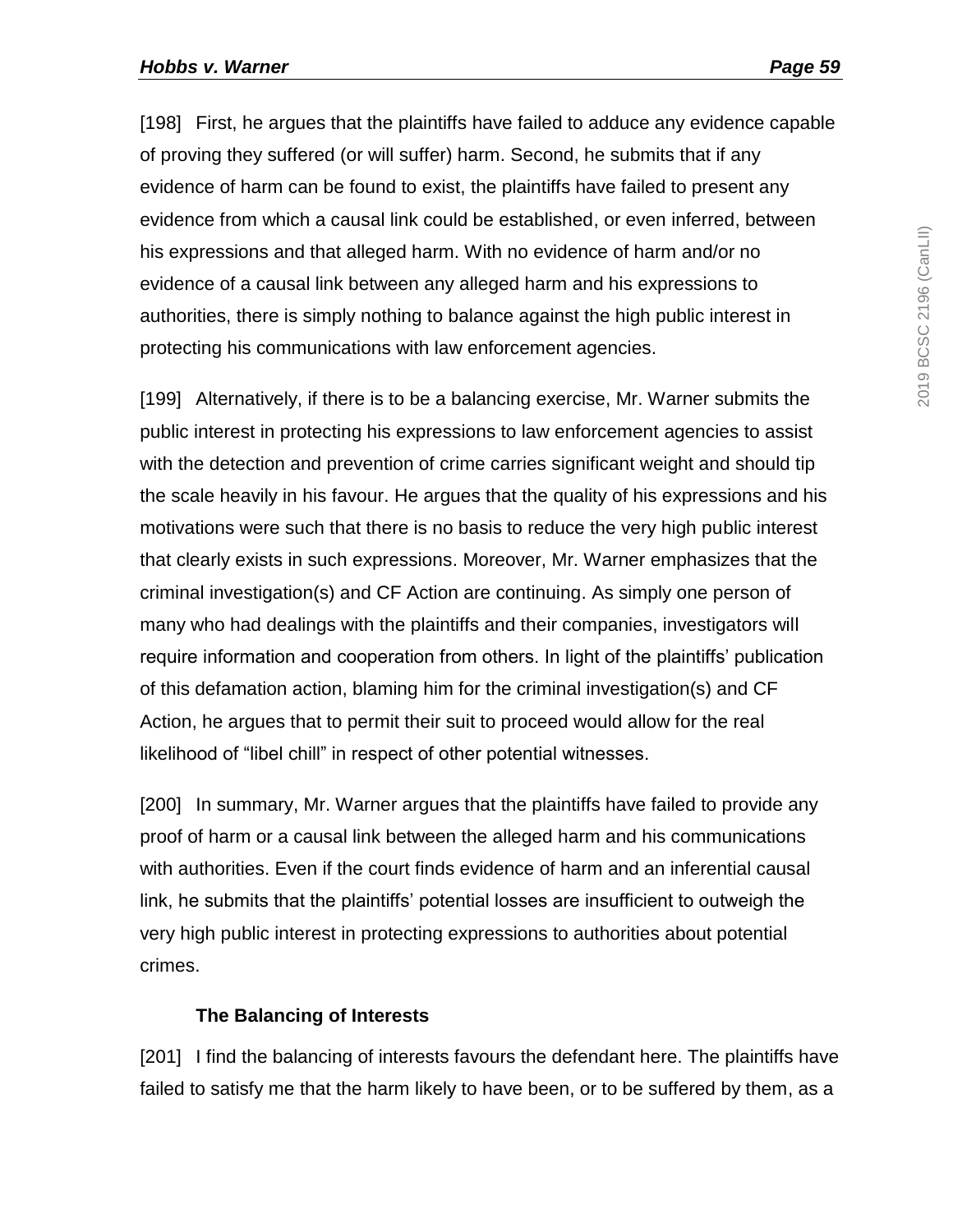result of Mr. Warner's expressions, is serious enough that the public interest engaged in allowing them to proceed with this claim outweighs the public interest in protecting Mr. Warner's freedom of expression.

[202] Harm to the plaintiffs in this context can include both monetary and nonmonetary harm. The preservation of one's good reputation has inherent value beyond monetary value of the claim. The plaintiffs' evidence of harm comes solely from the affidavit of Mr. Hobbs at paragraphs 73 through 82. He deposes to reputational damage to all three plaintiffs, to "millions" in lost revenues, loss of a potential sale of Vanbex in the millions of dollars, loss of 13 employees due to resignations and layoffs, reduction in earnings and personal stress.

[203] The plaintiffs are not required to present a full damages brief, but what Mr. Hobbs has presented regarding the plaintiffs' alleged monetary losses arises only slightly above the level of the bare assertions criticized by the Ontario Court of Appeal. I agree with the defendant that much of Mr. Hobbs' evidence regarding the alleged monetary losses suffered by the plaintiffs is unsourced and unexplained and is so broadly estimated so as to be largely unhelpful for the court to measure, even at this preliminary level, any damages suffered. Non-monetary harm, such as loss of reputation, does have value and I do take that into account in assessing the plaintiffs' allegations of harm here. However, even accepting that the plaintiffs have established some amount of general monetary loss, some reputational harm and personal losses, the real issue here, and where the plaintiffs' argument falters, is on the issue of causation.

[204] All of the plaintiffs' alleged losses are said to arise after, and as a result of, the CF Action (and its resulting publicity), which all occurred in the spring of 2019. None of the alleged losses identified by Mr. Hobbs are said to have occurred because other parties heard or read about Mr. Warner's actual 2017/2018 expressions to law enforcement agencies. Rather, the plaintiffs allege that Mr. Warner's expressions caused the criminal investigation and resulting CF Action, which in turn have caused their losses.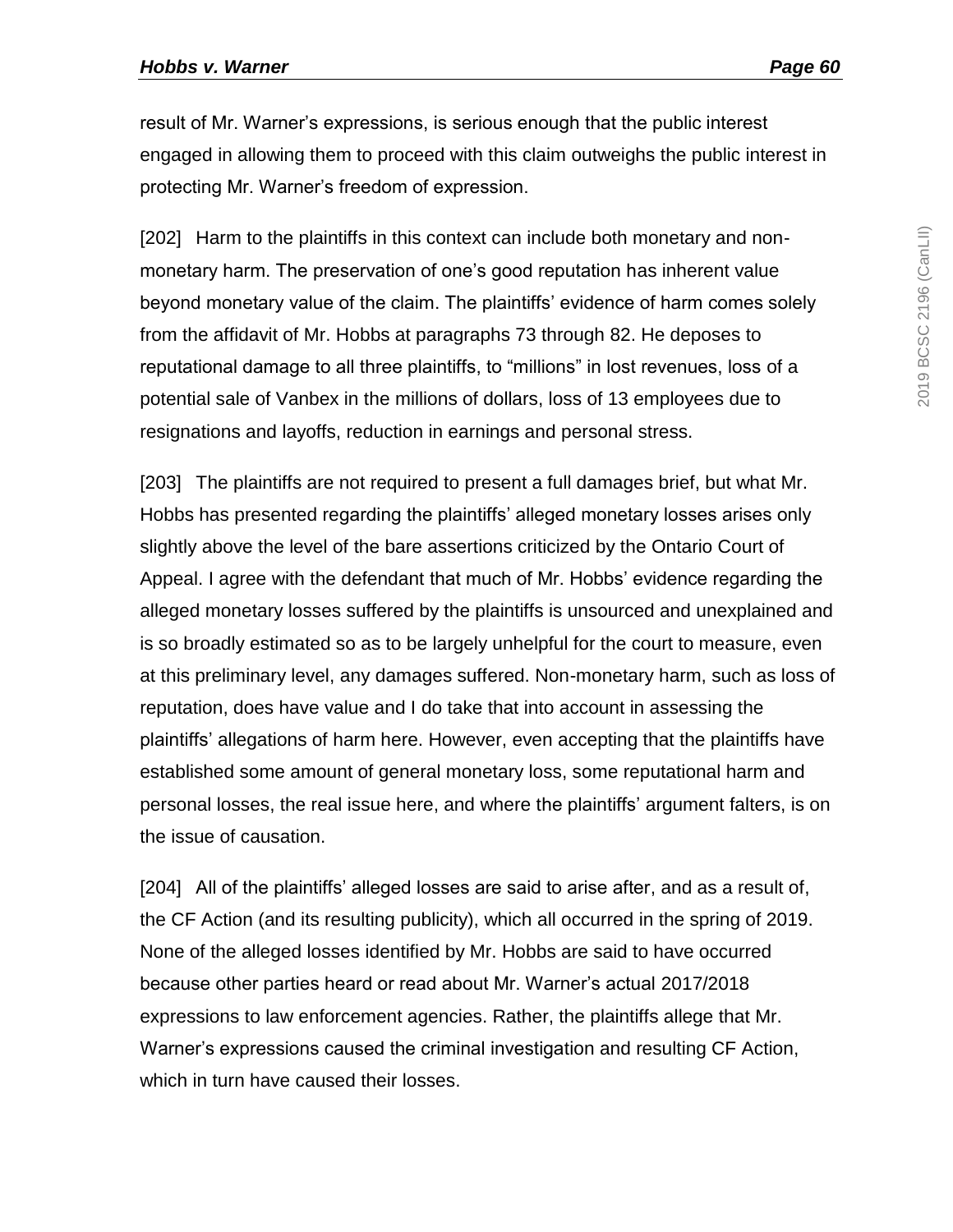[205] The evidence falls short of establishing that Mr. Warner's communications to authorities were a cause, or even a contributing cause, of the criminal investigation that led to the CF Action and the plaintiffs' alleged losses arising from its commencement and the publicity surrounding it. In other words, there is no proof of a causal link between Mr. Warner's expressions and these alleged losses. As the Court identified in *Pointes Protection*, evidence of the causal connection "will be particularly important when the motion material reveals sources apart from the defendant's expression that could well have caused the plaintiff's damages": para. 92.

[206] To the contrary, the evidence tendered on this application shows that Mr. Warner's expressions to authorities were not the cause, or even a contributing cause, of the criminal investigation, nor the CF Action. Corporal Laton's evidence is quite clear on this point. He deposes:

- 7. I am informed by Adrian Greer, counsel for the Director, that the defendants argue that the criminal investigation was negligent and implied that it arose from a tip by a former employee of Vanbex, Mr. Kipling Warner.
- 8. The defendants are mistaken about the source of the criminal investigation. The criminal investigation arose from a tip I received from the British Columbia Securities Commission (the "Securities Commission") in or around April 2018.
- 9. On or around April 20, 2018 I received a call from a senior investigator at the Securities Commission. As a result of that tip, the RCMP's attention was drawn to certain attendees at a financial conference that was then scheduled to be held in Richmond, British Columbia. Without compromising the Criminal Investigation, Vanbex was one of the attendees that was scrutinized, and the RCMP identified concerns with Vanbex's business that led to the Criminal Investigation.
- 10. As a result of the Criminal Investigation the RCMP has conducted several witness interviews and utilized other investigatory techniques. Attached hereto and marked as Exhibit "A" is a redacted copy of a witness statement obtained on December 19, 2018 from a former senior employee at Vanbex (not Mr. Warner).

[207] However, even if I were to give Corporal Laton's evidence little to no weight, in recognition of the fact the plaintiffs have been denied the opportunity to test this evidence through cross-examination, I would still conclude that the plaintiffs have failed to establish any causal link here. The chronology of events leading up to the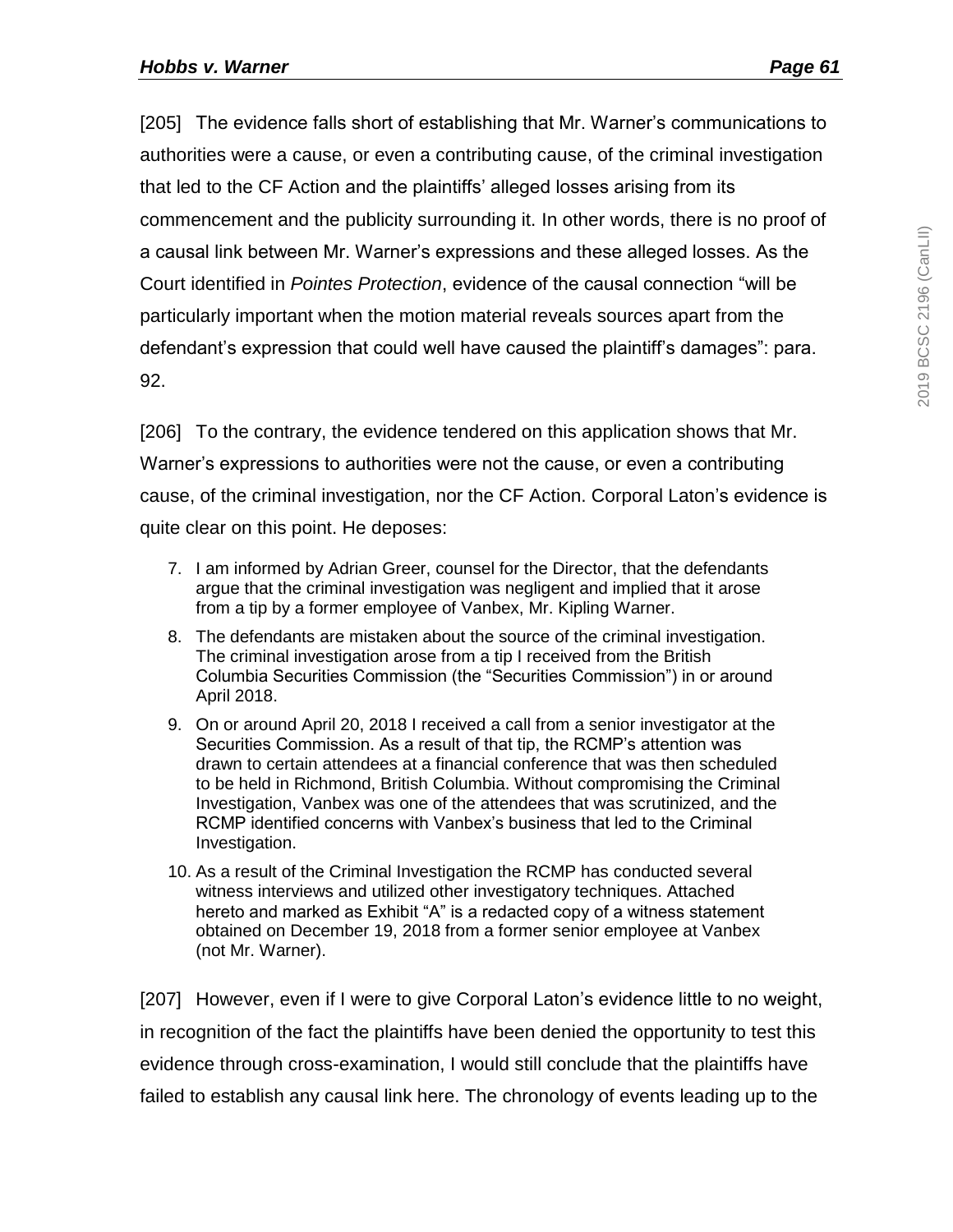investigation that led to the CF Action and the allegations in the CF Action show that Mr. Warner could not have been the cause, or even a contributing cause, of the criminal investigation and CF Action.

[208] Mr. Warner worked for Vanbex for only two months in 2016. He had no further business dealings with the plaintiffs after that. He sent the Police Tip in April 2017, a BCSC tip sometime between the fall of 2017 and early 2018 and was interviewed by the BCSC and RCMP in 2018.

[209] The CF Action pleadings, transcript and reasons for judgment of Justice Myers set out the Director's allegations arising from the criminal investigation against Mr. Hobbs and Ms. Cheng. These allegations, based on information gathered by law enforcement officials, bear no similarities to Mr. Warner's expressions to authorities.

[210] In short, the Director alleges that in September and October 2017, Vanbex (conducting business as Etherparty) launched a crypto-currency coin called the "FUEL" token and sold it to the public through an ICO, which generated in excess of \$30 million, paid by investors largely in bitcoin. The Director alleges that Mr. Hobbs and Ms. Cheng then converted these funds to their own personal use in order to purchase various assets, including high-end real estate and vehicles. The Director alleges that Mr. Hobbs and Ms. Cheng engaged in fraudulent and other criminal acts involving the marketing and sale of the FUEL tokens (the "front-end" of the alleged wrongs) and involving the syphoning of cash from the company to their own personal benefit (the "back-end" of the alleged wrongs).

[211] The Director's allegations with respect to the "front end" wrongs are said to have occurred in the fall of 2017, long after Mr. Warner left Vanbex. The allegations with respect to the "back-end" wrongs involve the RCMP learning of a series of transactions in which bitcoin was converted by Etherparty into US currency through a US crypto-currency company called Cumberland Mining and Minerals LLC and then money was transferred by Etherparty to Mr. Hobbs and Ms. Cheng. These alleged transactions and occurrences are said to have occurred during the August through December 2017 timeframe, again long after Mr. Warner left Vanbex.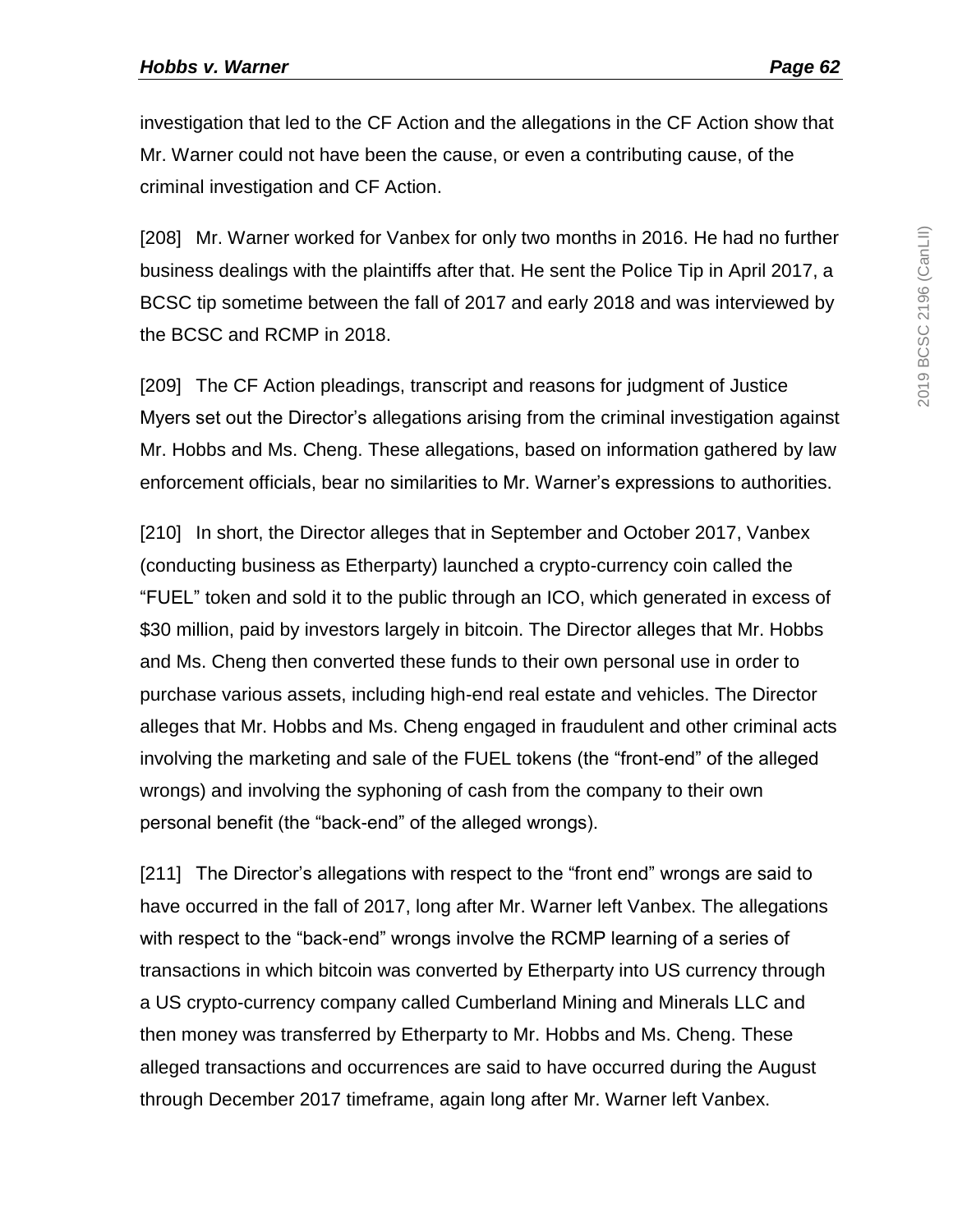[212] The Director alleges that Mr. Hobbs and Ms. Cheng engaged in a number of suspicious transactions commencing in December 2017 and continuing on through into 2019, including the purchase of expensive real estate for cash, the purchase of luxury vehicles and the borrowing of funds against one of their real properties and registering a mortgage against it. The Director also alleges that Mr. Hobbs was involved in high-stakes gambling. The interim preservation order was sought by the Director just weeks after millions of dollars from the mortgage on one of the expensive real properties was transferred into Mr. Hobbs' personal bank account. Again, all of these alleged transactions occurred well after Mr. Warner left Vanbex.

[213] It must be highlighted here again that none of the Director's allegations based on the criminal investigation have been tested or proven and are vigorously denied by the plaintiffs.

[214] The plaintiffs rely heavily on the Director's use of the phrase "shell company" in its pleadings, as it is a phrase that Mr. Warner used in his expressions to authorities. Specifically, the "shell company" pleading reads:

12. Beginning in 2017, Mr. Hobbs and Ms. Cheng represented to the public that they operated a Vancouver-based cryptocurrency firm. The firm was interchangeably called Vanbex and Etherparty. In actual fact, Vanbex and its subsidiaries are shell companies which had only ever had two clients and developed no useable products.

[215] The timeframe of the above pleading begins in 2017, after Mr. Warner left Vanbex and before Etherparty was even established, and continues as of the date of the pleadings, March 14, 2019. Mr. Warner could not have been the source of such an allegation because he only worked at Vanbex in 2016 for two months and did not have information about either company after his departure. In any event, his information to police says nothing about Vanbex or its subsidiaries only having two clients.

[216] Even if one could infer that the lawyer who drafted the CF Action pleadings picked up the phrase "shell company" from what Mr. Warner said to investigators, this does not mean that Mr. Warner's communications were the cause, or even a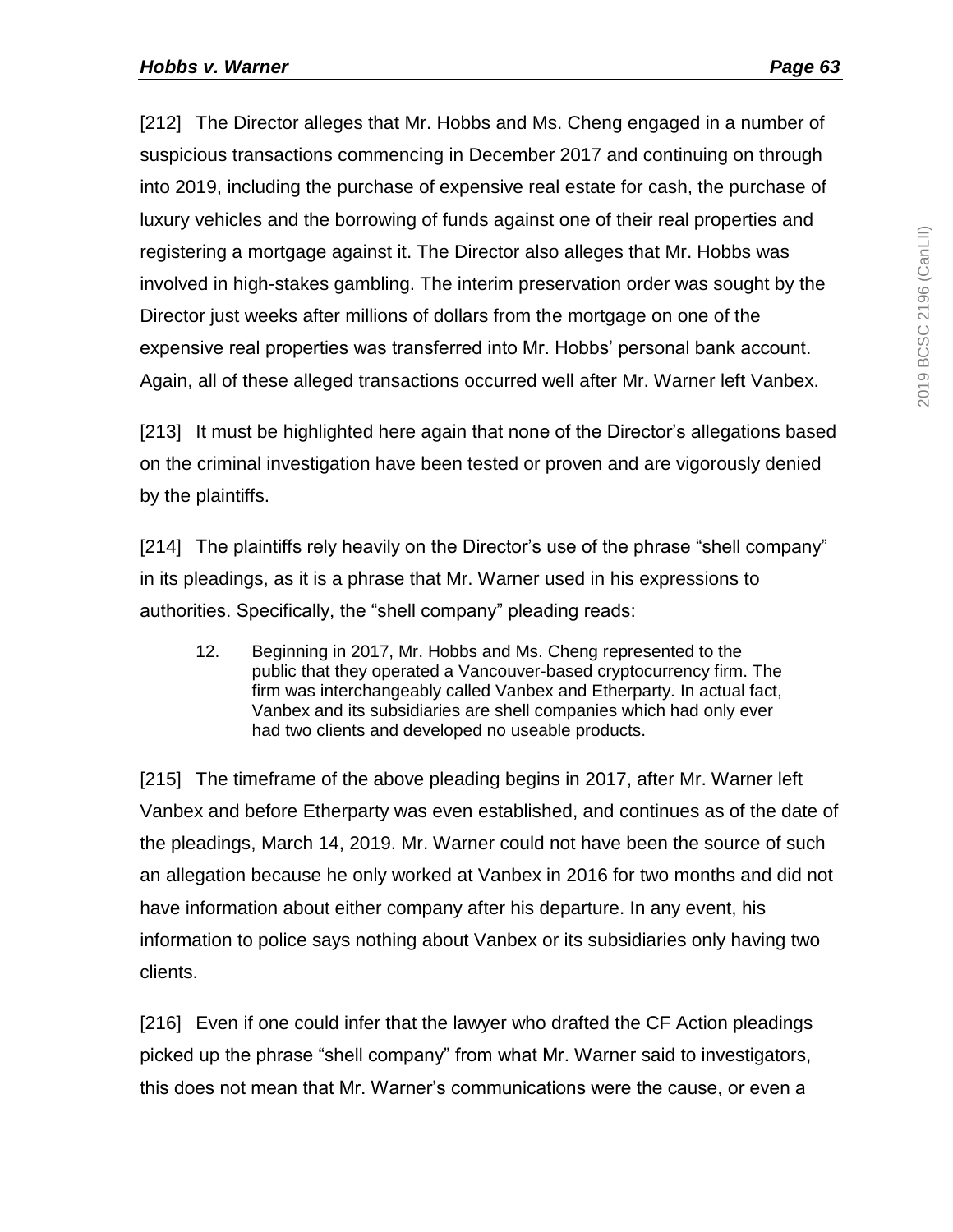contributing cause, of the criminal investigation and resulting CF Action. A drafting lawyer's choice of words, whatever the source, from one sentence in one paragraph in the pleadings, says nothing about the source of the underlying criminal investigation and CF Action.

[217] The plaintiffs also rely upon the mistake made by both Mr. Warner and Corporal Johnson about Mr. Hobbs' criminal record. Again, even if one could infer that Corporal Johnson picked up this mistake from Mr. Warner, this does not mean that Mr. Warner's communications to authorities were the cause, or even a contributing cause, of the criminal investigation and the resulting CF Action.

[218] Mr. Hobbs deposes that he has a "honest belief" that Mr. Warner's expressions to authorities are responsible for the criminal investigation into Vanbex and the CF Action. This is one of those discrete areas of Mr. Hobbs' evidence where, viewed in the entirety of the record, I think a reasonable trier could not accept the evidence. He does not explain why he holds this honest belief, making it rather unhelpful, but more importantly, it runs counter to all of the evidence on this application and it fails to account for the obvious dissimilarity between the information in the Police Tip and information Mr. Warner gave authorities (or even possibly could have given authorities) and the Director's allegations against Mr. Hobbs and Ms. Cheng in the CF Action. The Director's allegations relate to Etherparty, the ICO and the plaintiffs' sudden and suspicious spending. Mr. Warner was one of the witnesses who gave what information he had to authorities in their investigation of Mr. Hobbs and Ms. Cheng and their companies. He was not in a position to give them any information regarding the events relied upon by the Director, nor is there any evidence to suggest that he gave them any such information.

[219] The only evidence tendered by the plaintiffs of alleged harm arises after the commencement of the CF Action. The broad publication of information about the Director's allegations, including the plaintiffs' alleged failure to launch the Etherparty product and their alleged fraudulent acts regarding misappropriation of investors'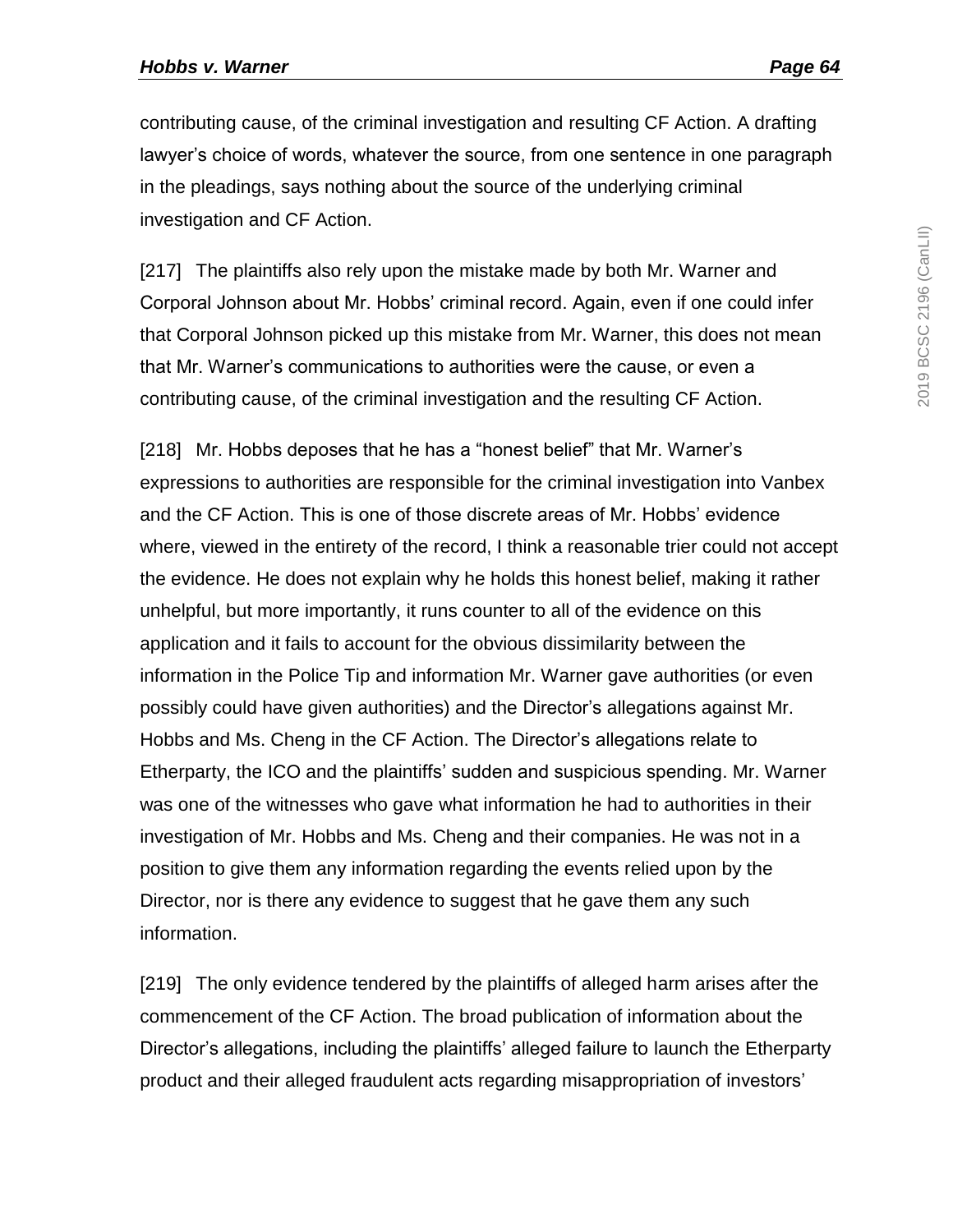funds generated by the ICO is the obvious and compelling source of an explanation for any and all alleged monetary, personal or reputational harms alleged by the plaintiffs.

[220] The evidence is, therefore, insufficient to draw a causal connection between the challenged expressions and the alleged harms. Even if there were some evidence of harm that could be said to be attributable to Mr. Warner's expressions, perhaps in the sense that one of his "tips" about his suspicions may have put Vanbex on the "radar" of law enforcement, the harm suffered or likely to be suffered by the plaintiffs as a result of the defendant's expressions is, in the circumstances of this case, not serious enough that the public interest engaged in allowing the plaintiffs to proceed with their claim outweighs the public's interest in protecting Mr. Warner's freedom of expression.

[221] The public interest in protecting expressions to law enforcement agencies to assist with the detection and prevention of crime carries significant weight. In this regard, I agree with the defendant's submission at paragraph 188 of his written submissions:

188. …The maintenance of the rule of law and the safety of our communities depends on the willingness of Canadian citizens to report suspected crimes to law enforcement agencies. Those who abuse power and the public trust, profit from violence and suffering, and steal from their neighbours through fraud would reap the benefit if law-abiding citizens felt unsure about whether they should report suspicions about crime to law enforcement. If providing a tip to the police can lead to a long and expensive defamation action that could bankrupt most Canadians, people could shy away from providing tips to the police, or even just hesitate – which could be enough to allow criminals to escape detection, or worse, it could allow criminals to commit heinous crimes that could have been prevented.

[222] That said, I do think that, in this case, the quality of Mr. Warner's expressions slightly diminish the very high public interest in defending expressions to law enforcement officials generally. Mr. Warner's expressions to law enforcement here were quite generalized suspicions, reliant only on knowledge that he gained about the plaintiffs over a short period of time and reliant on some publicly available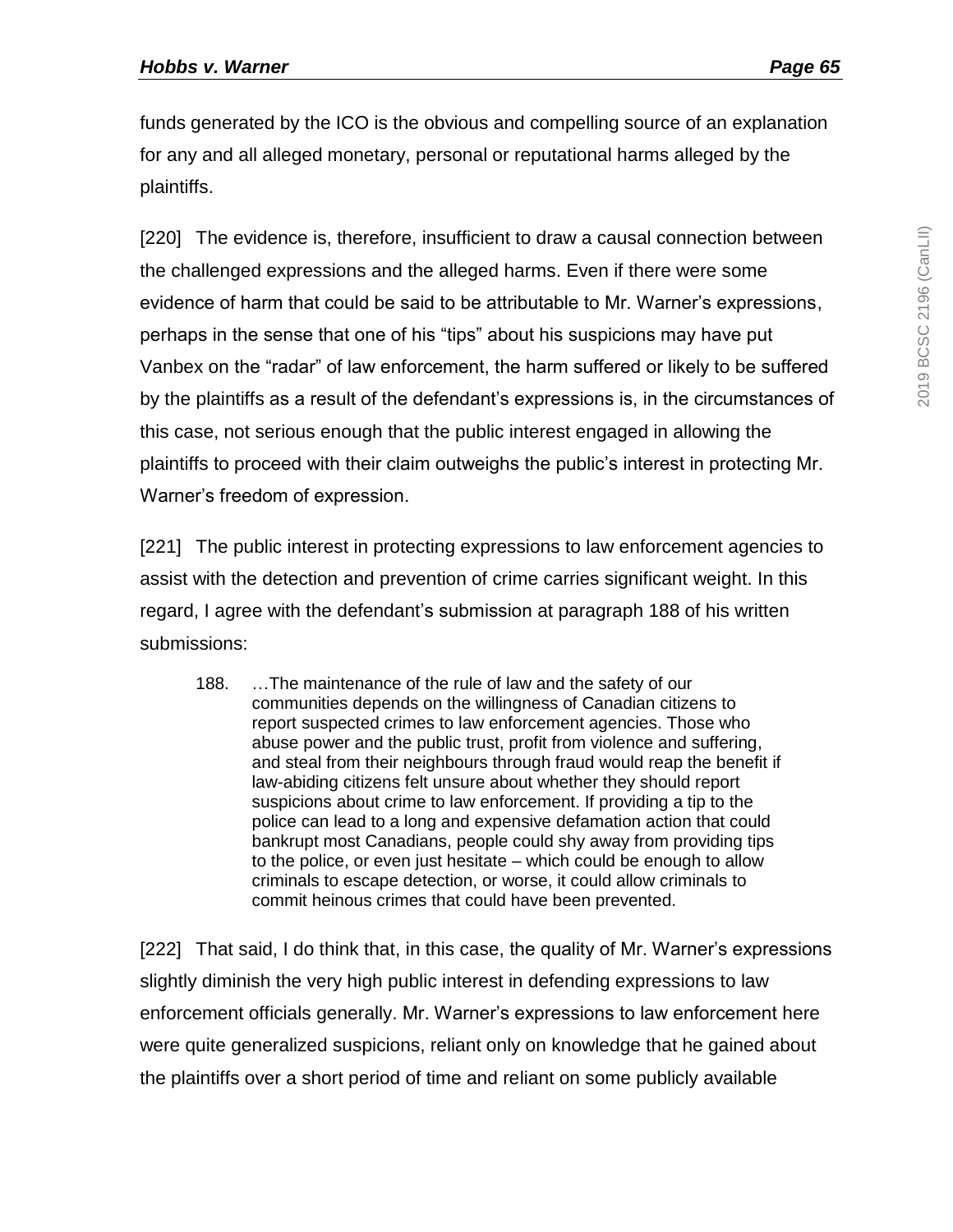information about Mr. Hobbs. The expressions omitted information, such as that one of Mr. Hobbs' convictions was overturned on appeal and a new trial ordered. While I accept Mr. Warner's motivations came, in part, from his sense of moral obligation, the circumstances suggest that Mr. Warner was particularly and personally motivated when it came to Vanbex and/or Mr. Hobbs.

[223] Overall, while I conclude that the quality of Mr. Warner's expressions slightly diminishes the significantly high public interest in protecting reports by citizens to law enforcement, I find the public interest in protecting them still quite high. High enough that the public interest in their protection significantly outweighs any harm that could be found to have been, or be, suffered by the plaintiffs as a result of those expressions. The public interest is, on balance, not served by allowing this action to proceed to an adjudication on the full merits.

[224] It follows that the defendant's application under s. 4 of the *PPPA* is granted and this action is dismissed.

# **COSTS AND DAMAGES**

[225] As the successful party, Mr. Warner seeks full indemnity costs under s. 7 of the *PPPA*. He also seeks \$250,000.00 in damages under s. 8.

### **Costs**

[226] Section 7 of the *PPPA* provides:

**7** (1) If the court makes a dismissal order under section 4, the applicant is entitled to costs on the application and in the proceeding, assessed as costs on a full indemnity basis unless the court considers that assessment inappropriate in the circumstances.

(2) If, on an application for a dismissal order under section 4, the court does not dismiss the proceeding, the respondent is not entitled to costs on that application unless the court considers it appropriate in the circumstances.

[227] This provision is identical in substance to s. 137.1(7) of the *CJA*. The Ontario Court of Appeal considered this provision in *Rabidoux*, and guidance can be taken from this decision.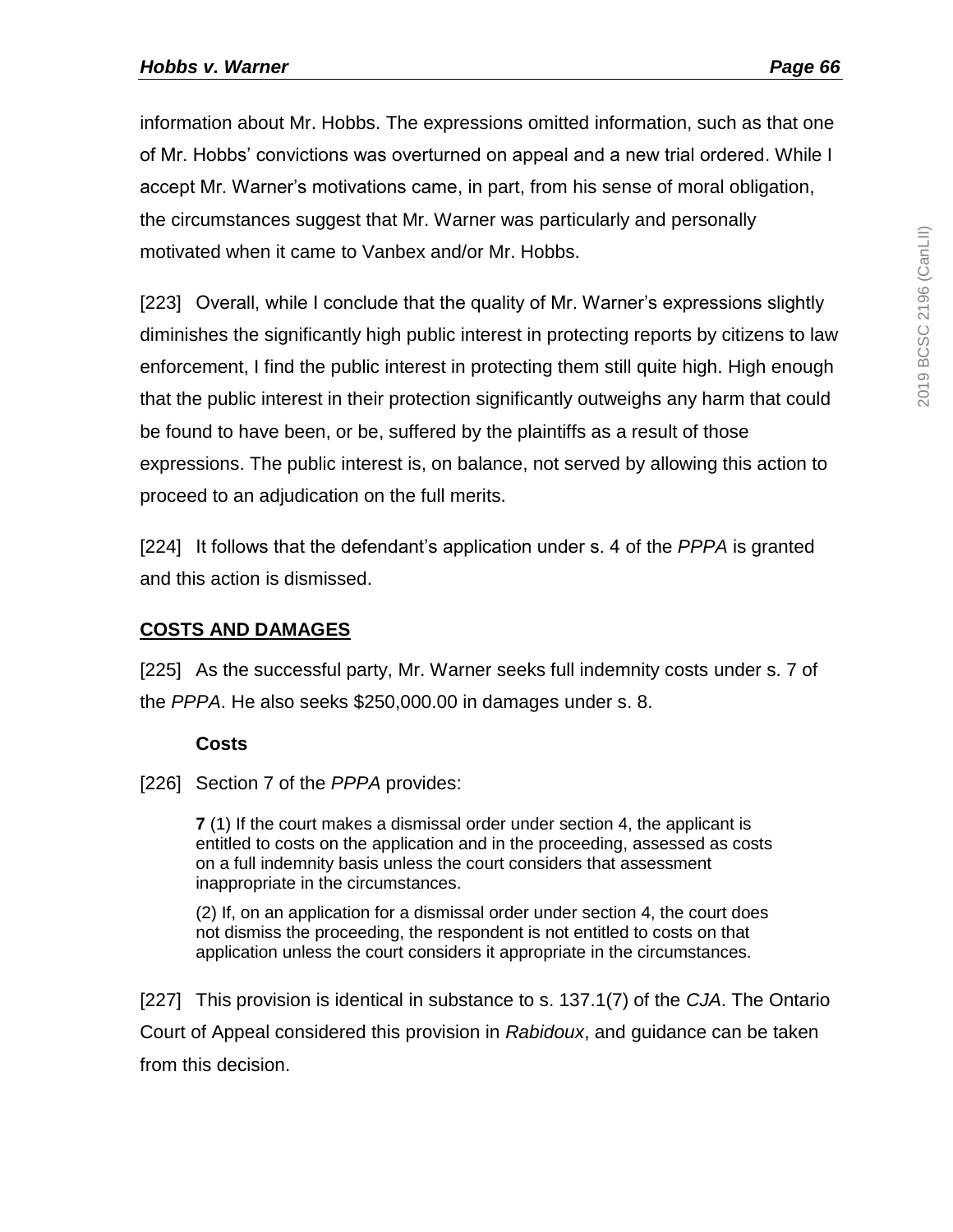[228] The Court held that the costs provision does two things. First, it creates a starting point, full indemnity costs, for the court's determination of costs when a defendant has been successful in having the action dismissed. Such a starting point is intended to serve as a strong deterrent to SLAPP suits and to encourage defendants to seek the quick termination of that kind of litigation. Second, the provision confirms that the court retains the discretion on the matter of costs: *Rabidoux* at paras. 60-62.

[229] The Court went on to provide guidance in the exercise of that discretion and held that an application judge should consider factors that guide the exercise of discretion with respect to costs in other civil proceedings, as well as other factors, such as any determinations made regarding the merits of the case, any findings made as to the motivations of the parties and the manner in which the parties have conducted the proceedings: *Rabidoux* at paras. 63 and 67.

[230] When I consider these factors, I see no reason to depart from the starting point in this case. Full indemnity costs will serve the purpose intended of providing a strong deterrent to this type of litigation.

### **Damages**

[231] Section 8 of the *PPPA* gives the court discretion to award damages it considers appropriate against a plaintiff if it finds the plaintiff brought the proceedings in bad faith or for an improper purpose. Section 8 provides:

#### **Award for damages**

**8** On an application for a dismissal order under section 4, the court may, on its own motion or on application by the applicant, award the damages it considers appropriate against a respondent if it finds that the respondent brought the proceeding in bad faith or for an improper purpose.

[232] Once again, the Ontario Court of Appeal considered the same provision in its legislation in *United Soils*. In that case, the Court observed that damages under the *CJA* will not follow in every case where the action is dismissed and held that the intent behind the damages provision is to "separate out a subset of SLAPP cases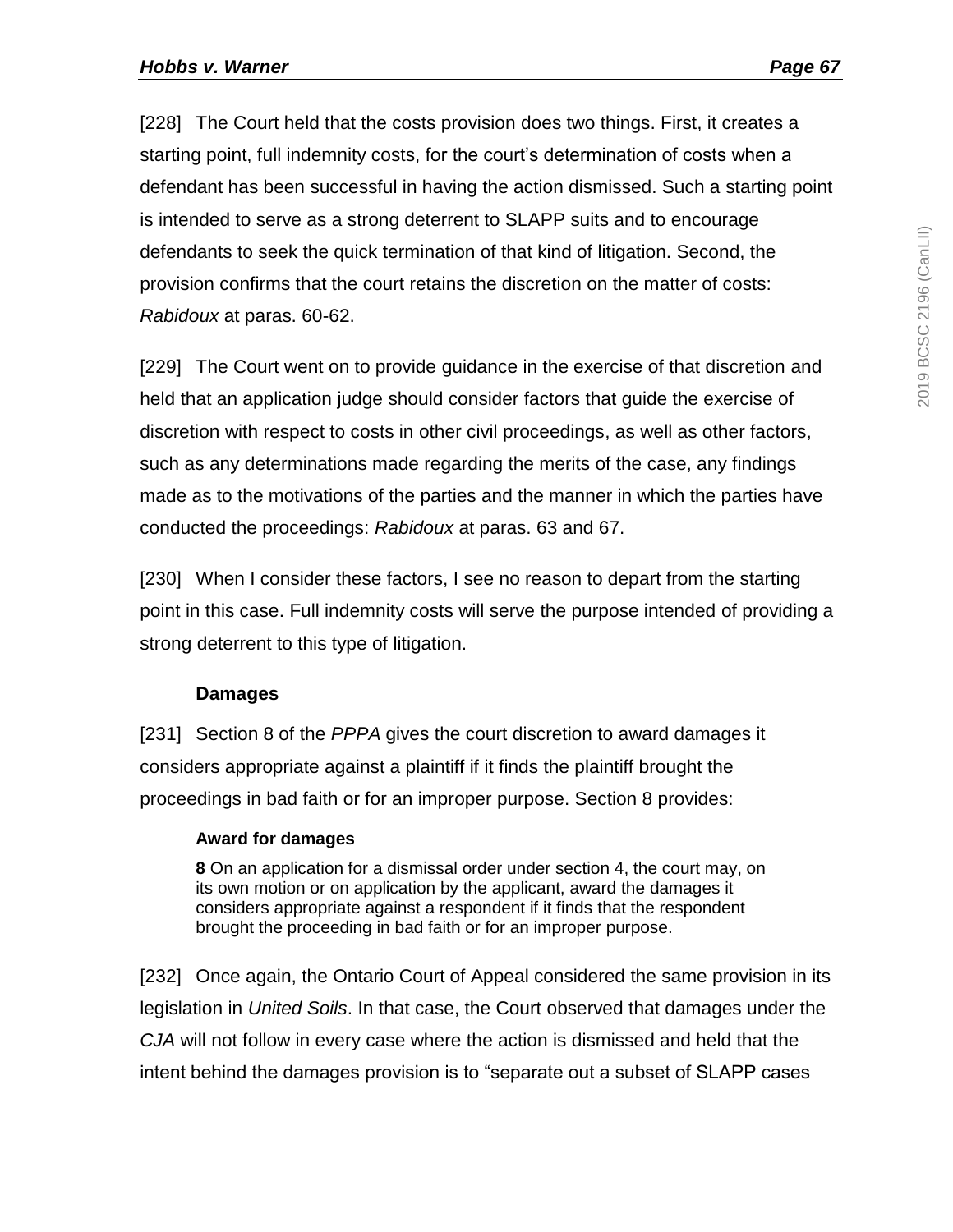which go beyond simply reflecting an effort to limit expression and include active efforts to intimidate or inflict harm on the defendant": paras. 34, 35 and 37.

[233] The Court made two other observations. First, it held that it is not necessary for a defendant to adduce medical evidence to support a claim for damages. While it might be helpful in determining quantum, the Court held that in certain cases it may be presumed that damages will arise from the use of a SLAPP suit: para. 36.

[234] Second, the Court found that the section is not so broad as to encompass punitive damage awards. Rather, it held that the thrust of the section is to "provide compensation for harm done directly to the defendant arising from the impact of the instituted proceeding": para. 38. The Court went on to note that the section is not intended to provide the court with wide-ranging authority to sanction the conduct of the plaintiff through a damages award, such as an award for punitive damages, as any need to sanction the conduct of the plaintiff is already addressed through the presumptive award of full indemnity costs.

[235] Mr. Warner asserts that the plaintiffs brought this action in bad faith, as a "smoke screen" to deflect attention from the criminal investigation and CF Action and to cause him harm. He argues that no reasonable person could have actually believed that he caused the criminal investigation and CF Action and that suing him could have had any impact on the continuation or outcome of the criminal investigation and CF Action. He says that the plaintiffs are aware that they have been wrongly targeting him as the source of their current legal problems and alleged monetary and non-monetary losses. To continue with their defamation action in the face of clear evidence of his lack of involvement in the CF Action demonstrates that this action has been continued in bad faith, causing him harm.

[236] In support of his assertions, Mr. Warner points to a number of documents. First, he points to Vanbex's news releases following the commencement of the CF Action, where the plaintiffs blame Mr. Warner for the CF Action and they link readers to the Notice of Civil Claim in the within action. Second, he seeks to adduce print outs from portions of a large number of online chat logs and tweets from Twitter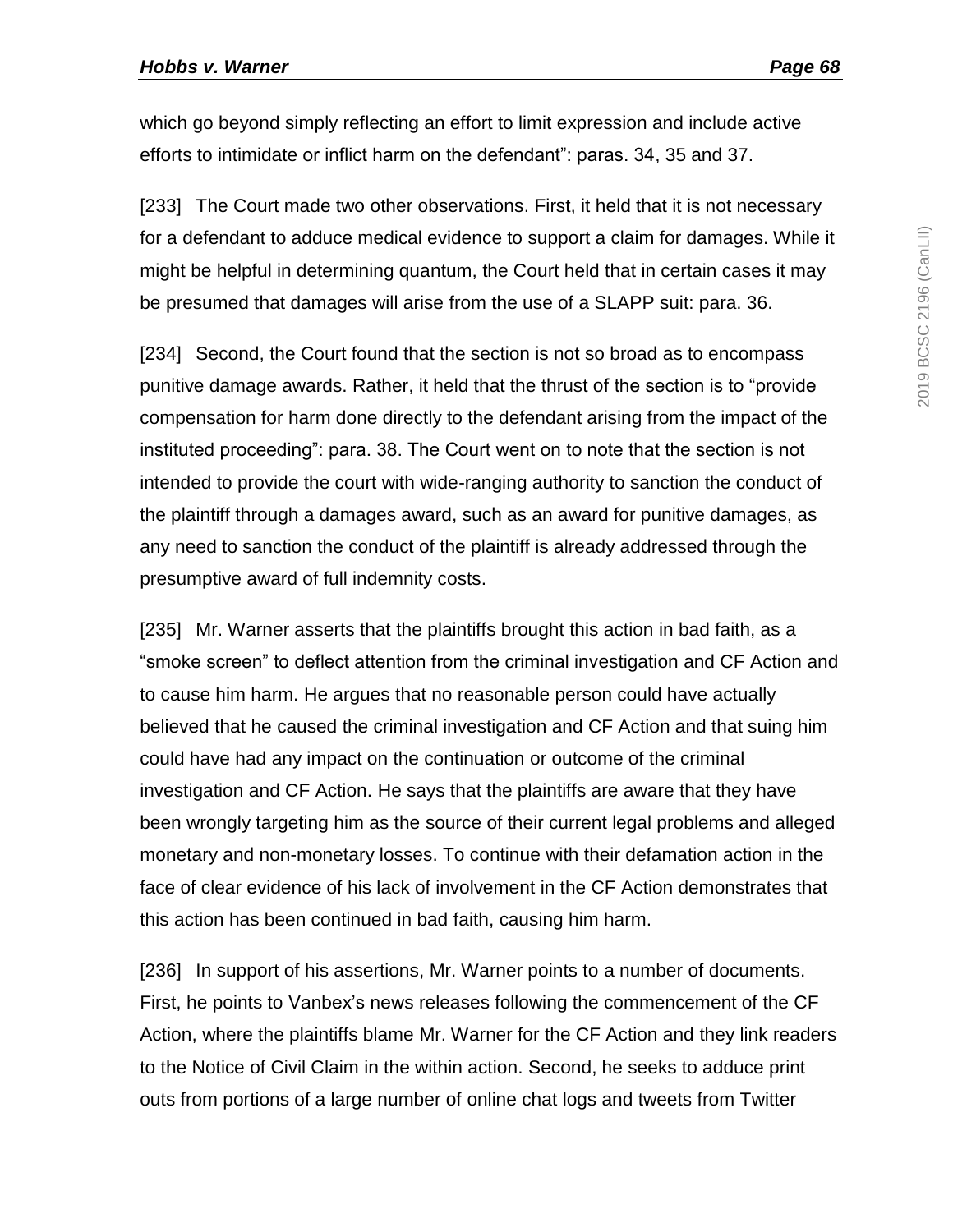accounts purporting to belong to Vanbex, Mr. Hobbs and/or Ms. Cheng. No objection is taken to the admissibility of the former, but the plaintiffs object to the admissibility of the latter.

[237] The plaintiffs object to the admissibility of the online chat logs and Twitter account entries on the basis of hearsay. They emphasize that none of the entries have been authenticated and many of them seem to be made by unknown third parties. Alternatively, if found to be admissible, the plaintiffs argue that they should be given little to no weight, as they were never put to Mr. Hobbs in crossexamination, in violation of the rule in *Browne v. Dunn* (1983), 6 R. 67 (H.L.).

[238] The plaintiffs' objection to the admissibility of the online chat logs and the Twitter account entries is well-founded. Mr. Warner relies on their content for their truth, to support the inference of bad faith that he seeks. He seeks to attribute the remarks contained within those logs and accounts to Mr. Hobbs, Ms. Cheng and someone named "Jeff" who is apparently an administrator at Vanbex, as well as several unknown persons. Without some evidence authenticating or verifying that the remarks that are recorded on these documents were actually made by the people Mr. Warner attributes them to, they are inadmissible hearsay. He identifies no principled basis upon which they might be admissible.

[239] The plaintiffs further submit that the defendant's suggestion that they commenced and/or continued this litigation in bad faith, for the improper purpose of misleading and distracting the public from the Director's actual allegations against them, is nothing more than a bald assertion and should be rejected. Moreover, they emphasize that these allegations relating to bad faith were not put to Mr. Hobbs in cross-examination, contrary to the rule in *Browne v. Dunn*, and should, therefore, be given no weight.

[240] I respectfully disagree with the plaintiffs on both points.

[241] First, I am of the view that Mr. Warner's allegation that this litigation was brought for the improper purpose he identifies is not merely a bald assertion. The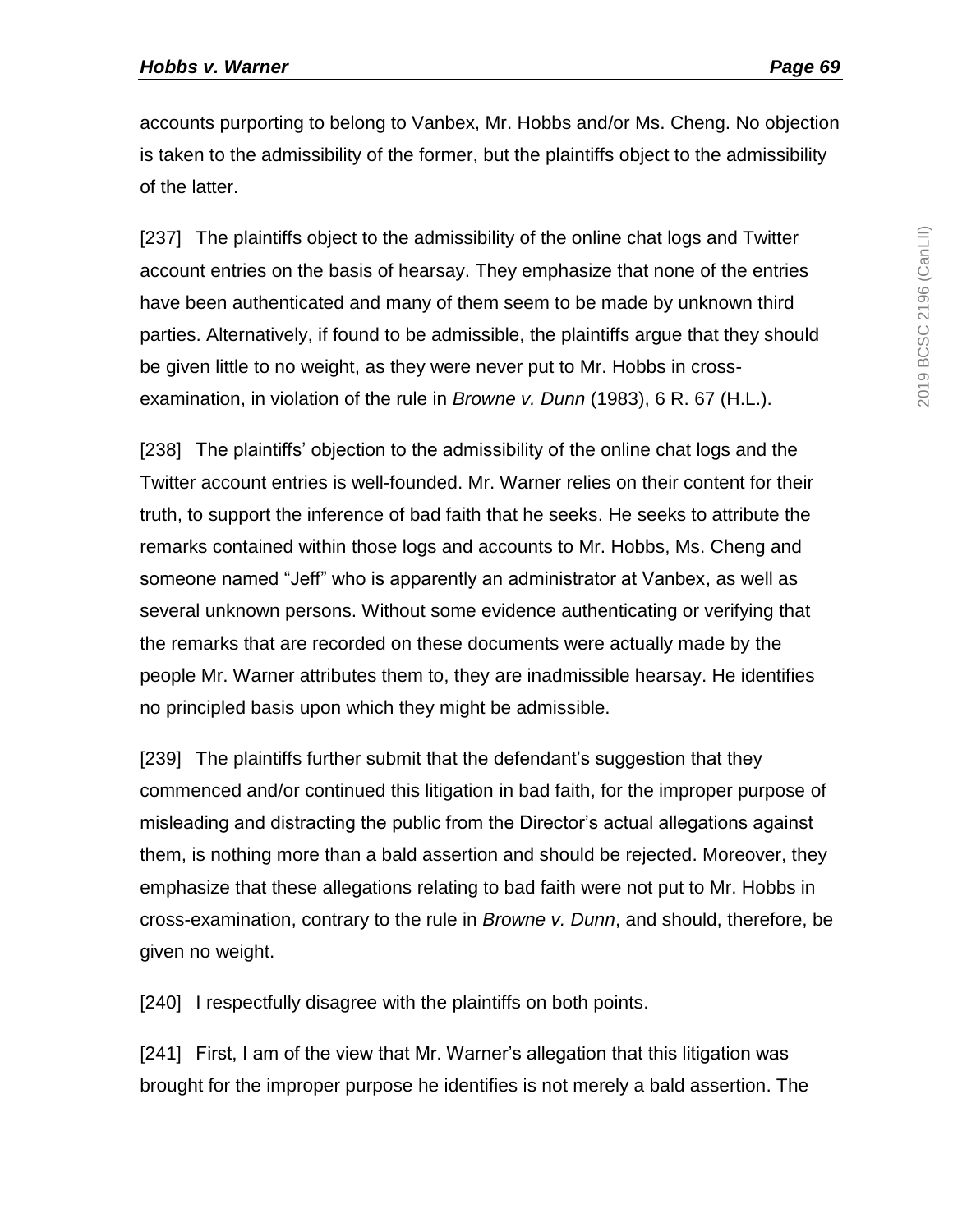content and timing of the Vanbex news releases, in the overall context of the Director's actual allegations against Mr. Hobbs and Ms. Cheng in the CF Action, is some evidence to support the inference Mr. Warner seeks. Second, I am of the view that the so-called "rule" in *Browne* v. *Dunn* is not engaged in the circumstances.

[242] The purpose of the rule is to "prevent ambush" of a witness on an essential matter. It does not require cross-examination on insignificant details: *R. v. Podolski*, 2018 BCCA 96 at para. 145.

[243] In *North America Construction v. Yukon Energy*, 2018 YKCA 6, the Court noted at para. 18 that while the principle in *Browne v. Dunn* is often referred to as a "rule", its legal application depends on the circumstances of the case. The Court went on to state that trial fairness is unaffected by a lack of cross-examination where:

[20] ... it is clear or apparent, on considering all the circumstances, which may include the pleadings and questions put to the witness in examination for discovery, that the witness or opposite party had clear, ample and effective notice of the cross-examiner's position or theory of the case. …

[244] On this particular issue (the allegation this proceeding was brought in bad faith and for the improper purpose identified by Mr. Warner), I find that the plaintiffs had ample notice of the defendant's position, both from the Notice of Application itself and from Mr. Warner's affidavits filed in support. The plaintiffs cannot argue they were ambushed by Mr. Warner's assertion that they commenced and continued this litigation for the improper purpose of "scapegoating him" when the assertions are clearly set out in the application and in his affidavit. It must be remembered that the purpose of the so-called rule in *Browne v. Dunn* is to promote fairness – fairness to the witness whose credibility is attacked, fairness to the party whose witness is impeached, and fairness to the trier of fact who, without the rule, may be deprived of important information: *R. v. Gill*, 2017 BCCA 67 at para. 25. There is no unfairness here, where the plaintiffs had ample and effective notice of the defendant's theory of this aspect of the application.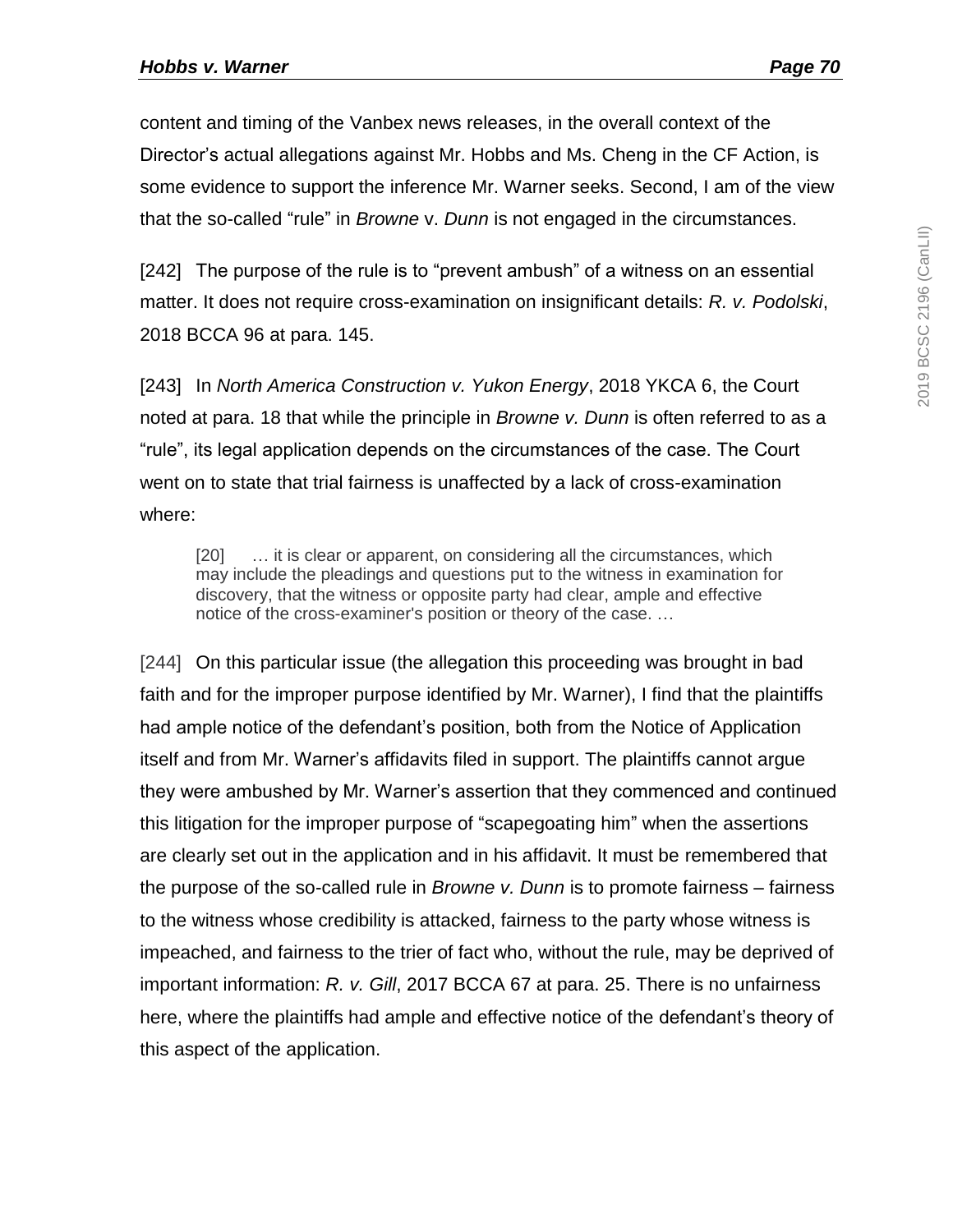[245] That being said, I think the evidence adduced by Mr. Warner falls short of establishing that this proceeding was brought in bad faith or for an improper purpose, as those phrases are contemplated in s. 8. While the plaintiffs' claim that Mr. Warner caused the CF Action and any harm caused by its publicity has no merit and their news releases attempt to deflect blame to him, I do not see this case falling into those small subset of SLAPP cases which go beyond simply reflecting an effort to limit expression and including active efforts to intimidate or inflict harm on the defendant.

[246] Moreover, the thrust of the section is to provide compensation for harm done directly to the defendant arising from the impact of the proceeding. Mr. Warner has not tendered any evidence to suggest he suffered harm as a result of the within action. His claim for damages in the amount of \$250,000.00 is without support and far exceeds what might even typically be awarded as punitive damages, should punitive damages be available here, which they are not. As the plaintiffs emphasize, Mr. Warner has been involved in numerous other legal proceedings, most of which he instigated, and he does not depose to suffering from any stress or inconvenience as a result of being involved in this litigation. Rather, his evidence and submissions here focus solely on an award designed to punish or deter the plaintiffs, which is contrary to the Court's findings in *United Soils.*

[247] In these circumstances, I think the need to sanction the conduct of the plaintiffs has already been addressed through the award of full indemnity costs and see no basis upon which to order an award of damages under s. 8 of the *PPPA*.